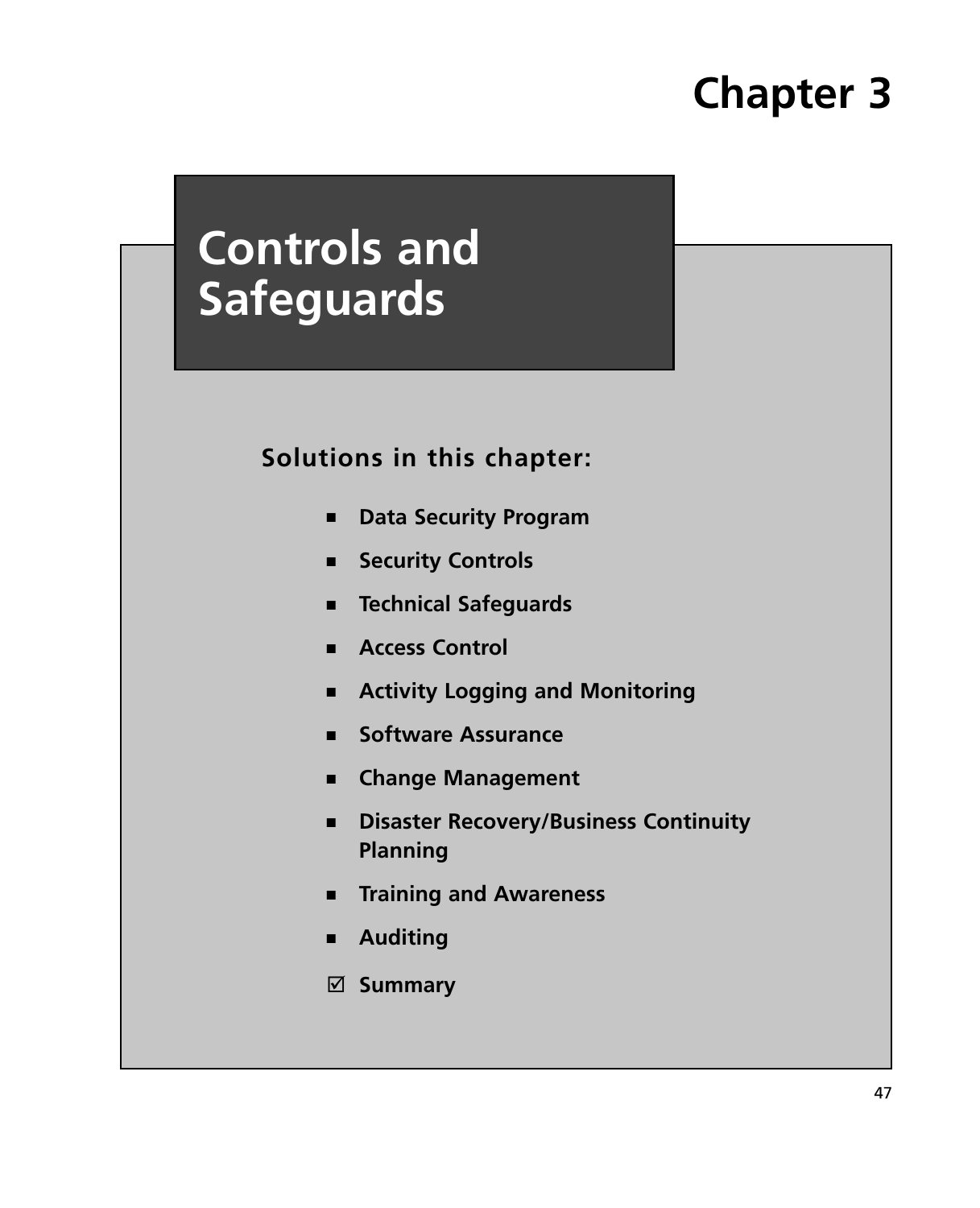## **Data Security Program**

An organization's data security program will enable the management and control of identified data security risks. It can significantly influence reputational, operational, legal, and strategic risks by limiting the organization's vulnerability to data compromise and maintaining third-party confidence and trust.

The data security program includes data classification and the associated risk assessment, an information security strategy to mitigate the risks, the implementation of controls to protect the data, monitoring and testing of the controls to verify that they are appropriate, effective, and performing as intended, and a process to continuously gather and analyze new threats and vulnerabilities in order to update the risk assessment, strategy, and controls.

The successful implementation of a data security program will depend on several factors, including:

- Security policies, procedures, and controls based on business objectives.
- A security approach consistent with organizational culture.
- Visible management support and commitment.
- A thorough understanding of security requirements based on a risk management approach.
- Implementation and testing of controls.
- Appropriate policy and standards distribution, training, and education.

## **Security Controls**

Information security controls are the technical, process, physical, and policy safeguards designed to protect sensitive data by mitigating the identified and assessed risks to its confidentiality, integrity, and availability. The selection and specification of controls is accomplished as part of an organizationwide risk management and information security program and is typically dependent on risk mitigation objectives balanced by implementation cost.

## Management Responsibility

Senior management has the responsibility to ensure integration of security controls throughout the organization by ensuring the security program is governed by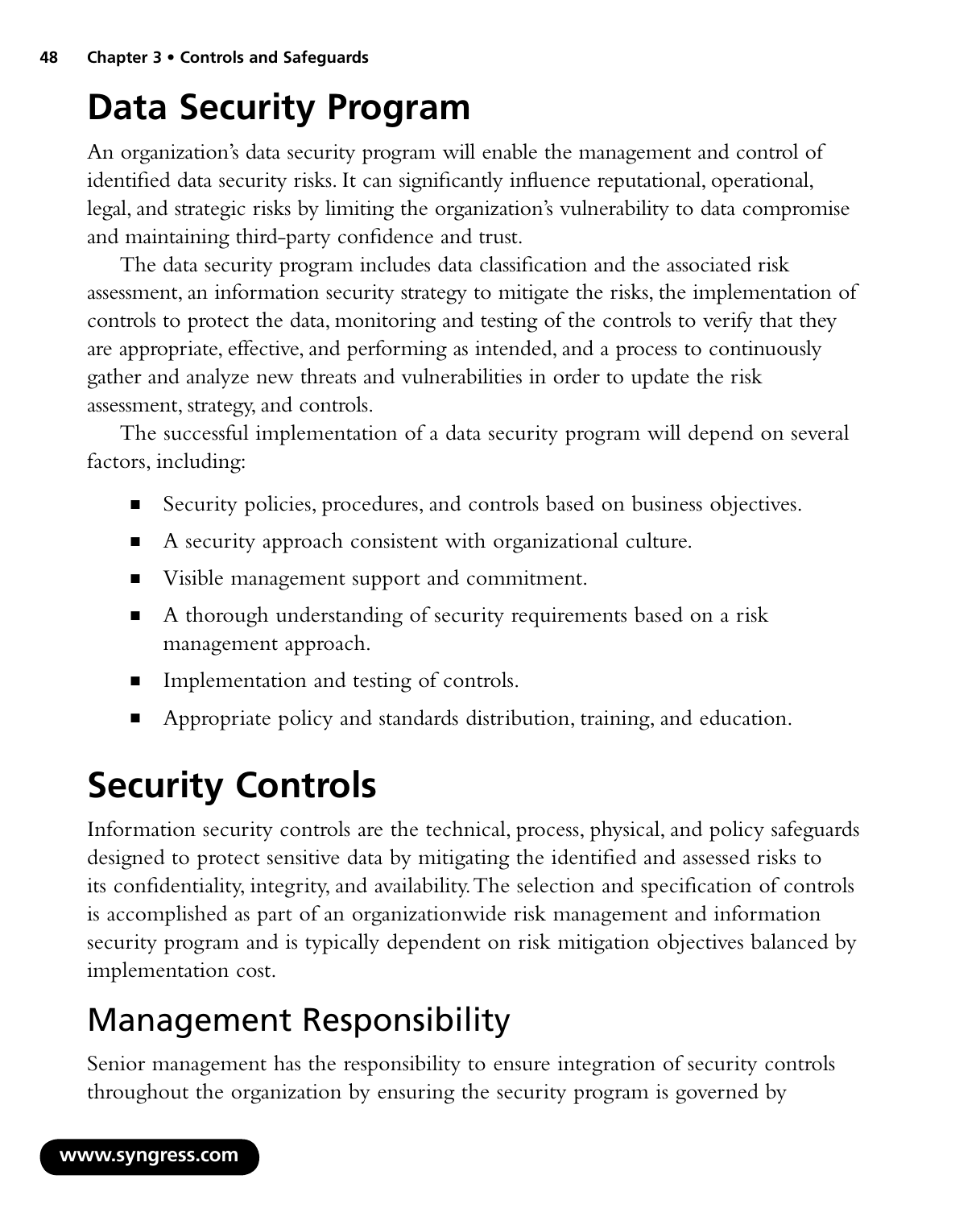organizational policies and practices that are consistently applied, enforcing compliance with the security program across the organization, and ensuring an effective information security awareness program has been implemented.

In order to delineate clear lines of responsibility and accountability for information security risk management decisions, management should designate one or more individuals as information security officers, who will be responsible and accountable for administration of the security program. To ensure appropriate segregation of duties, the information security officers should report directly to the board or to senior management and have sufficient independence to perform their assigned tasks.

While information security officers may ultimately be responsible for the management of the security program and the implementation of appropriate safeguards, a system of internal control is not a separate and distinct system within an organization, but the embodiment of all the plans and devices that assure reasonable control over risks and operations. Accordingly, the responsibility for good internal controls rests with the management of the individual business units and not with any external unit. The same managers who are responsible for day-to-day operations and decision making are also responsible for ensuring the presence and effectiveness of internal controls.

## Defense in Depth

Since it is practically impossible to eliminate all vulnerabilities in the organizational infrastructure, security should integrate and coordinate the capabilities of people, operations, and technology to establish multiple security countermeasures to protect the confidentiality and integrity of information assets. This multilayered defense strategy, called defense in depth (DiD), is an Information Assurance construct in which multiple related actions and controls are applied to minimize failures and compromises and their propagation.

Defense in Depth involves a multipronged and tiered approach in defense mechanisms. It is designed on the principle that multiple layers of different types of protection presenting unique obstacles will increase the likelihood of being able to identify and prevent an attack from occurring. Each protection layer has unique characteristics, presenting successive obstacles for an intruder to overcome. This will not only reduce the risk of security breaches, but allow an organization time to detect and respond to an attack, therefore reducing and mitigating the breach's impact.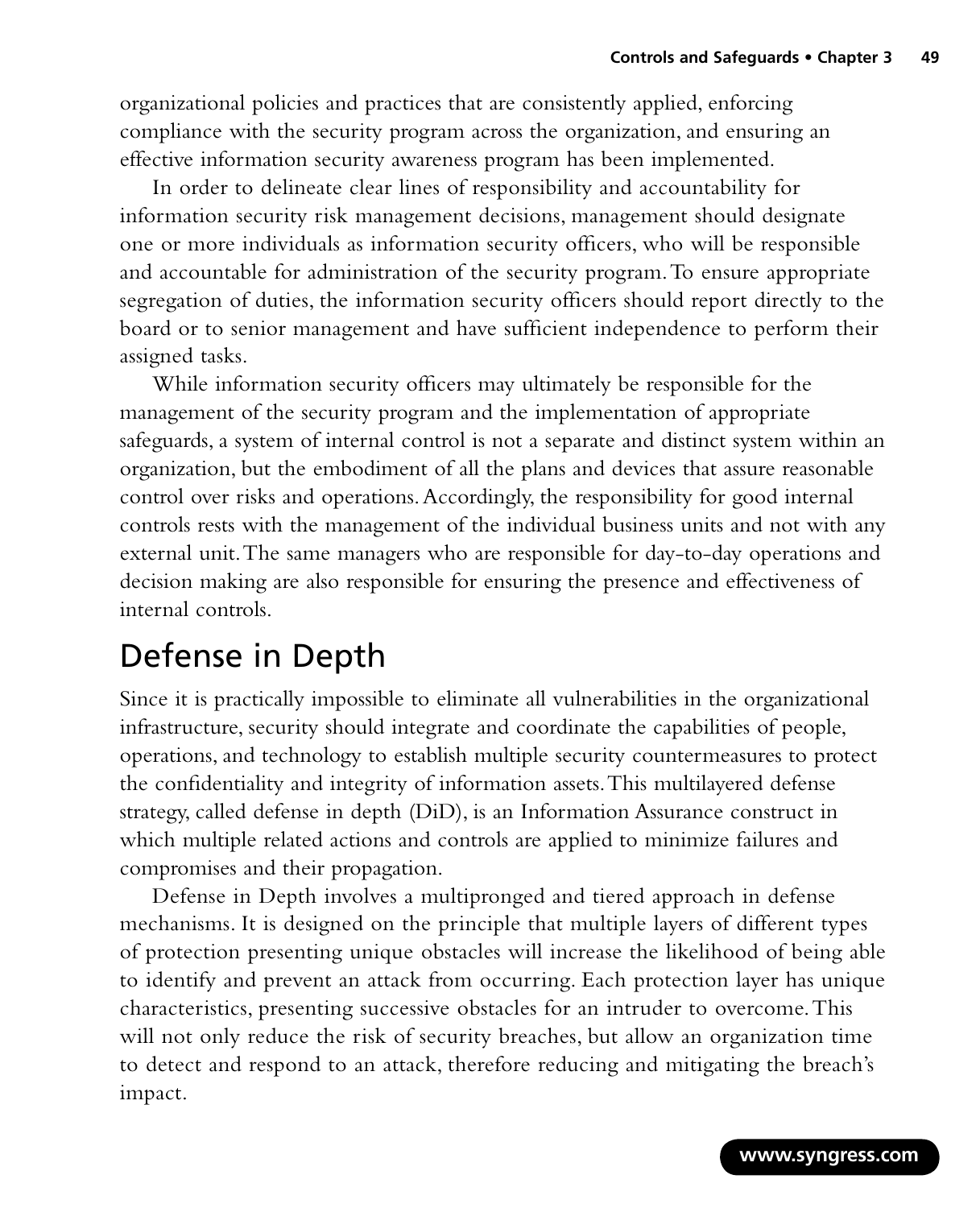Achieving Information Assurance through DiD requires a focus on three primary elements:

- **People** This includes senior level management attention, assignment of specific roles and responsibilities, commitment of resources, training of critical personnel, and personal accountability.
- **Technology** Multiple and layered technological defenses outside, at, and within the perimeter, including encryption, firewalls, intrusion detection, transmission and remote access controls, and antivirus and patch management.
- **Operations** The activities required to sustain an organization's security posture on a day-to-day basis, including security policies, risk assessments, security and vulnerability reviews, process controls, and incident response planning.

## Control Identification

The challenge for organizations is to determine the appropriate set of security controls, which if implemented and determined to be effective in their application, would comply with the stated security requirements by mitigating the impact or likelihood of each identified threat. For each security category, a variety of controls are necessary for a comprehensive and robust security framework.

The following considerations should be addressed during control selection and implementation:

- What are the necessary controls to adequately protect organizational information?
- Have the selected security controls been implemented or is there a realistic plan for their implementation?
- What is the required level of assurance that the selected controls are effective as implemented?

The major factor that will influence the selection of safeguards and controls is a risk-based cost/benefit analysis. Other factors include ease of use, transparency to users, compatibility with existing controls, and integration with overall security management tools.

Control identification is accomplished most effectively as an organizationwide exercise, which considers the protection requirements for the various classes of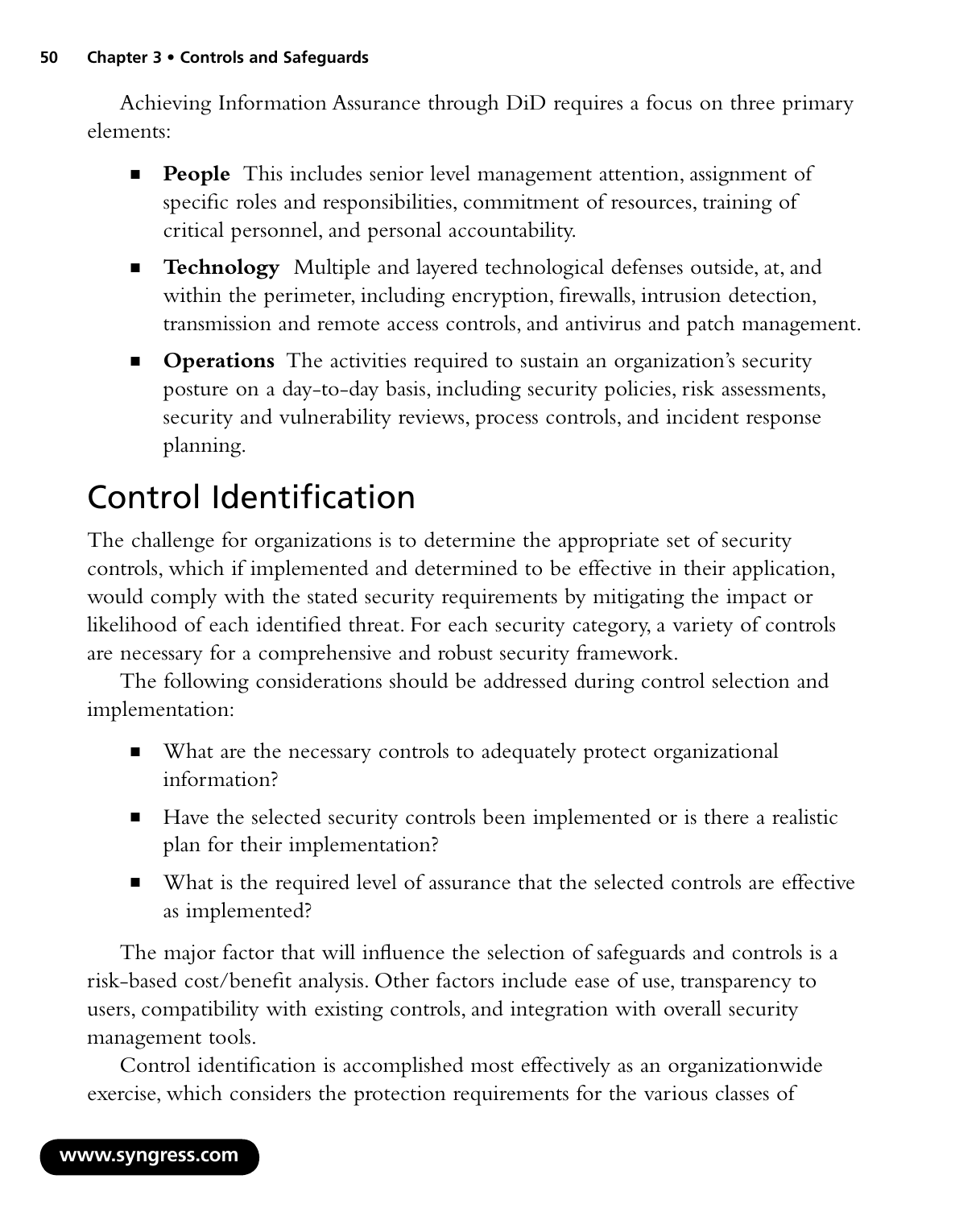information. This is especially relevant since many controls may depend on other controls and processes for proper functioning.

Control identification and implementation is performed generally by a specialized team under the direction of the Information Security Office. However data owners are ultimately responsible for the proper functioning of security controls affecting their data.

## Types of Controls

Controls can be categorized by what they are and what they do. The following three broad categories define the main objectives of effective security implementation:

- **Physical Controls** Security measures, devices, and means to control physical access to a defined structure.
- **Technical Controls** Technology-based measures to control logical access to sensitive information.
- **Administrative** or **Process Controls** Policies, procedures, and processes to define and guide user actions and restrictions in dealing with sensitive information.

Within these major categories, controls can be defined by what they do, including:

- **Preventive** Preventive controls act to limit the likelihood of a threat by preventing intentional or unintentional unauthorized disclosure of sensitive information.
- **Detective** Detective controls detect and report actual or attempted unauthorized events by helping identify harmful actions as they occur.
- **Corrective** Corrective controls respond to security incidents and terminate harmful events or reduce their damage.

## Baseline Approach

A baseline approach to control implementation requires the establishment of a minimum set of information safeguards against the most common threats. An appropriate and justifiable baseline can be developed based on industry practice or public standards, and existing safeguards can be compared with the baseline. A gap analysis will identify applicable controls that need to be implemented.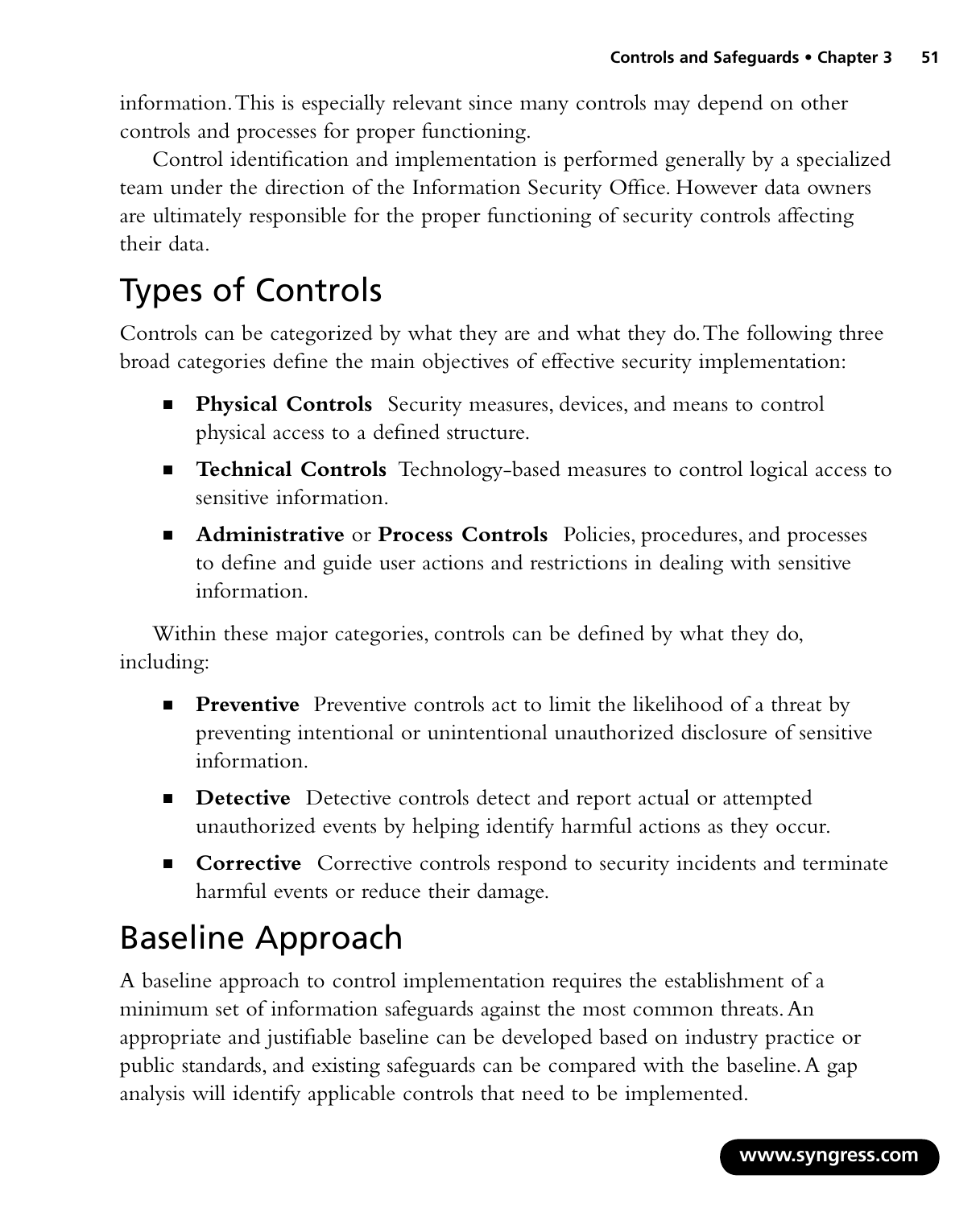The benefit of the baseline approach is a simplified risk assessment. However there are several risks in using this approach, including:

- The baseline does not identify all the organization's assets or accurately reflect its environment.
- Nonstandard threats or vulnerabilities are missed by the baseline.
- $\blacksquare$  The gap analysis does not accurately reflect the variation between existing and required controls.
- The baseline is used as a simple checklist and acts as a substitute for all risk management.
- The baseline may be excessive for the security risk exposure as a whole or as related to a particular control.

As a result, a baseline should not be adopted without ensuring that it is appropriate to the organization's risk profile and circumstances. However, it can be useful in identifying information security strengths and weaknesses, since the result of a security baseline analysis can enable the organization to evaluate its information security posture and identify areas for improvement.

## **Constraints**

Several constraints may arise during control implementation and may need to be resolved on a control-by-control basis. These include:

- **Time** The acceptable implementation time period based on asset sensitivity, criticality, vulnerability, and risk exposure criteria.
- **Financial** Because of conflicting demands on financial resources, a proposed control may be partially implemented and management is prepared to accept the residual risk until additional funds become available.
- **Technical** Technical and compatibility constraints can hinder the effective implementation of controls to an existing systems or data.
- **Cultural** Individual resistance to particular controls may render them ineffective, especially if staff feels that the control hinders their work and as a result develop workarounds.
- **Legal** Legal and contractual factors may mandate or bar the selection and implementation of a particular control.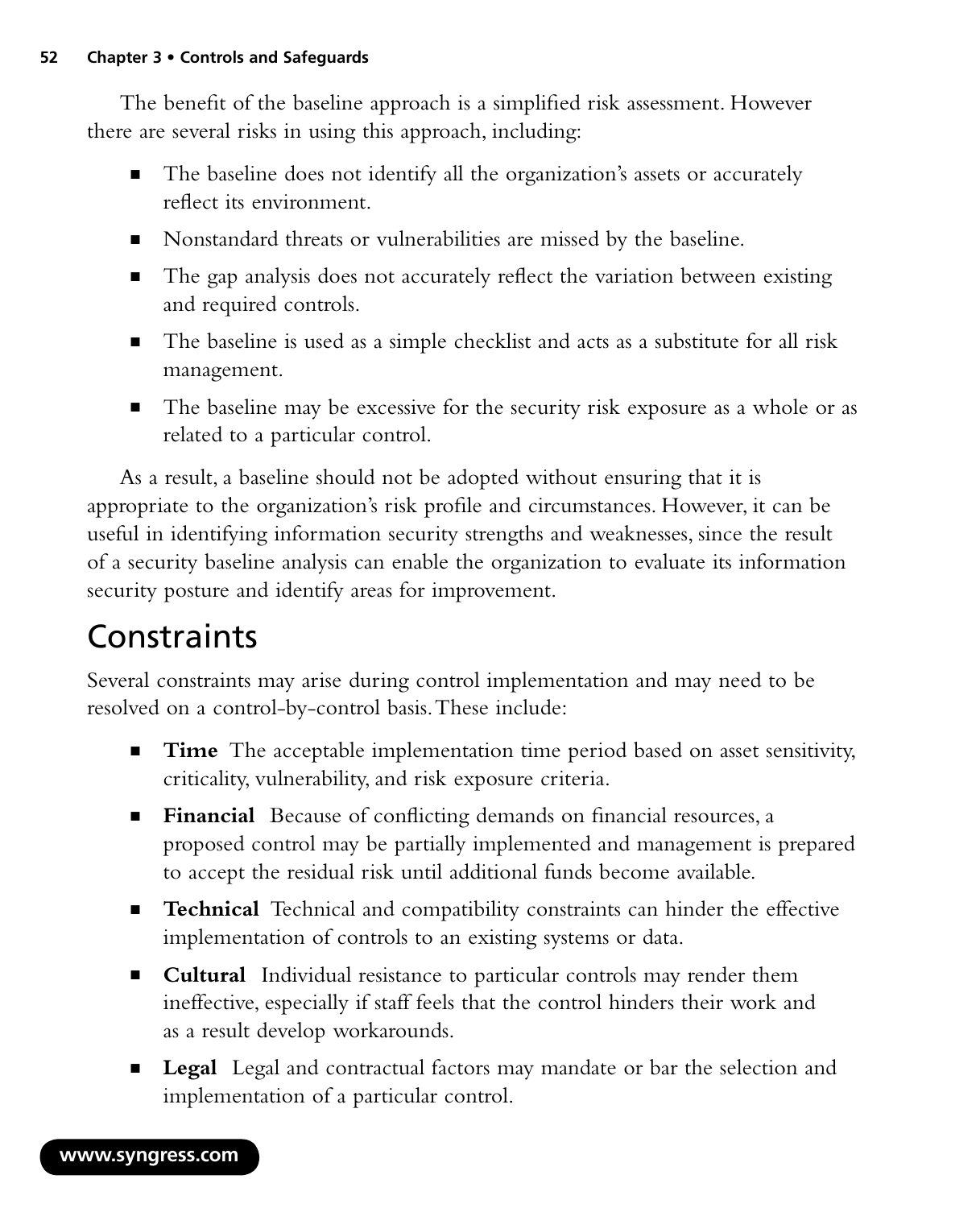**Skills and Training** Some controls may not operate correctly if people with the necessary skills, competencies, and training are not available.

### Laptops

Lost or stolen laptops represent a significant source of data compromise and are the most frequently reported information security incidents. Any sensitive data stored on a lost or stolen laptop and potentially compromised will most likely have a much greater value than the replacement cost of the actual laptop.

As a general rule, sensitive data should not be stored on laptops or any devices that can leave a secure environment. If there is a legitimate business need to store such data on a laptop, access or downloads should be logged at the source so that there is a record of what information was copied, to where, when, and by whom.

The security requirements implemented on laptops that may potentially store sensitive information should be comparable to network-based security. These include:

- Full-disk encryption to prevent unauthorized parties from retrieving the data or from extracting domain-based credentials and user account profiles that allow access to organizational network resources. Encryption passwords should adhere to complexity standards to minimize cracking risk. The organization should consider implementing systemic disk encryption solutions that do not rely on employees' discretion as to what data to encrypt.
- Any technology that can restrict usage of the laptop to a designated individual.
- Remote tracking and data reset features that once activated will ensure that files are not readable or recoverable.
- Frequent connection to the corporate network to receive the latest software patches, antivirus files, and firewall patterns.
- A prohibition on altering system software or hardware configuration unless specifically instructed to do so by IT Services.
- A prohibition on loading additional application software onto the laptop unless specifically approved by IT Services.
- Scheduled backups of all important information on the laptop.
- Implementation and adherence to a policy describing the risks of laptop loss as well as the responsibility of the user.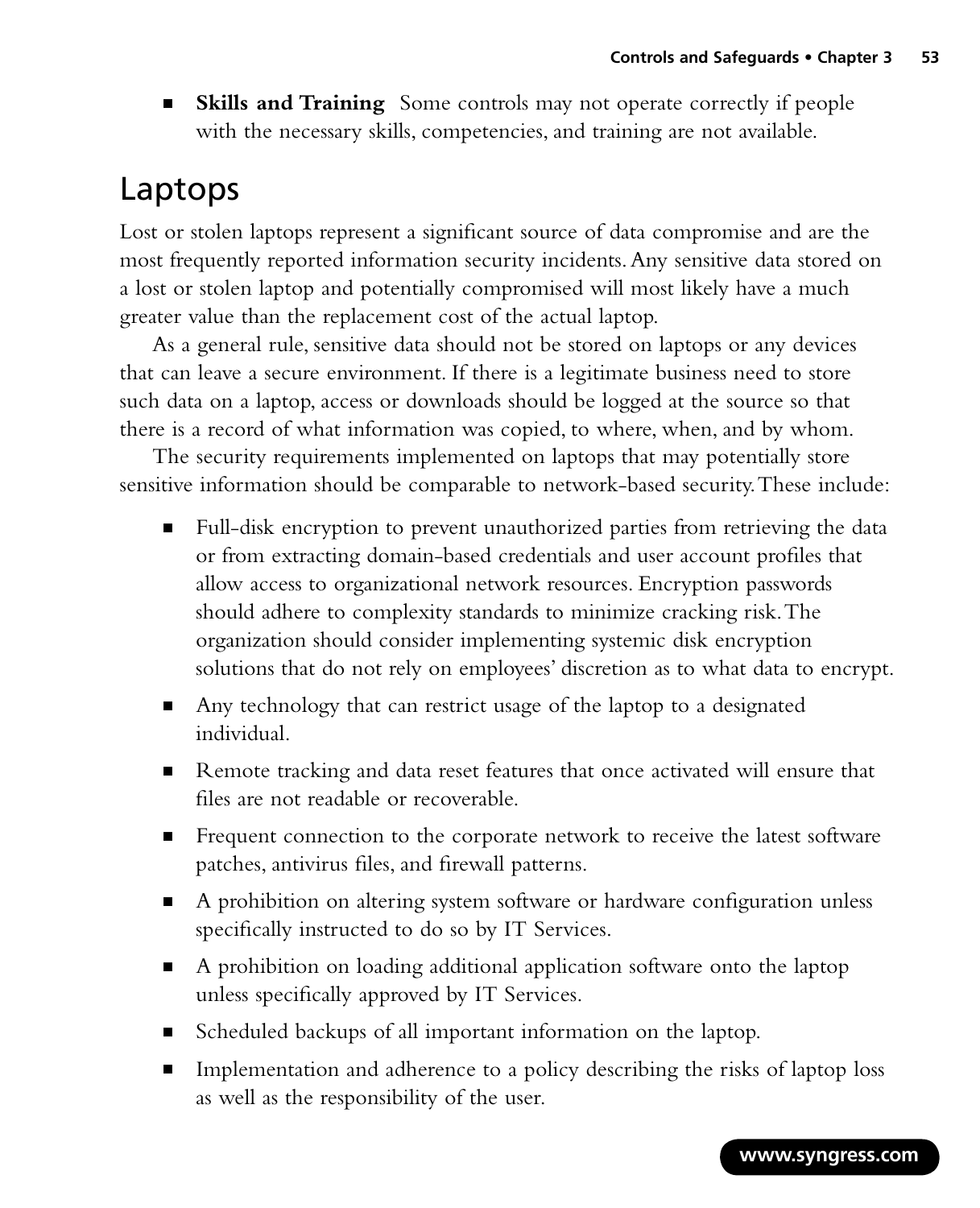- An implemented policy for specifically authorizing certain laptops to process sensitive information.
- Procedures for appropriate physical securing, proper and inconspicuous packing during transportation, and general alertness to minimize risk of theft and loss.

Sufficient attention should be given to property management. This includes conducting periodic inventories of accountable property, ensuring that departing employees return all property that had been issued to them, and adequately documenting the destruction of outdated, damaged, or excessed laptops, including sanitization of all sensitive information prior to disposal.

### Portable Storage Devices

Portable storage devices such as flash drives present particular challenges because their small size increases the possibility of physical loss with the attendant data loss. Additionally, the size combined with the ease of use can allow malicious insiders to inconspicuously copy large amounts of data.

Particular care should be paid to these devices since they can also impact data and network security through the intentional or unintentional bypass of perimeter defenses such as firewalls and antivirus software and introduce viruses and malware into the network.

The organization should outline in its acceptable use policy guidelines on using portable storage devices by specifying the parameters within which they can be used. Sensitive data should not be stored on a portable storage device unless the appropriate procedure is implemented and followed for obtaining management authorization for the placement of sensitive data on the device. This can be enforced through automated means that can detect when such a device is connected to an organizational resource.

If the use of these devices is allowed by the organization, data owners will have the primary responsibility authorizing the use and storage of sensitive data on them. Controls will include:

- Provisions for training to increase awareness of the need for security in this area.
- Limiting access to authorized devices or users.
- Blocking communication with specific information resources.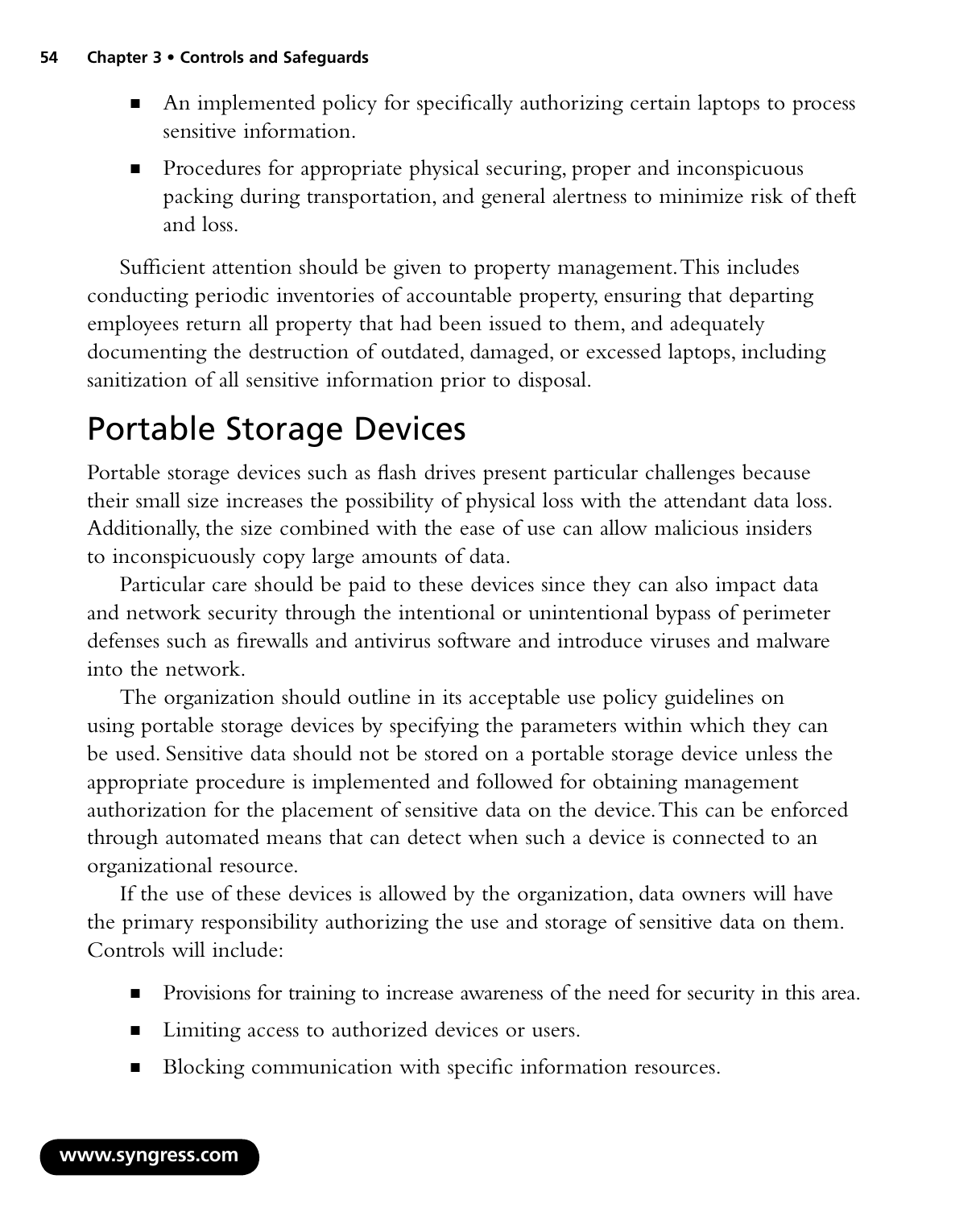- Disabling file- and print-sharing functions.
- As in the case of laptops, encryption to protect any sensitive data on the device.
- Passwords that conform to the requirements and guidelines of organizational password policies.
- A prohibition on transferring sensitive data to another device not in compliance with the policy.
- Inventory and audit trail of the sensitive data used by specific individuals on specific portable devices.
- Ensuring that there is a backup of data within a secured storage environment.
- Labeling all portable devices for individual identification, such as an asset or property tag or banner containing appropriate contact information and instructions on how to return the portable device.
- Ensuring that any loss, theft, or unauthorized access is reported promptly and appropriately.

#### Transportable Media

Numerous business processes may require the transfer of information via transportable media such as backup tapes. The organization should evaluate all transfers of physical media containing sensitive information to discontinue unnecessary or redundant transfers either through the elimination of the transfer or through migration to network-based transmission. This determination can be made by considering the potential risk represented by the transfer, the size of the transfer, the related business process, any infrastructure limitations, legal, regulatory, or counterparty constraints, and associated costs.

If the organization determines that these transfers cannot be terminated or transmitted in-network and that physical transfers are necessary, the following controls should be implemented:

- Sensitive data in transport should be encrypted using approved encryption algorithms where feasible.
- An exact copy of the data should be maintained in case of loss or damage.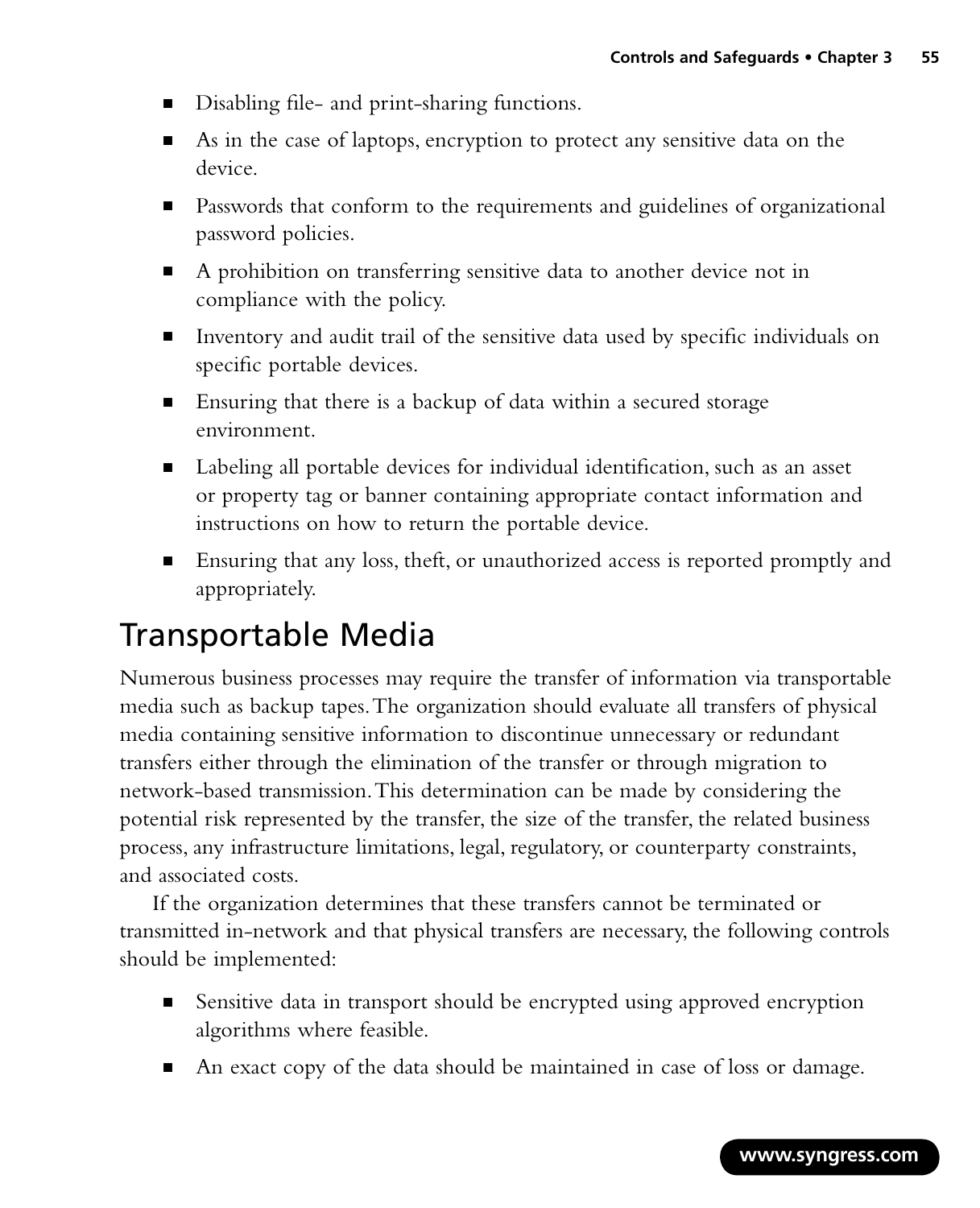- A complete record of transport should be maintained including contents, origin and destination, time shipped and received, who handled it during transport, and condition upon arrival.
- A Risk Acceptance should be filed when the transfer is noncompliant or encryption is not possible due to regulatory issues or other reasons.

A primary compensating control for the transfer of unencrypted physical media containing sensitive information is the use of an approved secure courier service. The media must be properly packaged in a tamper-evident container and all transfer pickups and deliveries should be logged and documented, including volume serial number, tracking number, pickup or delivery time and date, as well as the name and contact information of the individual who transported the package(s).

Under certain circumstances, and where deemed appropriate and prudent, a staff member may transport unencrypted media containing sensitive information. The media must be properly packaged, the staff member must maintain physical control over the media at all times, and must obtain written acknowledgement of receipt from the recipient.

### E-mail

Now we'll discuss internal and external controls for securing e-mail communications.

#### Internal Controls

Any electronic communications containing sensitive information should be encrypted any time it is sent outside the organization. In addition, particularly sensitive communications should be encrypted at all times, even when sent internally. Staff members should be aware of the secure e-mail encryption requirements, have an approved encryption solution installed on their desktops, and be aware of how and when to use it. In certain instances, automated and policy-driven encryption can be used to protect the confidentiality and integrity of sensitive data when in transit without the sender's intervention.

More generally, an e-mail acceptable use policy should be implemented to clearly describe applicable restrictions on the transmission of sensitive information via e-mail.

Since it relies on open ports, a particular risk of e-mail is that it allows malicious outsiders to circumvent perimeter defenses such as firewalls through the e-mail architecture. E-mail-born viruses and malware can compromise sensitive data with the added risk of spreading to partners, vendors, and competitors.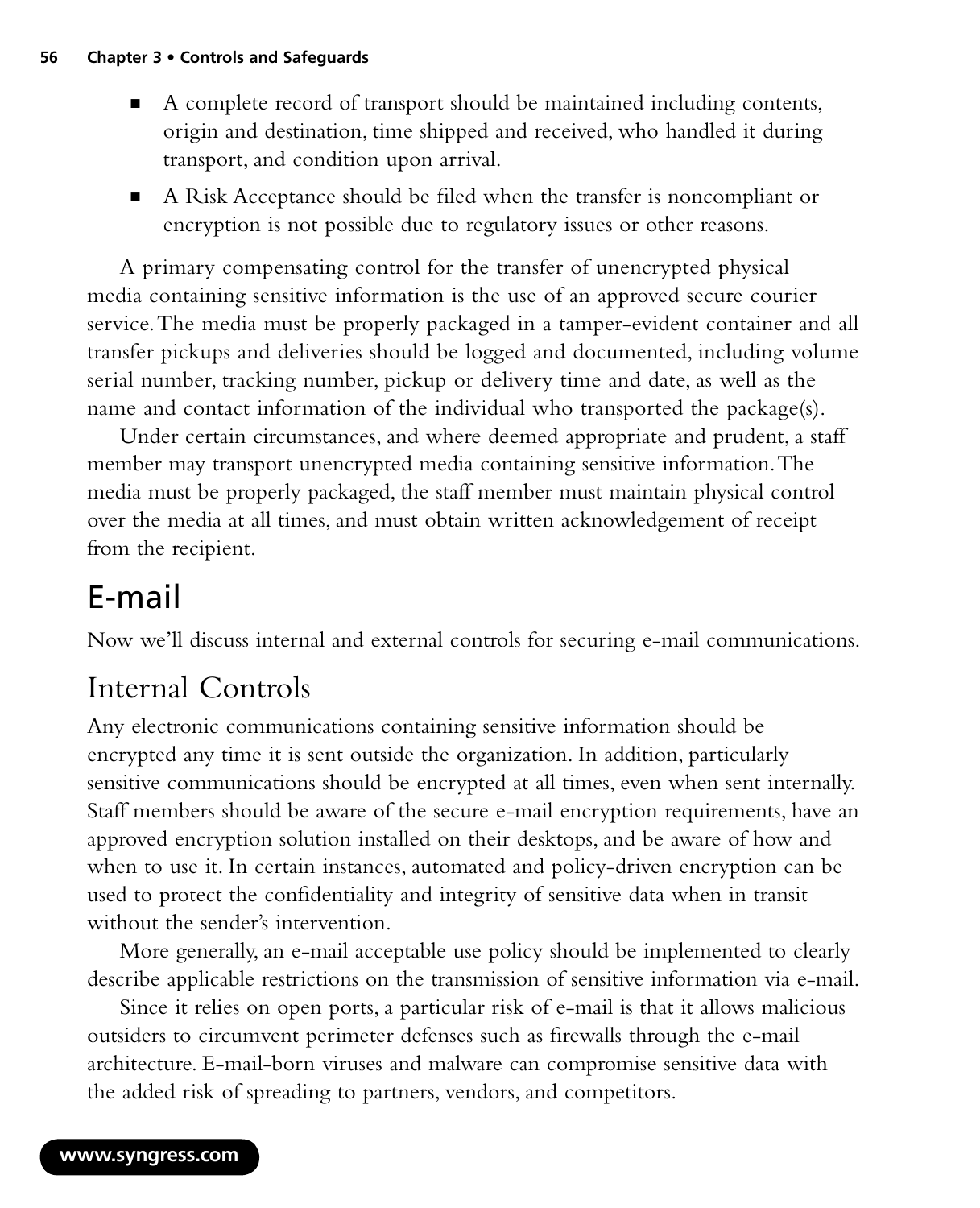E-mail security solutions can be installed at the network boundary or at the mail server layer to filter mail based on preconfigured or configurable standards. These include content filtering for inbound mail, traffic monitoring, and reporting. Additionally, solutions can be deployed to monitor outbound e-mail to detect information patterns and restrict the transmission of sensitive information from users not specifically authorized to transmit it.

#### External Controls

E-mail and Internet-related fraudulent schemes present a substantial risk to the reputation and customers of any organization that is impersonated. Current and potential customers may mistakenly perceive that weak information security resulted in security breaches that allowed access to confidential information. In addition, customers who fall prey to fraudulent schemes face a real and immediate risk from malicious parties who will normally act quickly to gain unauthorized access and commit identity theft.

If warranted, an organization should consider enhancing security programs to address possible e-mail fraudulent schemes. This may include periodic notification to alert customers of known e-mail-related fraudulent schemes and to remind them to report any such requests, monitoring accounts individually or in aggregate for unusual activity, and in general avoiding sending any e-mails that request confidential information.

## **Technical Safeguards**

In this section, we'll discuss various technical safeguards for securing systems within an organization's environment.

## Firewalls

A firewall is a system, device, or collection of components configured to manage and regulate data flow between networks of different trust levels by permitting, denying, or proxying data. Although firewalls usually are placed between an internal network and an external untrusted network such as the Internet, they can also be used to create different subnets of the organizational network.

Typically, firewalls block or allow traffic based on static or dynamic rules. Static rules are preconfigured, while dynamic rules can be the result of automated coordination between the firewall and an intrusion detection system.

For a higher security environment, a possible firewall implementation is a DMZ, which is a neutral accessible zone separated by a firewall between it and the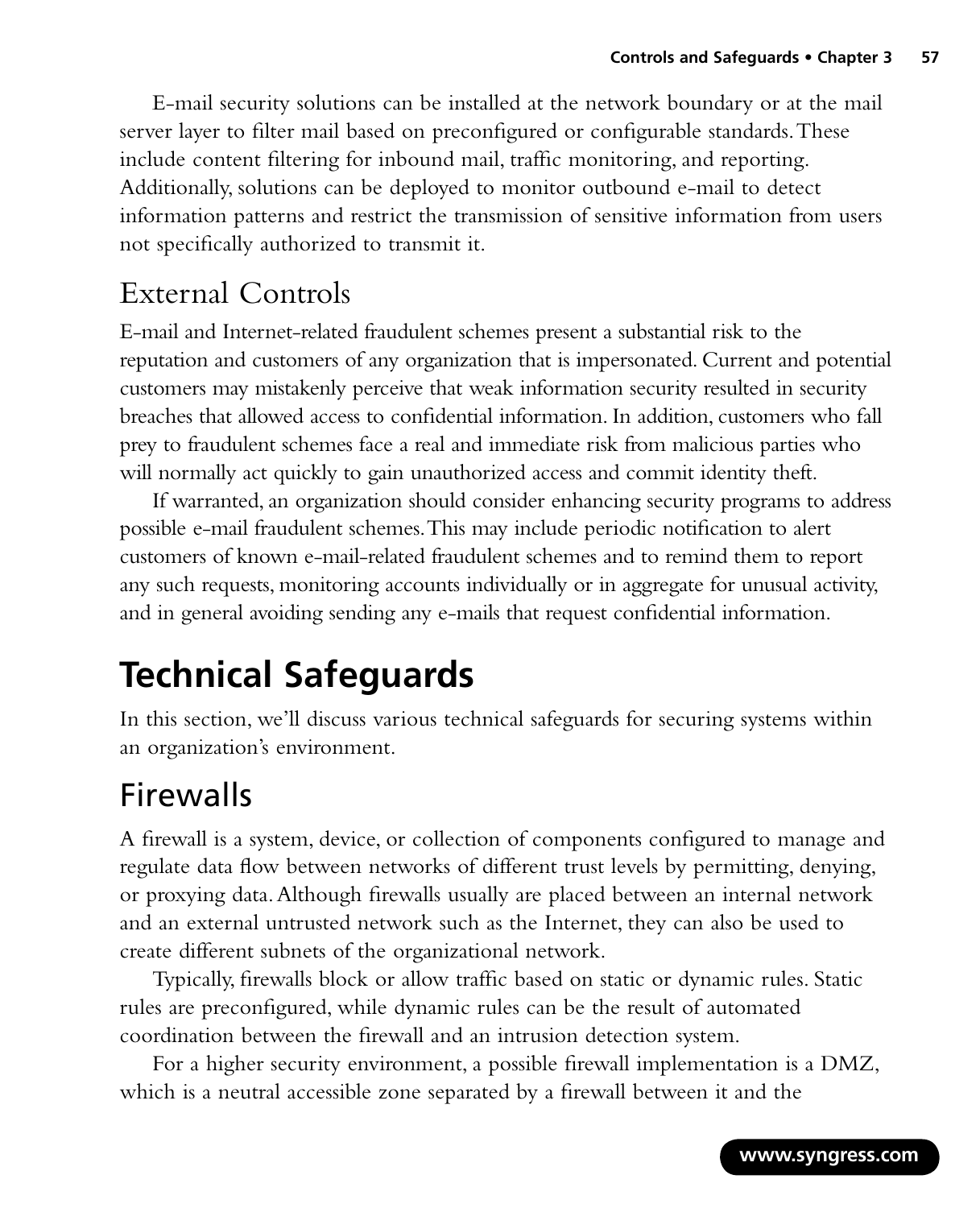organization's private network and another firewall between it and any external access point or network. By putting all publicly accessible services on the DMZ, which constitutes a separate logical security domain, and allowing external parties to initiate connections to services on the DMZ only, the organization can ensure that its data and systems are not directly accessible from any external source.

A firewall policy will establish the organization's expectations for how the firewall should function and stems from an ongoing security risk assessment process. It establishes a formal process for approving and testing all external network connections, as well as rules for incoming and outgoing traffic, continuing management, and changes to the firewall configuration. These rules will cover:

- Firewall types, topology, and architecture.
- Functional requirements, including access controls, baseline configurations, rules and filters, services, content restrictions, and security and authentication details.
- List of services and ports necessary for business.
- Permissible traffic, including protocols, data, and applications permitted.
- Management and maintenance, including configuration auditing and testing.
- Traffic monitoring.
- Justification and documentation for any risky protocols allowed, including reason for use of protocol and security features implemented.
- Procedures for addressing requests to bypass firewall security for specific protocols or services required for business purposes.

A review of firewall logs can alert administrators to changes to firewall policy, addition or promotion of administrative accounts, and network activity, including permitted and denied connections.

## Intrusion Detection and Prevention Systems

Intrusion detection and prevention systems (IDS) are access control mechanisms that allow or disallow access based on a data traffic analysis. They monitor the events occurring in a system or network, analyze them for signs of possible incidents involving unauthorized access or actual or imminent threats of policy violation, log and report incident activity, and attempt to stop the intrusion or mitigate the effects of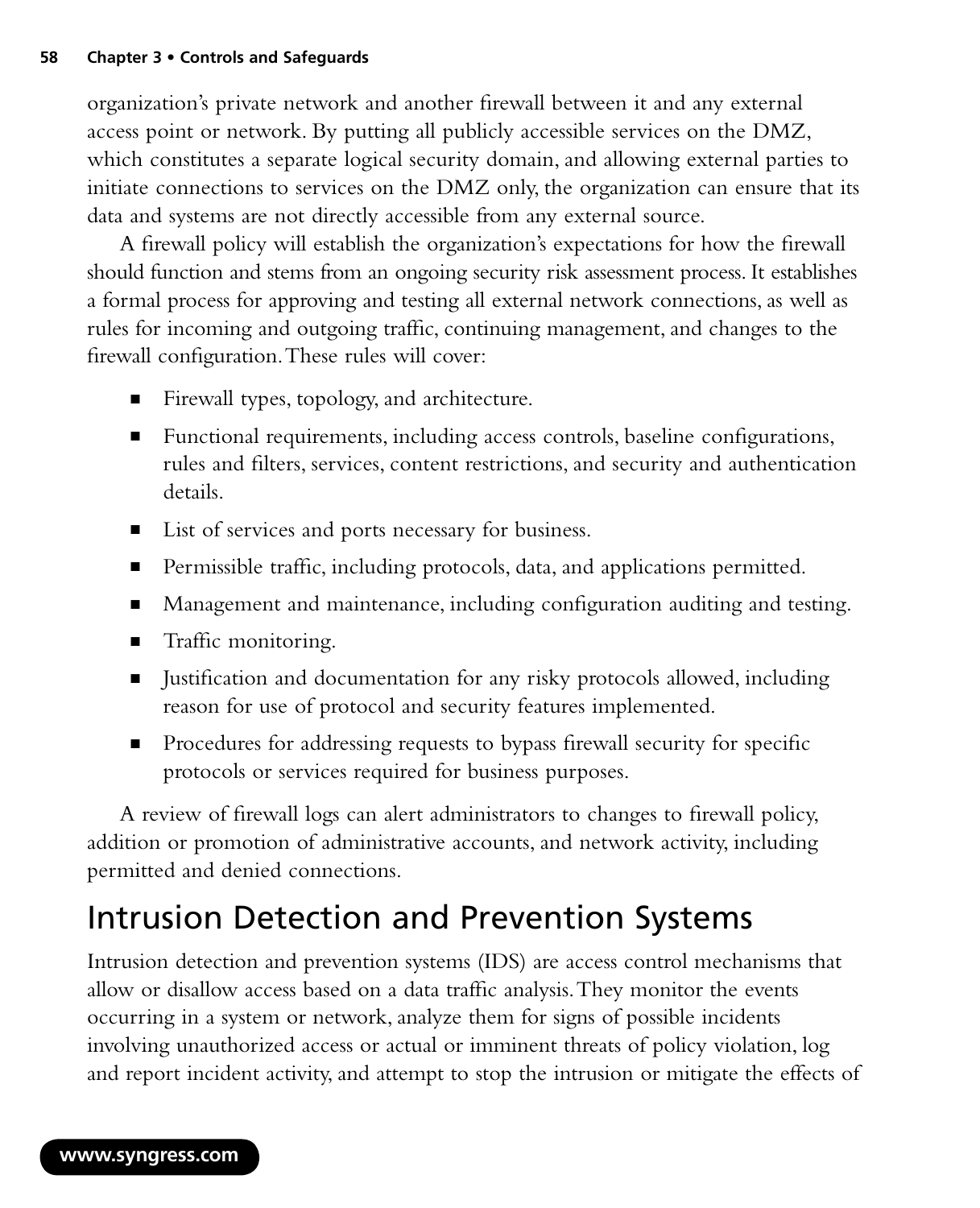the detected issue. This is done either directly or by reconfiguring a firewall or making other changes to the security environment. The organization should ensure that:

- Intrusion detection systems are placed at any location where traffic from external entities is allowed to enter controlled or private networks
- Host-based intrusion detection is placed on all sensitive systems even if they do not allow external access.
- Administrators regularly analyze logs.
- Intrusion detection signatures are frequently updated.

IDS logs can record activities such as access to privileged accounts, unusual outbound connectivity, as well as administrative access to the IDS system.

### Penetration Testing and Vulnerability Scanning

Penetration testing is used to evaluate the security of a system, network, or database by simulating an attack by a malicious user. It can help determine potential vulnerabilities that may result from improper configuration, technical flaws, or operational and process weaknesses. Once security issues are uncovered, their impact is assessed and a remediation plan is developed.

The test plan should detail the scope and procedure of the test in the context of assessed threats to organizational data. Depending on the test objective, resulting action may include:

- A detailed technical report on data and system vulnerabilities.
- The outcome of the test in business risk terms.
- Short-term and tactical recommendations.
- Long-term and strategic recommendations.
- A data security improvement action plan.

The frequency of testing should be determined on the basis of risk analysis and when significant changes are implemented.

Unlike the more manual approach of a penetration test, vulnerability scanning uses automated host or network-based tools to help assess security weaknesses and risks. The tools can be run on a scheduled or ad-hoc basis and will generate a report identifying each discovered vulnerability and potential risk.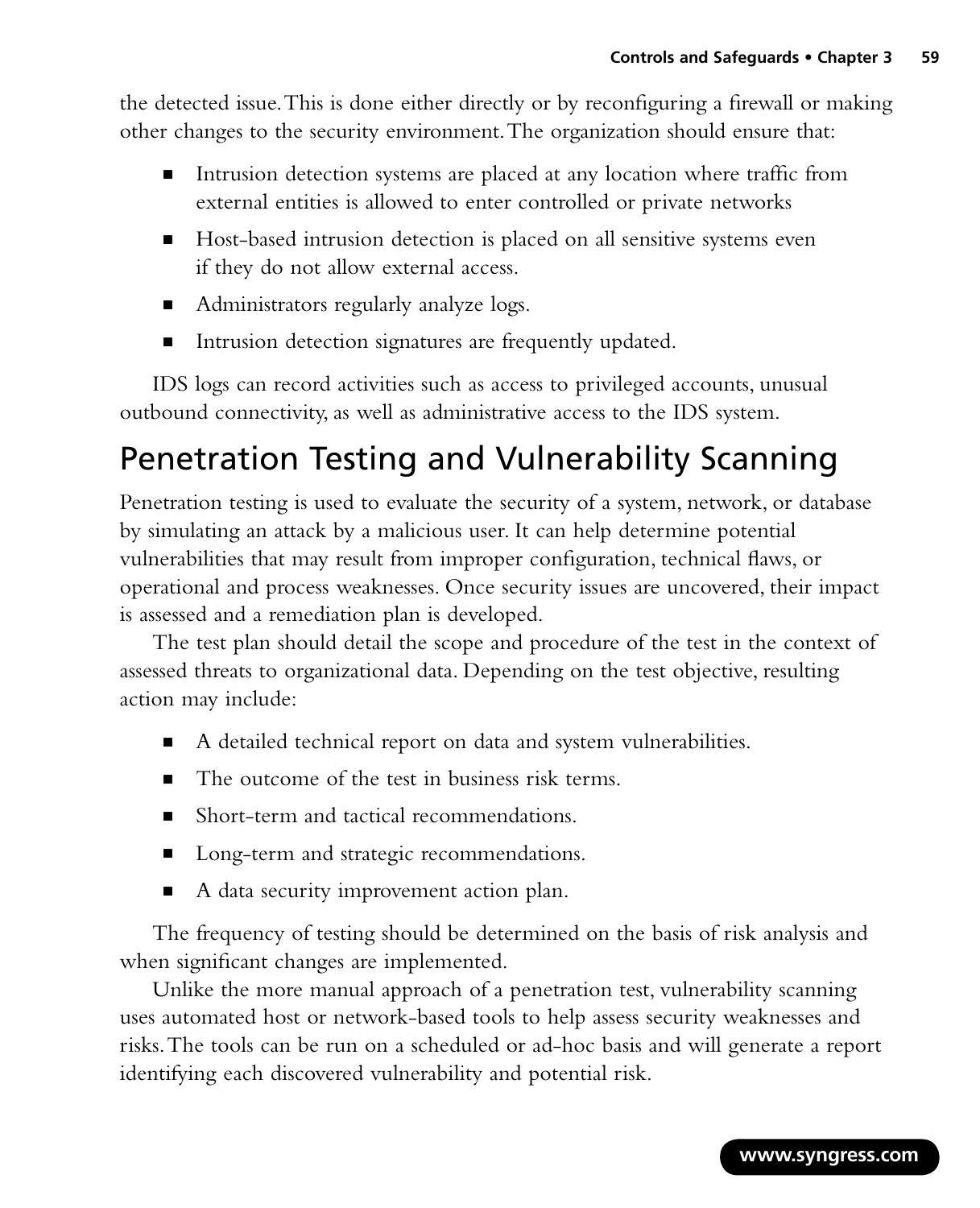### Data Transmission

Sensitive data transmission, whether through FTP, system to system, or web form submission, should be performed only over a trusted path or medium with controls to provide confidentiality, integrity, and authenticity of content. All connections from an internal system or database to other systems outside the accreditation boundary should be authorized only through the use of system connection agreements, and the connection should be monitored and controlled on an ongoing basis.

Strong cryptography and security protocols should be used to safeguard the data during transmission over open, public networks. The transfer of personal information from external parties to the organization, usually through a web site, should be accomplished via secure servers using high-level encryption.

The risks from wireless networks should be evaluated carefully and appropriate controls implemented. Default network names and administrator passwords should be changed before activating the network. Address filtering can specify which physical computer addresses can connect to the network.

Wireless network transmitting sensitive data should be security enabled and transmissions should be encrypted using protected access. Additionally, strong authentication and configuration controls should be implemented at the access point and on all clients, and unauthorized access points and clients should be monitored.

#### Remote Access

Remote access is any access to an organizational information resource by a user or system communicating through an external, nonorganization-controlled network or connection. The organization may deem it necessary to provide remote access to data and systems for remote workers or to support operations at remote locations. In some cases, remote access is required periodically by vendors to make regular or emergency system support.

Because of the increased risks associated with access from outside the trusted perimeter, the organization should implement policies and processes governing the conditions under which remote access is granted and terminated. Remote access should be granted based on authorized business needs, limited to the minimum privileges needed, and require management approval, with all approvals periodically reviewed and justified.

Any system remotely logging into an organizational network should have adequate antivirus and firewall protections, have all the mandated security and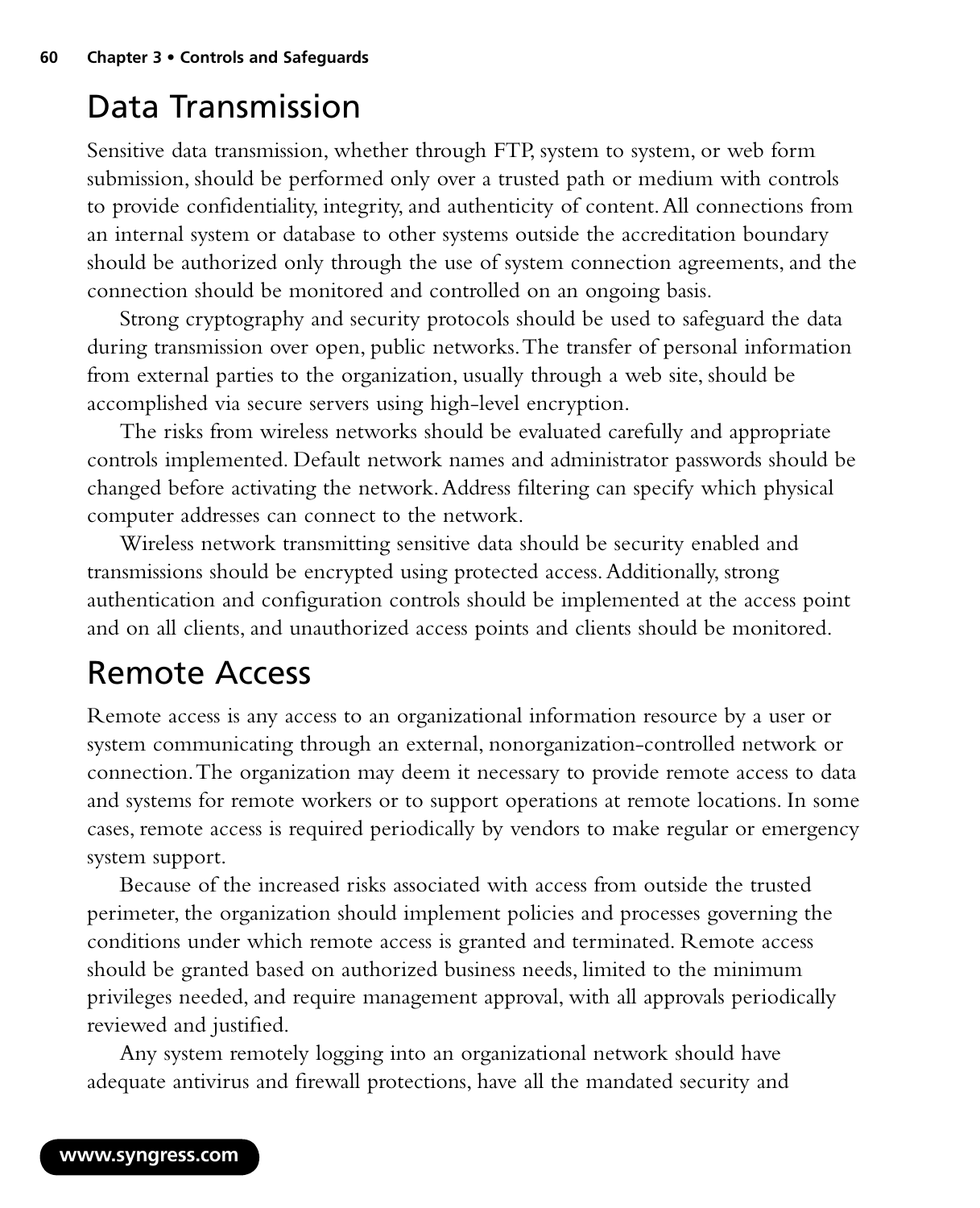configurations settings, and be properly patched. As a general practice, only devices that have been configured by organization or vendor devices that meet these requirements should be authorized to connect to the internal network.

All communications between remote users and organizational networks should be through a virtual private network (VPN), which can provide a secure communications channel across a public network. Appropriate VPN security includes:

- Encryption of all transmitted data.
- Multifactor authentication requiring factors beyond general usernames and passwords to gain access.
- Strong password and account policies.
- Automatic session time-out after a certain period of inactivity and disconnection after a certain number of incorrect logon attempts.
- Logging and analysis of remote communications.

In cases where a vendor may require remote access to a system or data for maintenance or diagnostic purposes, the vendor must implement a level of security at least as high as that implemented on the data or system being serviced, unless the component being accessed is removed from the overall system and sanitized with regard to sensitive information and also tested for potentially malicious or erroneous updates before being reconnected to the system.

### External System Connections

The organization may need to provide access to and from external information systems that are outside the accreditation boundary and for which there is no direct assurance over the application of security controls or the assessment of their effectiveness. In such circumstances, the organization should verify the employment of necessary security controls on the external system or have approved connection or processing agreements with the entity hosting the external system.

Interconnection security agreements are established between the organizations that own and operate the connected systems to specify the connection requirements and describe the security controls that will be used to protect the systems and data. These controls will be adhered to by both parties and will be based on risk and data sensitivity.

Additional considerations for interconnected systems include an effective change management process to coordinate planned system changes that could affect the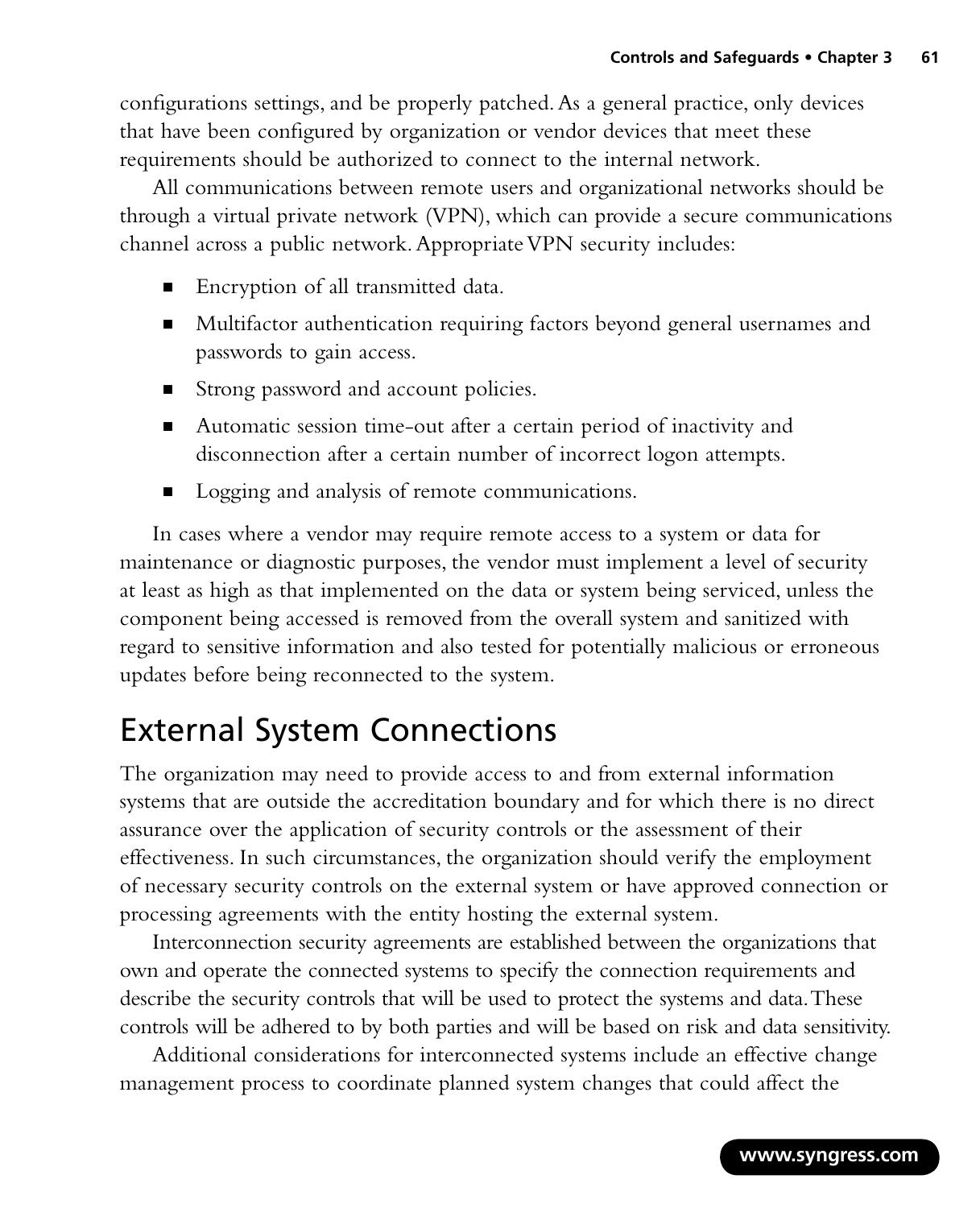interconnection and prompt notification by both sides of security incidents and system disruptions in order to facilitate a coordinated response.

### Antivirus and Patches

All servers and workstations should be configured with antivirus software, which should be automatically updated from the vendor's site at least daily. In addition to persistent protection, the antivirus software should perform a complete system scan on a scheduled basis. Individual workstations should not be able to disable local antivirus software or updates.

The organization should implement procedures for handling virus infections that cannot be automatically cleaned. Such procedures can include isolating the affected device, manually attempting to remove the virus, or complete reinstallation or reconfiguration.

Centralized configuration files and identical group policies should be used to configure all workstations to an appropriately high level of security. In addition to decreasing the risk of a virus infection, this practice will also simplify general support.

Since viruses and intruders can exploit existing operating system vulnerabilities, it is important to configure all operating software to automatically receive the latest upgrades and patches. In addition, a system should be in place to scan all devices for missing patches and automatically initiates patch remediation without administrator involvement.

### Isolation and Minimization

By restricting host systems to enterprise applications and operating system components, and isolating individual services to separate hosts, a potential compromise can be limited to the individual system or service and the impact on other critical services would be limited.

As part of a defense-in-depth protection strategy, the organization considers partitioning sensitive data or systems into separate domains or environments. Any connections should occur through managed interfaces consisting of appropriate boundary protection devices arranged in an effective architecture.

More generally, communities of services, systems, data, and users that operate in different security roles or zones should be isolated in separate but interconnected groups, with monitoring and controls at the external boundary and at key internal boundaries.

In the system configuration context, the principle of minimization essentially states that all software, services, protocols, or other functionality that is not required by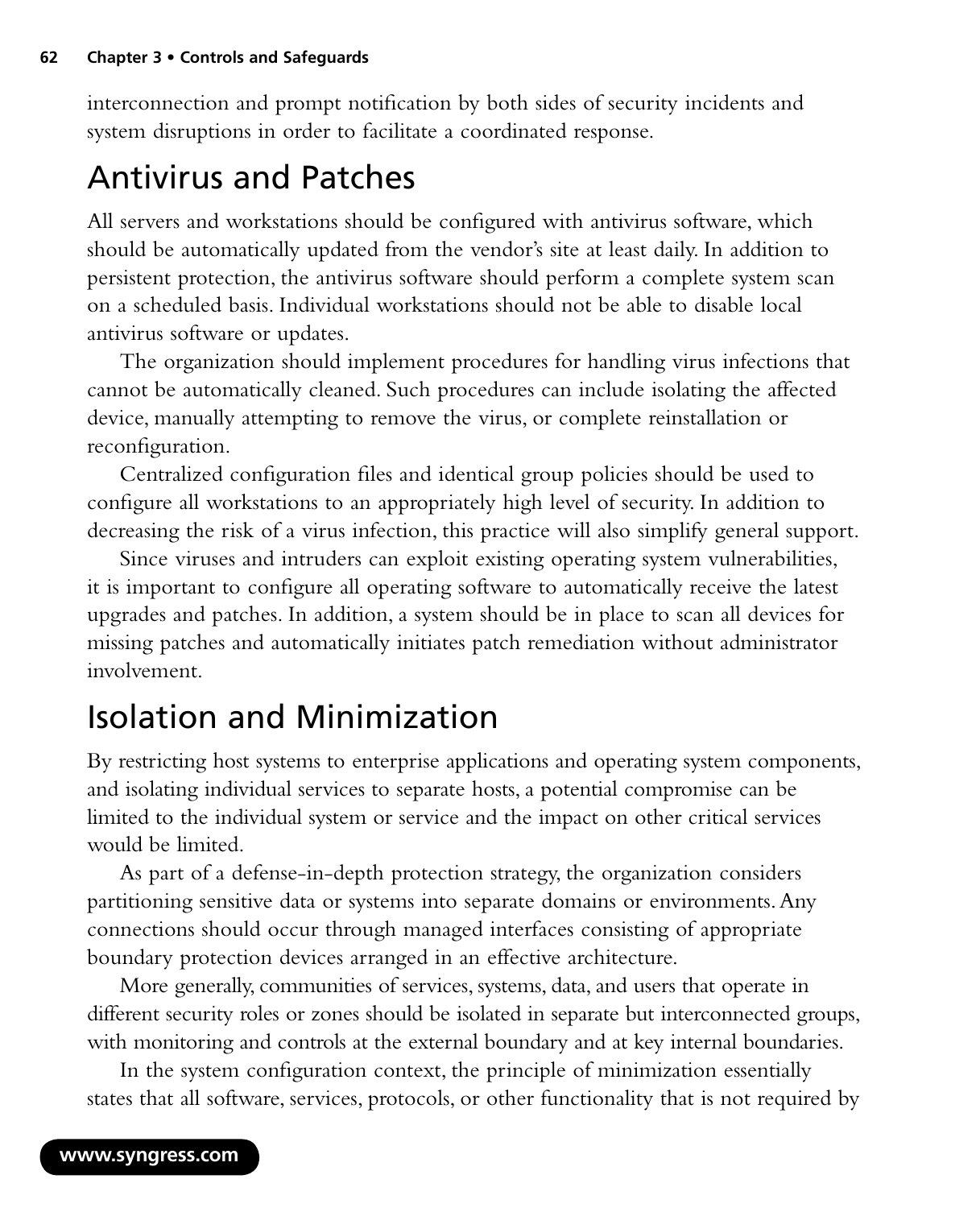the system or not necessary to perform a particular function should either be disabled or not installed to eliminate the possibility of compromise. In addition to increased security, this best practice can also improve performance and simplify administration.

## **Access Control**

Access to data should be controlled through a process that ensures that user access rights reflect defined and documented business needs and job requirements. All users must be uniquely identifiable, job requirements should be attached to user identities, access privileges for each system and data group should be identified, and access rights must be in line with defined and documented business needs and should reflect the concepts of least privilege and segregation of duties.

## Access Provisioning

Organizations should have an effective process for identifying new users and recording, approving, and administering access rights. New access requests will be submitted by user management to the data or system owner for approval and processing. In certain cases, the assignment of rights may be established by the employee's role or group membership, and managed by preestablished authorizations for that group. Vendors or contractors may be granted access based on their relationship with the organization.

The data owner will review and evaluate the request based on job function, data sensitivity, least privilege, and segregation of duties. Once approved, access will be configured by the data custodians or system administrators, who should not also be end users of the system in question.

The provisioning process should include an efficient mechanism for notifying the granting authority when a user's status or role changes. This, along with system changes, will prompt a review and update of access rights. In addition, upon user leave or termination, access control privileges should be revoked in a timely manner.

In addition to normal operations, the assignment of authentication and authorization credentials should include business continuity planning responsibilities.

## Authentication

Authentication is the verification of identity by a system or database based on the presentation of unique credentials to that system. Authentication contributes to the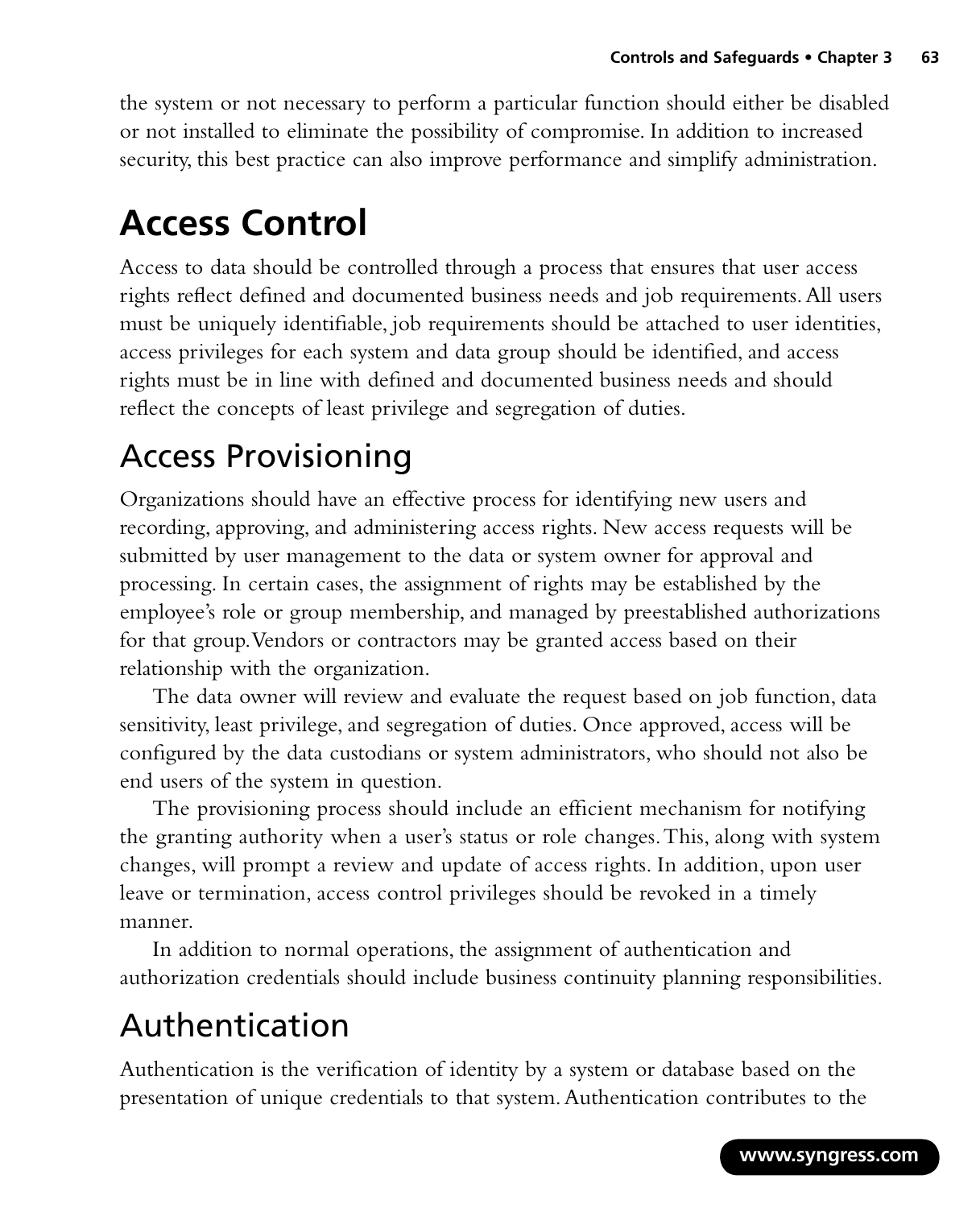confidentiality of data and the accountability of actions performed on systems by verifying the unique identity of a user.

Passwords are a primary method used to control access to resources and are the most common authentication mechanism. Other mechanisms include token mechanisms and biometrics. Authentication that relies on more than one credential is called multifactor authentication and is generally stronger than any single-factor methods. To determine the need for this approach, the organization should perform a risk assessment of the particular access need. If the risk assessment indicates that the use of single-factor authentication may be inadequate, it should implement multifactor authentication, layered security, or other controls reasonably calculated to mitigate risk.

At a minimum, any access to sensitive organizational assets should require a unique account with an associated password. Passwords assigned to user accounts that access sensitive data should adhere to certain password management best practices, including:

- Adhering to complexity requirements such as minimum length, avoidance of common words or terms, avoidance of personal or factual information, and inclusion of various types of characters.
- Changing the initial administrator-issued password on new accounts before first use.
- Aging implementation, which requires password changes at set intervals commensurate with the risk level of the account.
- Avoiding use of the same account and password for multiple applications or purposes.
- Avoiding sharing, writing down, or electronic storage of passwords.
- Prohibiting password reuse for a specified number of generations.
- Ability for an administrator to change or reset a user password at any time.
- Clear guidance for handling lost and compromised passwords.

Accounts should be automatically logged off after a predetermined period of inactivity and locked out due to extended lack of use. They should also be locked out due to repeated unsuccessful logon attempts. These automatic lockouts are usually temporary and automatically released after a predetermined time period. To increase security against unauthorized logon attempts, the authentication error feedback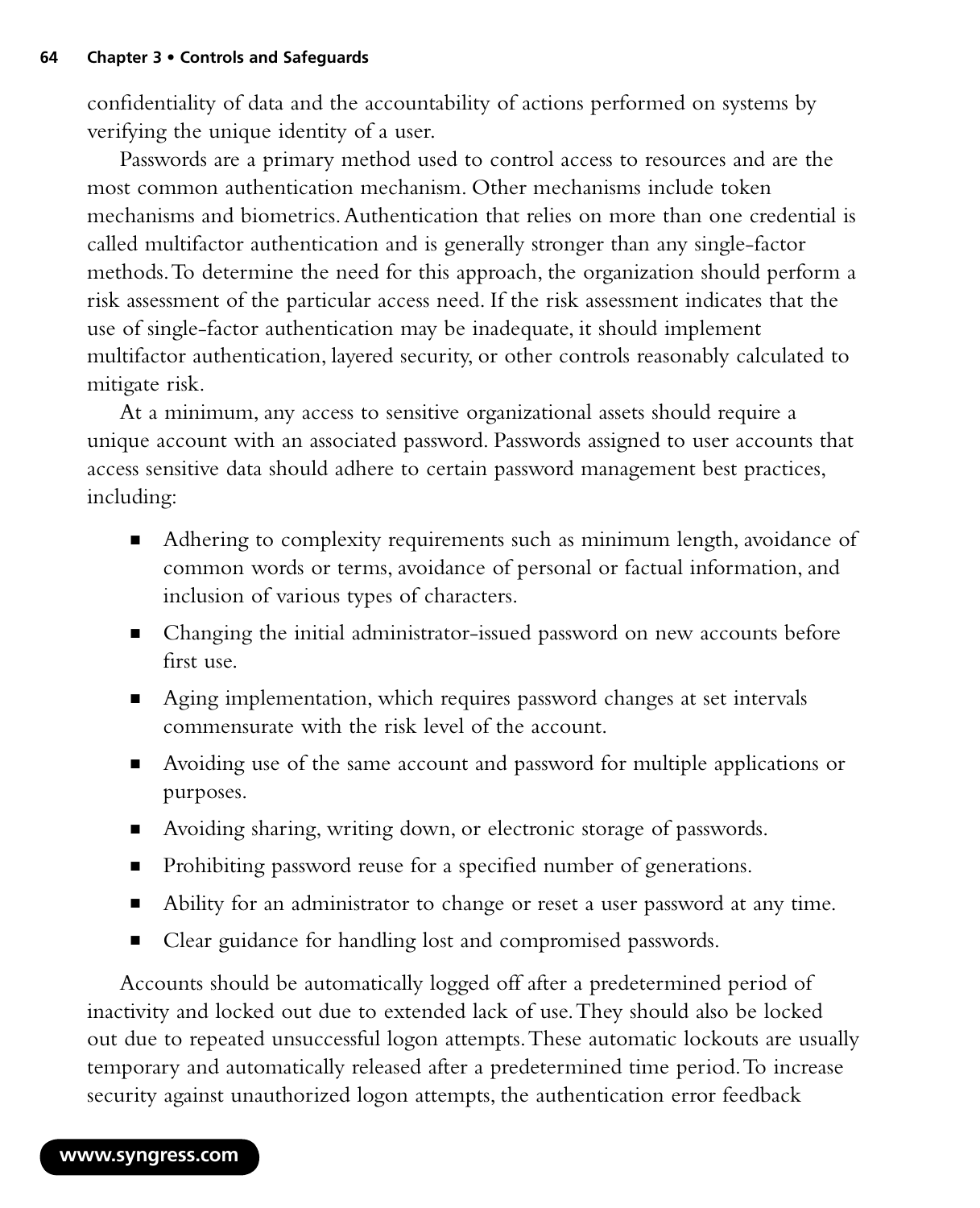should not specify the particular component in error, but rather return a general error message.

Any password system must balance the password strength with the user's ability to remember and maintain a stronger password and more secure password. When the balancing produces a password that is not sufficiently strong, a different authentication mechanism should be considered.

All account, password, and other user authentication information should be protected from unauthorized access or modification. An end user account should not provide access to components other than the application front-end in order to prevent the bypassing security and sign-on controls. Conversely, administrative accounts should not be used to perform end user functions. All files containing passwords or other authenticators must be encrypted and the passwords must not be transmitted in clear text.

### Entitlement Reviews

An entitlement review is a periodic assessment of actual entitlement privileges and permissions to systems and data to ensure that access to particular information assets is proper and limited to the needs of the assigned role or job function as dictated by the user's manager. It allows the determination of which users have access to which systems and information, and whether that access complies with the organization's security policies. The review should examine the levels of access each individual has, conformity with the concept of least privilege, whether all accounts are still active, and whether management authorizations are current.

Entitlement reviews should be performed on a scheduled basis, with the review frequency determined by the information risk assessment. In addition, an entitlement review should be performed whenever there is a change in user status, including transfer or reassignment to another business unit, change of job responsibilities within the same business unit, leave of absence or disability leave, conversion from nonemployee to employee, and employment termination. For particularly sensitive databases or resources, the review process should be automated to report changes in permissions to the appropriate manager.

Each business unit should implement a documented process to review and verify user entitlements on a scheduled basis. An individual or group who does not perform the actual reviews should be assigned to oversee the entitlement review process. This individual or group, usually from security or compliance, will have the following responsibilities: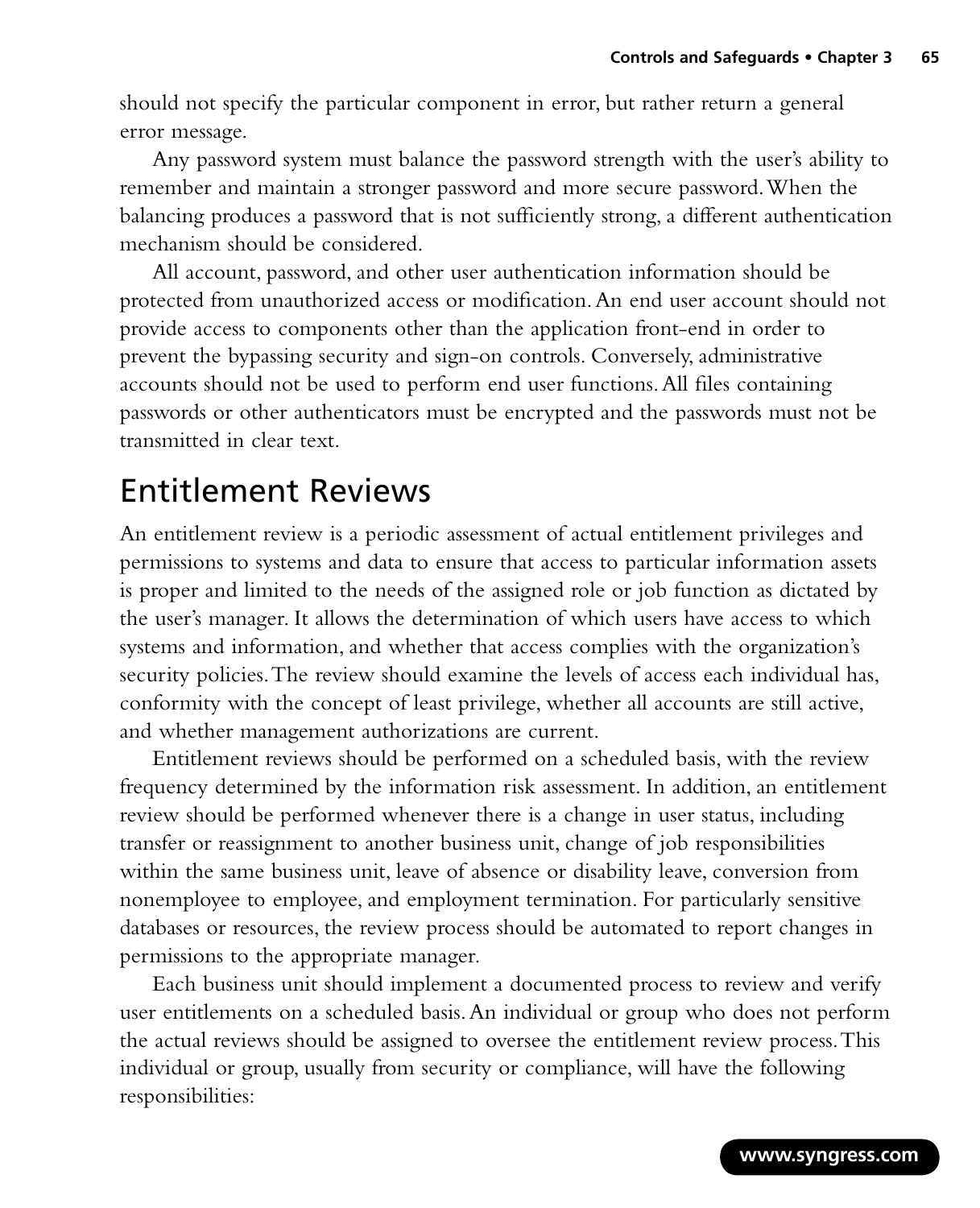- Ensuring that business managers do not review their own access.
- Confirming that transferred and terminated employee entitlements were appropriately changed or revoked.
- Ensuring accurate and appropriate entitlements.
- Escalating overdue reviews and exceptions.
- Coordinating any process improvements based on issues that arise during the entitlement review process.

### Privileged Accounts

Privileged accounts are functional IDs used for system administration and operation. These accounts have very few security restrictions, so they can allow a user to make unauthorized changes or to gain access to sensitive data, whether inadvertently or by design. In addition, as they are usually associated with a group or role and not directly attributable to an individual, there can be limited, if any, accountability.

Since privileged accounts are critical to operating system and application availability, and are sometimes the only IDs allowed to perform certain functions, it is usually not possible to disable or delete them. It is therefore important to manage the risks associated with them by defining their appropriate use, ownership, and control.

#### Account Ownership

Each privileged account should be assigned to an owner who will be able to assign the account to an administrator but who will remain responsible for all activities performed with the account. For a system processing sensitive data, the owner will be the data or application owner, who will be able to assign the account to the administrator or DBA supporting the application or database.

Upon an account owner's termination or transfer, the account should be transferred to a new owner, who will perform an entitlement review to ensure that all accounts are assigned properly.

#### Account Assignment and Usage

An account owner can authorize the use of a privileged account by a staff member based on:

- **Justification** The reason access is required.
- **Risk Profile** The system criticality multiplied by the account access level.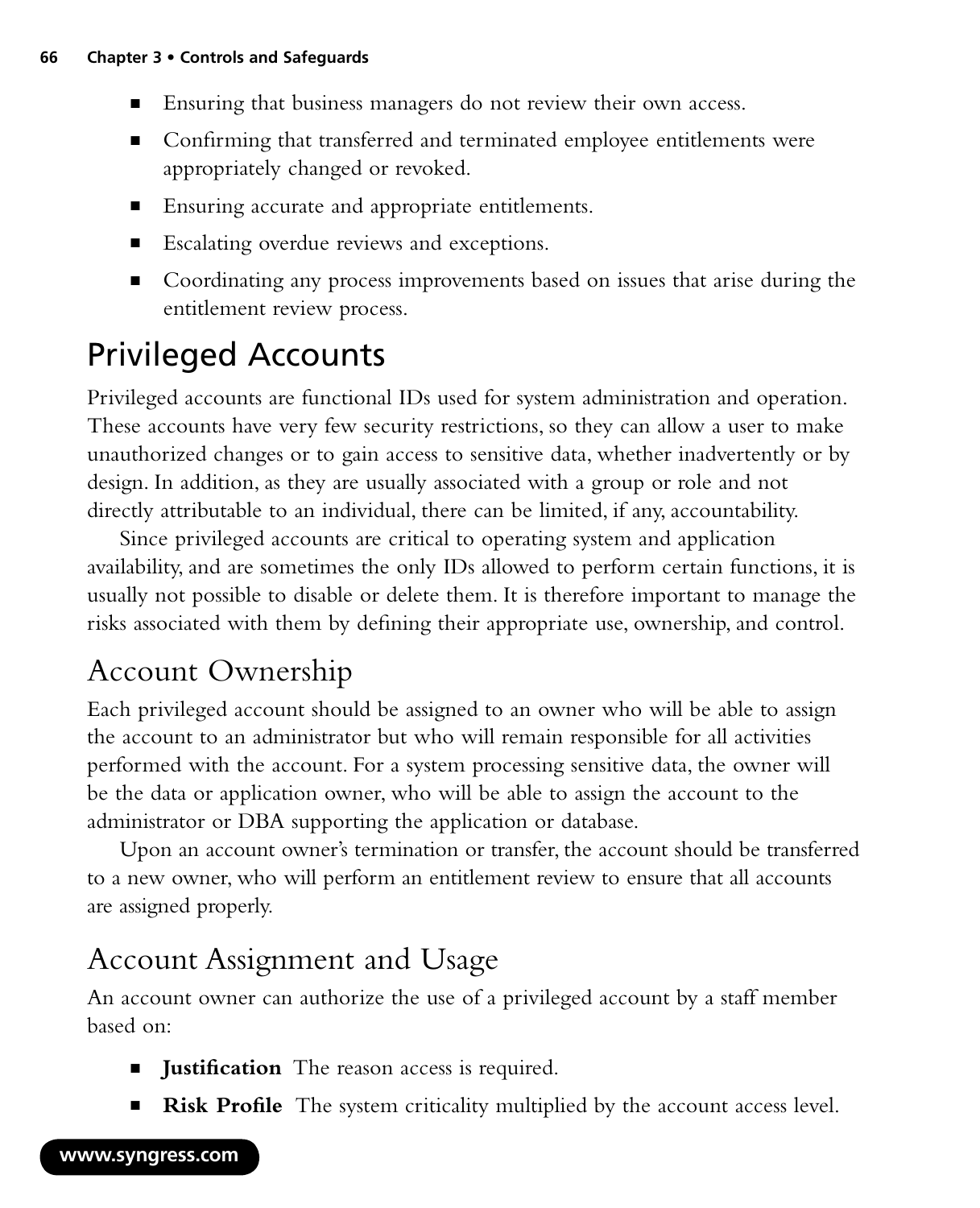- **Least Privilege** The minimum privilege required to fulfill the person's job function.
- **Segregation of Duties** Separation of certain areas of responsibility to reduce the opportunity for unauthorized modifications or misuse.

Based on these criteria, the account owner will determine the level of access associated with the account. For particularly sensitive accounts, multifactor authentication such as smart cards or the simultaneous logon by two users should be required.

A detailed record should be kept of what privileges have been given to whom, when, and for what purpose.

#### Managing Account Passwords

Privileged account passwords must be changed at scheduled intervals commensurate with the risk level of the account as well as when the account owner or any authorized user leaves the organization or changes job responsibilities.

Password management best practices also require that passwords have a certain minimum length and adhere to complexity rules. In addition, password aging, inactivity threshold, and unsuccessful password attempt lockout should be implemented.

#### Activity Logging and Monitoring

For general security purposes and in order to demonstrate compliance to regulatory and data privacy requirements, it is essential to log and monitor all activity performed with privileged accounts. The audit log should record the user ID, log on and log off times, and activity of every session.

These activity logs should be reviewed by the account owner on a regular basis, with special attention being paid to the use of these accounts to create new user accounts or to elevate the privileges of other accounts.

#### Policies and Procedures

Clear policies and procedures must be in place to manage and control administrative access. They should include the following:

■ **Separate User and Administrator Accounts** Users who are also administrators should have a regular account for typical end user tasks and a separate account for administrative tasks only. The passwords for these two accounts should not be the same.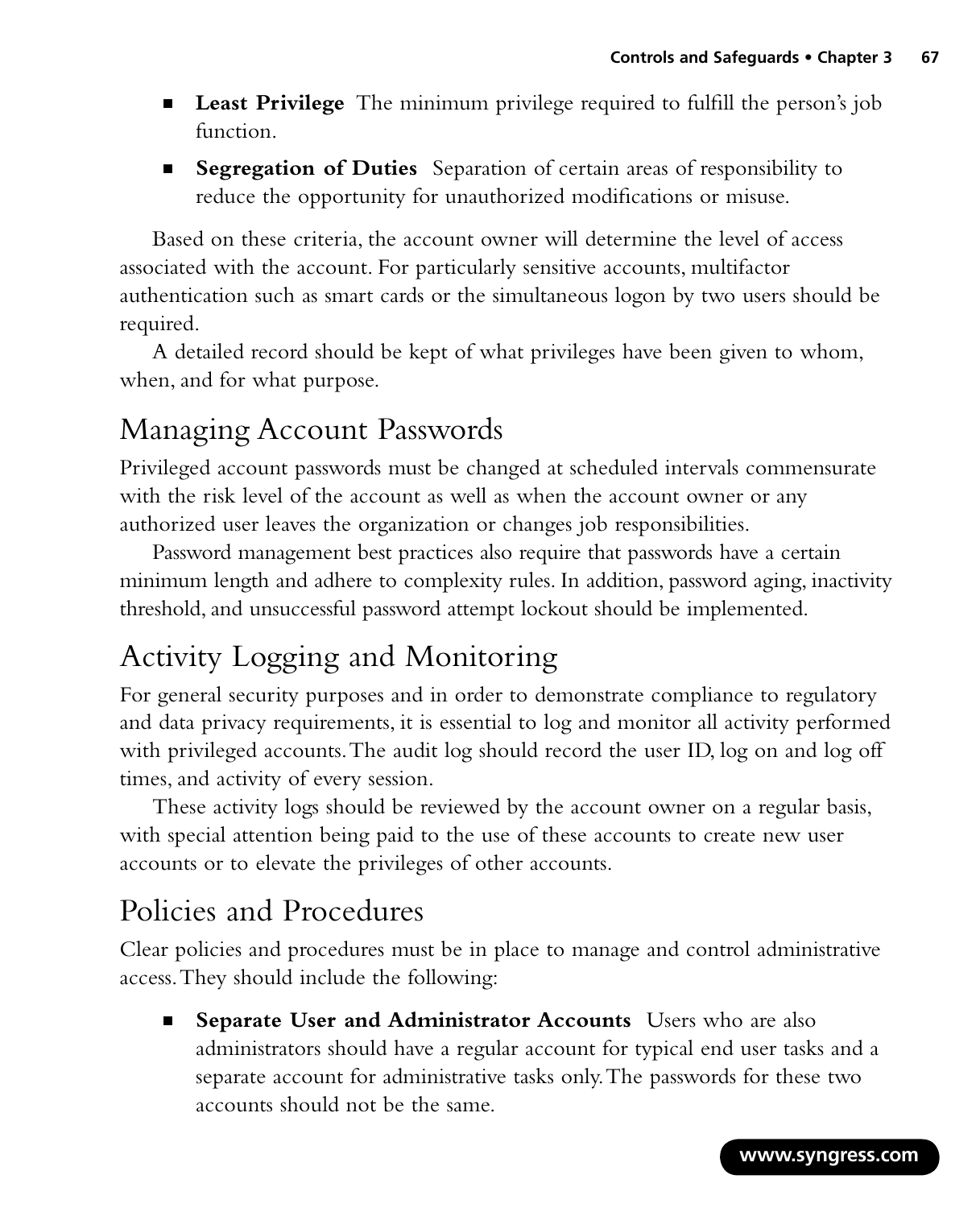- **Use Privileged Accounts Only for Relevant Tasks** The signing on to an application or database with a privileged account to perform tasks that do not directly require it should be prohibited. This will reduce security risks and prevent malicious software from running with the same privileges as the administrator.
- **Rename the Default Administrator Account** This will remove the obvious indication that this account has elevated privileges.
- **Create a Decoy Administrator Account** To add an additional layer of protection and keep any would be hackers busy, a new account named Administrator with no special privileges should be created. Its usage should be monitored for unexpected activity such as logon failures.
- **Minimize the Number of Privileged Accounts** The number of privileged accounts should be kept to an absolute minimum. This will increase control and security and reduce the administrative burden.
- **Periodically Expire Privileged Accounts** Expiration dates should be placed upon administrative accounts and they should be periodically expired to eliminate unused accounts.
- **Closely Manage Vendor Software Default Passwords** Sometimes the privileged account is the default account delivered in vendor software. These accounts present a particular risk as they are widely known and are usually the first ones that an unauthorized user will try. If possible, these accounts should be removed or obscured. Additionally, the default passwords for these accounts should be immediately changed when the software is installed.

## Developer Access to Production

There are certain circumstances under which developers need access to production data or systems in order to debug a particular feature in a live system or to use realistic production data for test purposes. Since developers do not usually have the same access privileges as business users of the data and can present a particular risk because of their in-depth technical knowledge of a system, a program should be implemented to order to strengthen controls over their access to controlled information systems and to sensitive production data in nonproduction environments.

Where sensitive data is stored or used in testing or other nonproduction environments, such data must be protected using controls comparable to those used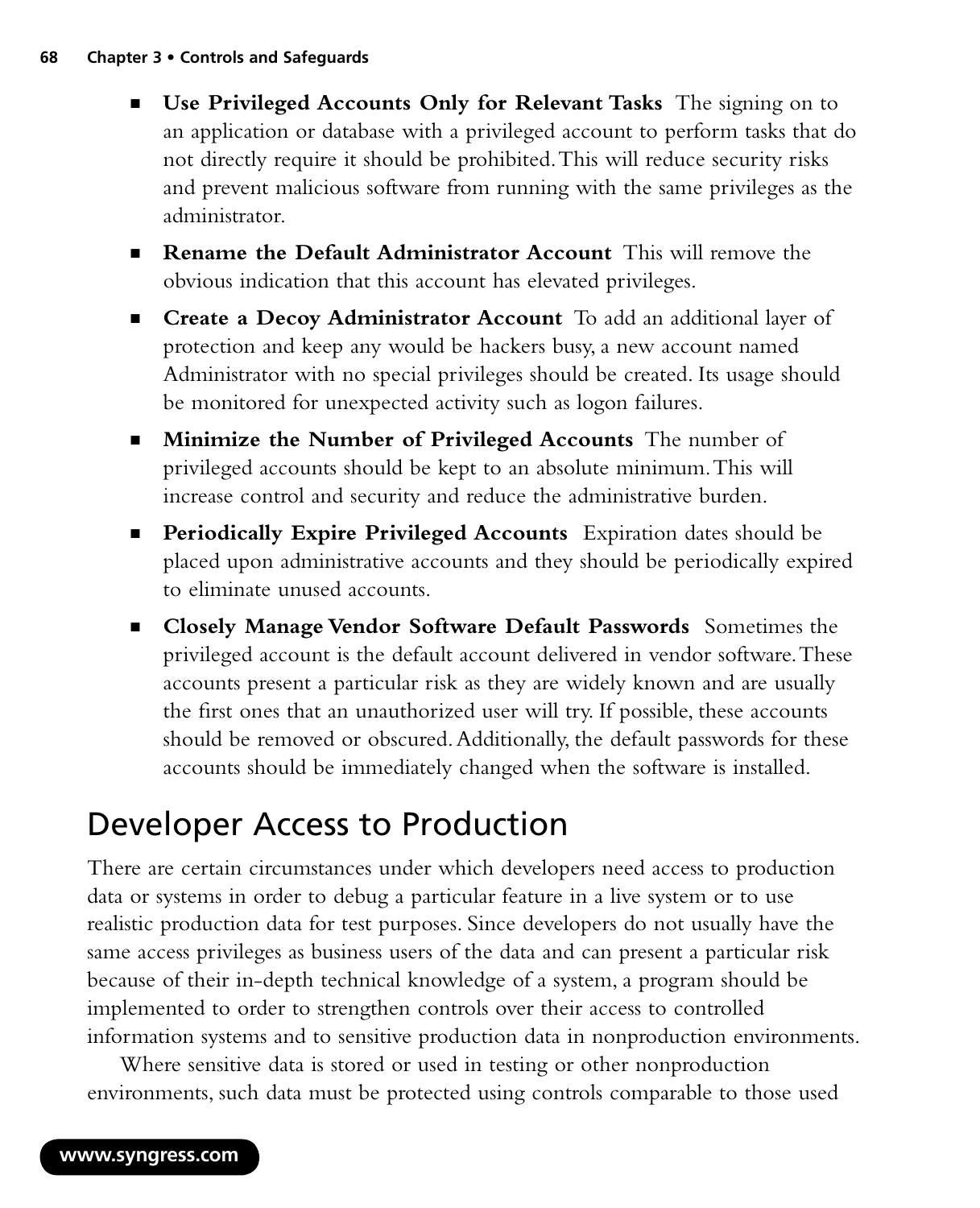to protect this information in production environments against unauthorized access, copying, or viewing. In addition, policy should require that before such data is moved or copied to a nonproduction environment it needs to be irreversibly redacted or masked so it is no longer sensitive. Two important considerations during the masking process are (1) to ensure that each resulting data element is realistic in matching the format of the corresponding source data element and (2) that referential integrity is maintained across relational databases so that the same data element is masked in the same manner across instances.

Persistent access by developers to production systems for debugging purposes should be disallowed and replaced by the use of emergency IDs, which are emergency temporary accounts used in a support capacity allowing access to a controlled information system. In order to minimize the inherent loss of efficiency in continually issuing special IDs for certain access purposes, the organization should implement a provisioning process that includes specific authorization criteria, predefined access profiles, predefined primary and proxy approvers, and strict time-limited access.

### Physical Access

Physical safeguards, policies, and procedures should be implemented to limit physical access to sensitive information, systems, related facilities, and equipment from unauthorized intrusion as well as natural and environmental hazards.

Physical security risks can be mitigated through zone-oriented implementations, which are physical areas with differing security requirements, which are a function of the sensitivity of the data contained or accessible through the zone and the information technology. The requirements for each zone should be determined through the risk assessment.

Policies and procedures should specify the methods used to control physical access to restricted areas, ensure that access rights are defined based on business need, and that individuals with authorized access are identified by title and/or job function. Management should review the lists of individuals with physical access on a scheduled basis. The access procedures should also cover special access during disaster recovery or emergency mode operations.

Access procedures should include visitor controls, such as sign-in access logs, visitor badges, and escorts by authorized personnel. Where appropriate, physical safeguards should be implemented for individual workstations accessing sensitive data.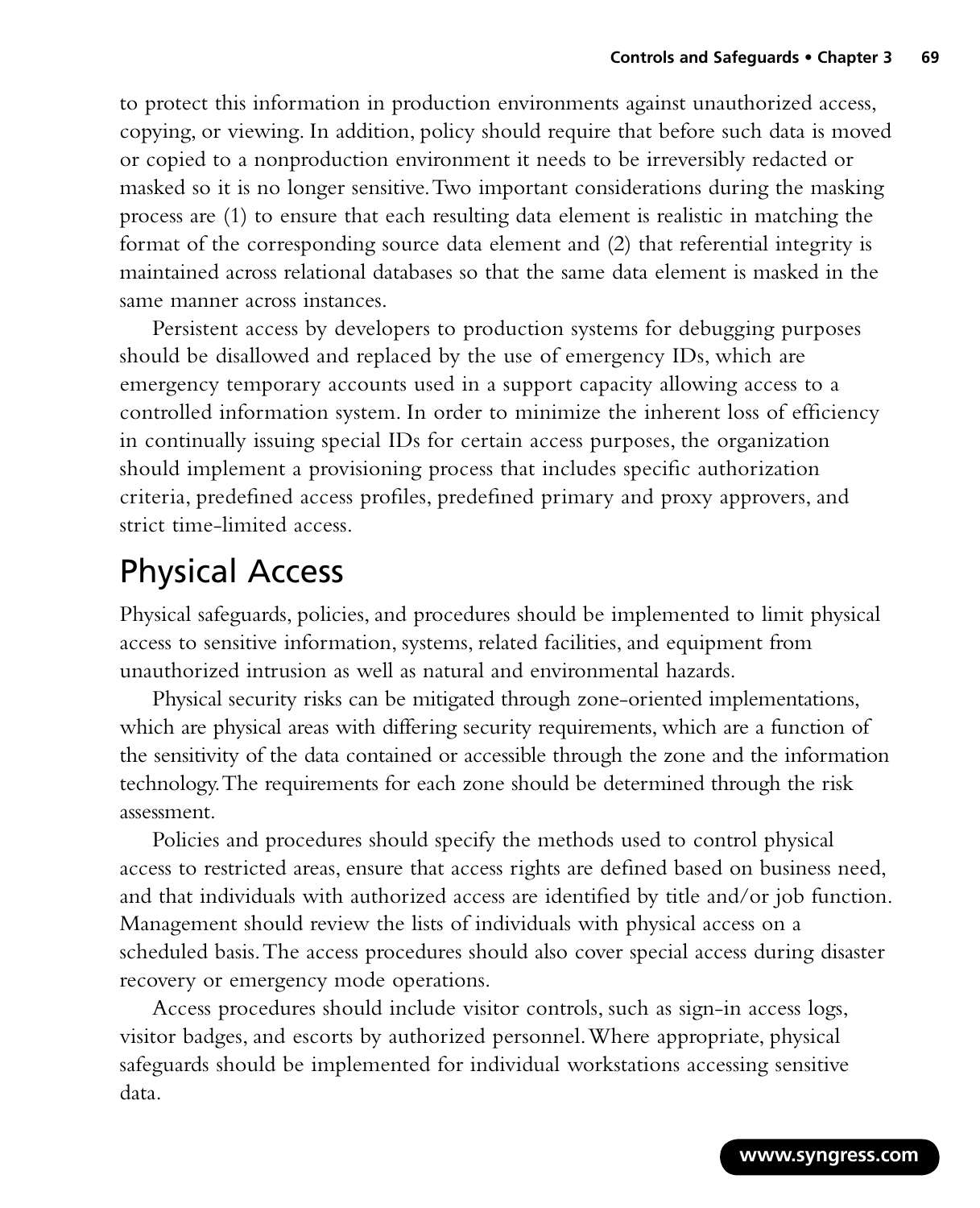Other physical control considerations include:

- **Power** Stable and uninterruptible power supply for all critical components, including automated emergency shutoff due to a device-specific or endemic malfunction.
- **Environmental Management** Regulated temperature and humidity controls as well as automated administrator notification in case indicators deviate from a specified range.
- **Fire Suppression** Fire detection and suppression devices and systems that are automatically activated in the event of a fire. The devices should provide automatic notification of any activation to the organization and emergency responders.
- **Water Damage** Protection from water damage by ensuring that master shutoff valves are known, accessible, and working properly. Additional measures can include raised flowing for critical equipment.

For outsourced datacenters, audits should ensure that the third-party provider has implemented the required security practices and has appropriately secured all organizational infrastructure documentation.

Application and data processing functionality can also be offered by hardware and software located in various user departments. These are commonly housed throughout the organization without special security or environmental controls, and are thus less secure than devices and applications located in a data center or server room. In such situations, overall building or work area security becomes more important. The level of security should depend on the sensitivity of the data that can be accessed and on the significance of applications.

## **Activity Logging and Monitoring**

Activity logging and monitoring will help assess policy compliance, identify intrusions and breaches, and support an effective response program. The degree of logging and monitoring is risk-driven and increases with data accessibility sensitivity.

## Activity Monitoring

Systems and databases should log and monitor user activity performed. The scope and level of audit logging and analysis activity will depend on the sensitivity of and risk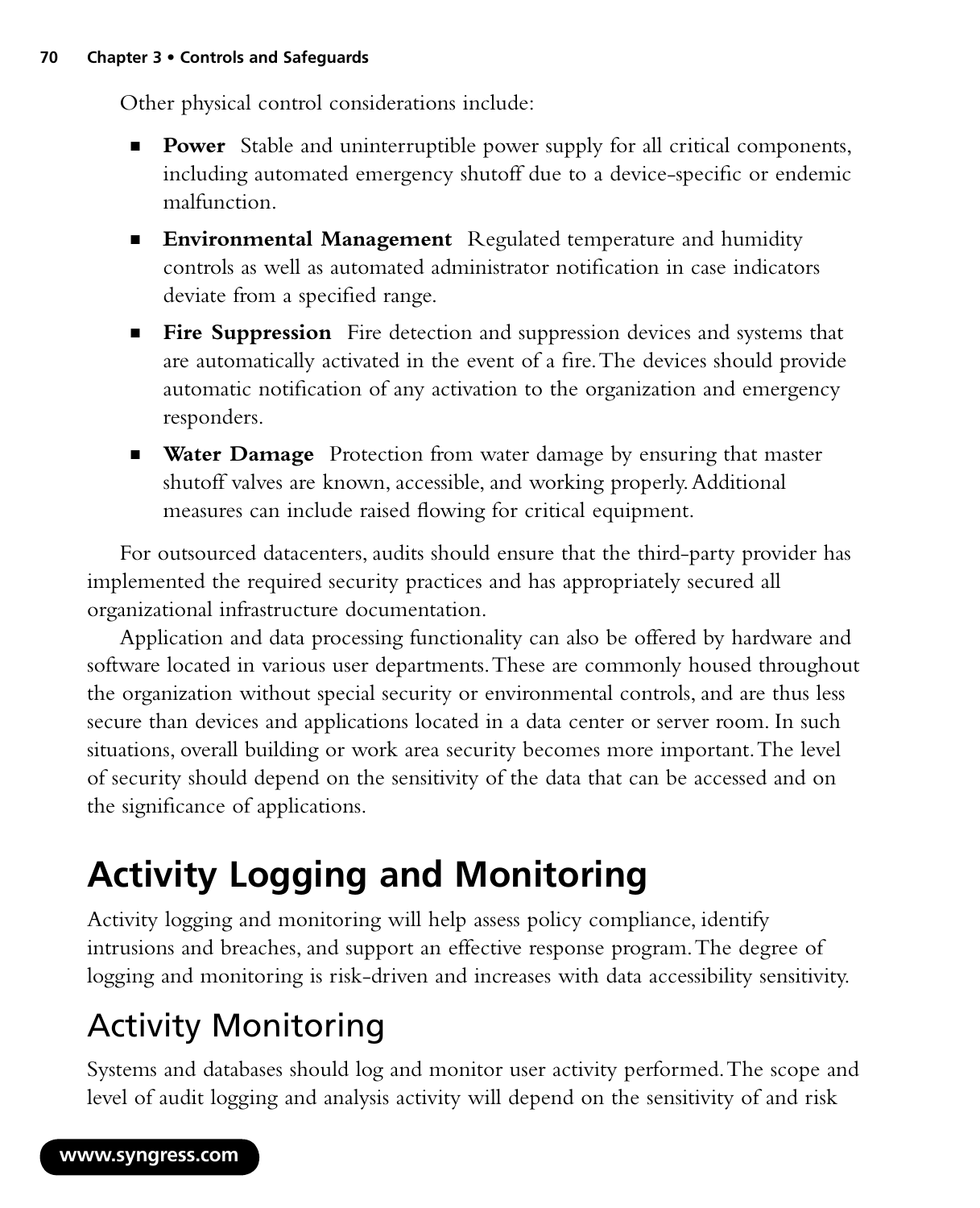associated with the particular data or system, and should be expanded whenever there is an indication of increased risk to assets.

Logs capture data and process events through log entries denoting information such as log on and log off times, the party accessing the sensitive data, access or change occurrences with their date and time, and success or failure indication.

They can provide a record of access and authentication events, configuration changes that can compromise data confidentiality and integrity, and record details of inbound and outbound data transmission traffic.

All activity logs should be reviewed and analyzed by the account owner or designated administrator on a scheduled basis for indications of inappropriate or unusual activity, and suspicious activity or suspected violations should be investigated.

In addition to actual review and analysis, certain logging systems can develop statistical profiles of user access behavior on a continual basis and detect anomalous activity based on the profile.

Logging policies should include guidelines for log review intervals, retention standards, and response time expectations.

### Baseline Logging

Organizations should implement a baseline level of logging on all system and database activity, and a higher baseline level of logging on critical systems and databases. This should include high risk activities such as privileged account and administrative-level behavior, direct access to sensitive data stores, privilege escalation, failed login attempts, and failed database operations. Automated triggers should be set to alert appropriate personnel of unusual activities with security implications. All sensitive systems and databases should be checked on a scheduled basis to verify that logging is functioning properly and adheres to standards.

### Centralized Log Management

To facilitate the review and analysis of the logs, a copy of audit information from various devices, systems, and databases should be consolidated into a centralized log management repository which will aggregate, normalize, and provide reports and queries. Having all pertinent log entries available in one place and format will help identify policy violations, internal and external data and system compromise, and provide the foundation for forensic analysis.

Centralized logging will greatly facilitate event correlation, since the various logs may each contain indications of the same event or activity.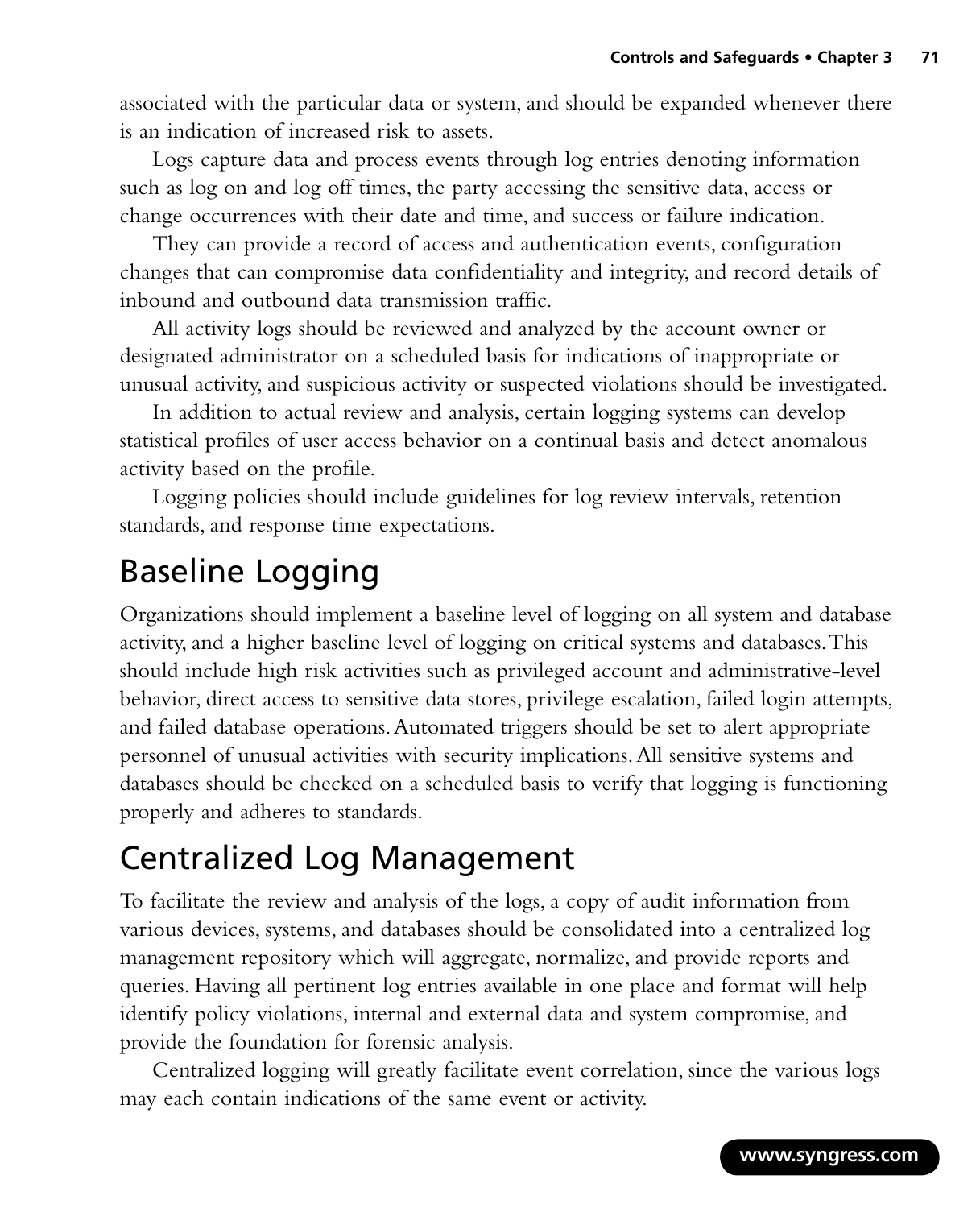This consolidation also provides an element of redundancy should any log data become corrupted, provides secure storage for logs, and reduces the impact of log unavailability in the case of a compromised system or database.

## Protection of Log Files

Whether at the source system or database or at the aggregate repository, the audit information should be protected from unauthorized access, modification, and deletion. This can be accomplished by limiting audit log access to those with a job-related need and promptly backing up audit log files to a centralized log server or media that is difficult to alter. Attention should also be paid to ensure that sensitive data is not included in the log.

Since malicious technical insiders may attempt to conceal their actions by altering system or database logs, organizations should architect their systems for log integrity. Any direct access to logs should occur by designated security principals through multifactor authentication. Additionally, events should be audited for both success and failure to determine whether any attempts are made to erase the contents of a log.

## Storage

Policy should be defined for the storage, overwriting, and maintenance of all event logs, especially on how to deal with full event logs. In order to facilitate any subsequent investigations of data security incidents, sufficient audit record storage capacity should be allocated and auditing should be configured to reduce the likelihood of such capacity being exceeded. This will ensure that logging information is not overwritten and that the audit logs are retained for a period of time consistent with organizational, regulatory, and legal record retention policies. In addition, log retention may be helpful in analysis because older log entries may indicate incident precursor activity or previous undetected instances of similar compromise.

## **Software Assurance**

A significant number of reported security incidents result from exploits against defects in the design or code of software. Software can contain erroneous or intentional code that introduces vulnerabilities and security risks into systems and applications. These hidden access points can provide unauthorized access to systems or data, unauthorized communications capabilities, and unauthorized abilities to change the software.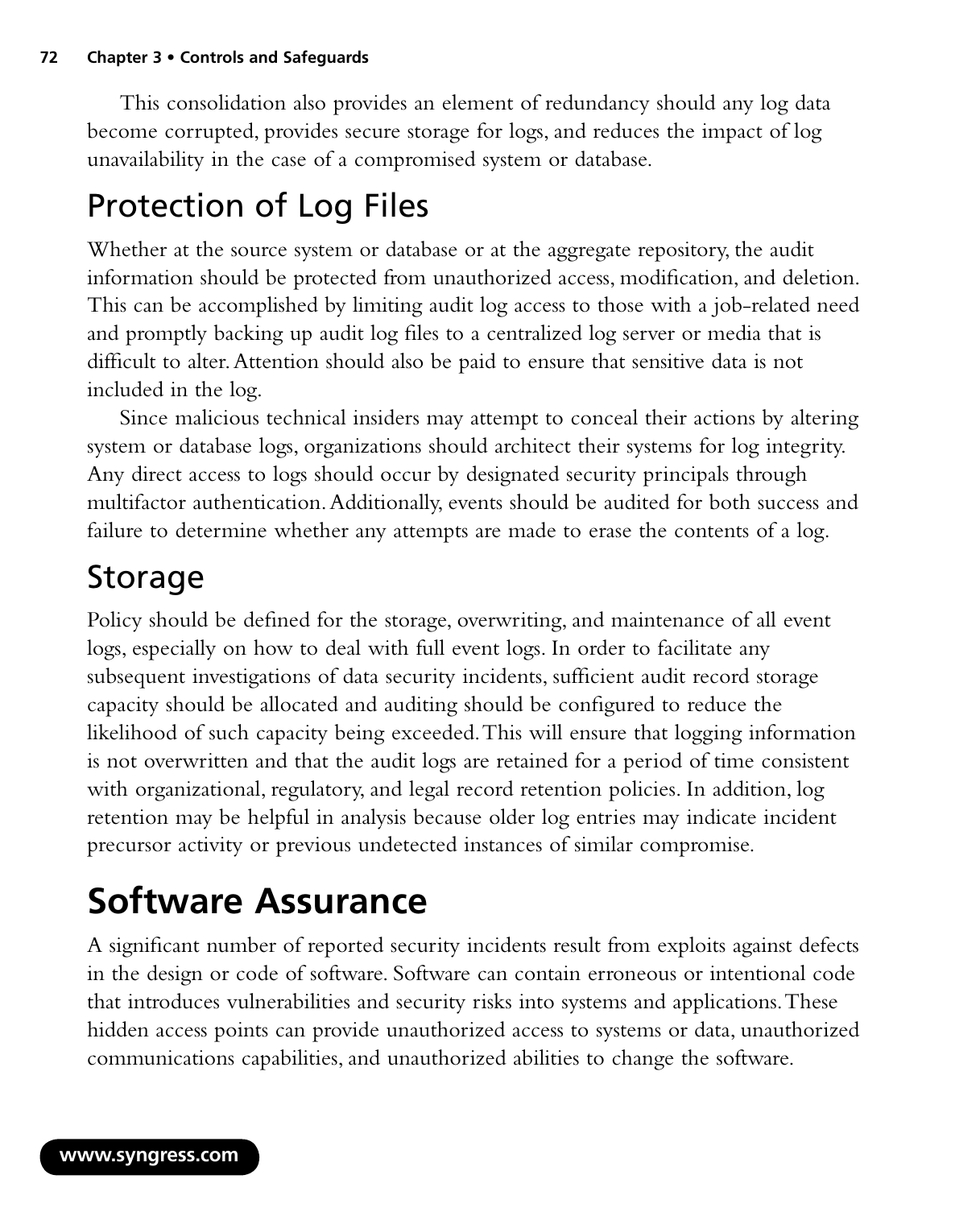Ensuring the integrity of internally developed and purchased software will help protect the infrastructure from threats and vulnerabilities and reduce the overall risk of data compromise. To ensure system confi dentiality and integrity, it is critical that provisions be included for built-in security of the developed or acquired software by considering the development process, the source code, and the history and reputation of the developers or vendors.

One of the organizational objectives of a Software Assurance Program is to shift the software security stance from patch management to software assurance. Security awareness during development allows designers and developers to apply security principles throughout all the phases of the Software Development Life Cycle and can raise overall software quality and security from the start rather than through the reliance on applying patches after vulnerabilities have been identified.

Software assurance encompasses the following components:

- **People** Education and training for developers and users.
- **Processes** Guidelines and best practices for the development of secure software.
- **Technology** Tools for evaluating software vulnerabilities and quality.
- **Acquisition** Specifications and guidelines for acquisition and outsourcing.

From the process perspective, several security considerations need to be taken into account during system development or purchase. Each phase should assess the business impact of unauthorized disclosure or accidental or deliberate corruption or deletion of business information. Specifically, considerations include security, control, and privacy issues during the requirements and design phase; the implementation of appropriate access controls, audit trails, and activity logs during the development phase; and thorough data security testing during the test phase. A primary testing objective is to ensure that sensitive information is not displayed in a manner where a user can view or access information that they are not authorized to view or access. Additionally, attention should be paid to data migration to ensure that sensitive data is not inadvertently disclosed and that all data is correctly mapped.

For purchased software, all vendor default settings, accounts, and passwords should be changed since these passwords and settings may be generally well known and easily determined via public information. All unnecessary services, protocols, or other functionality should be disabled.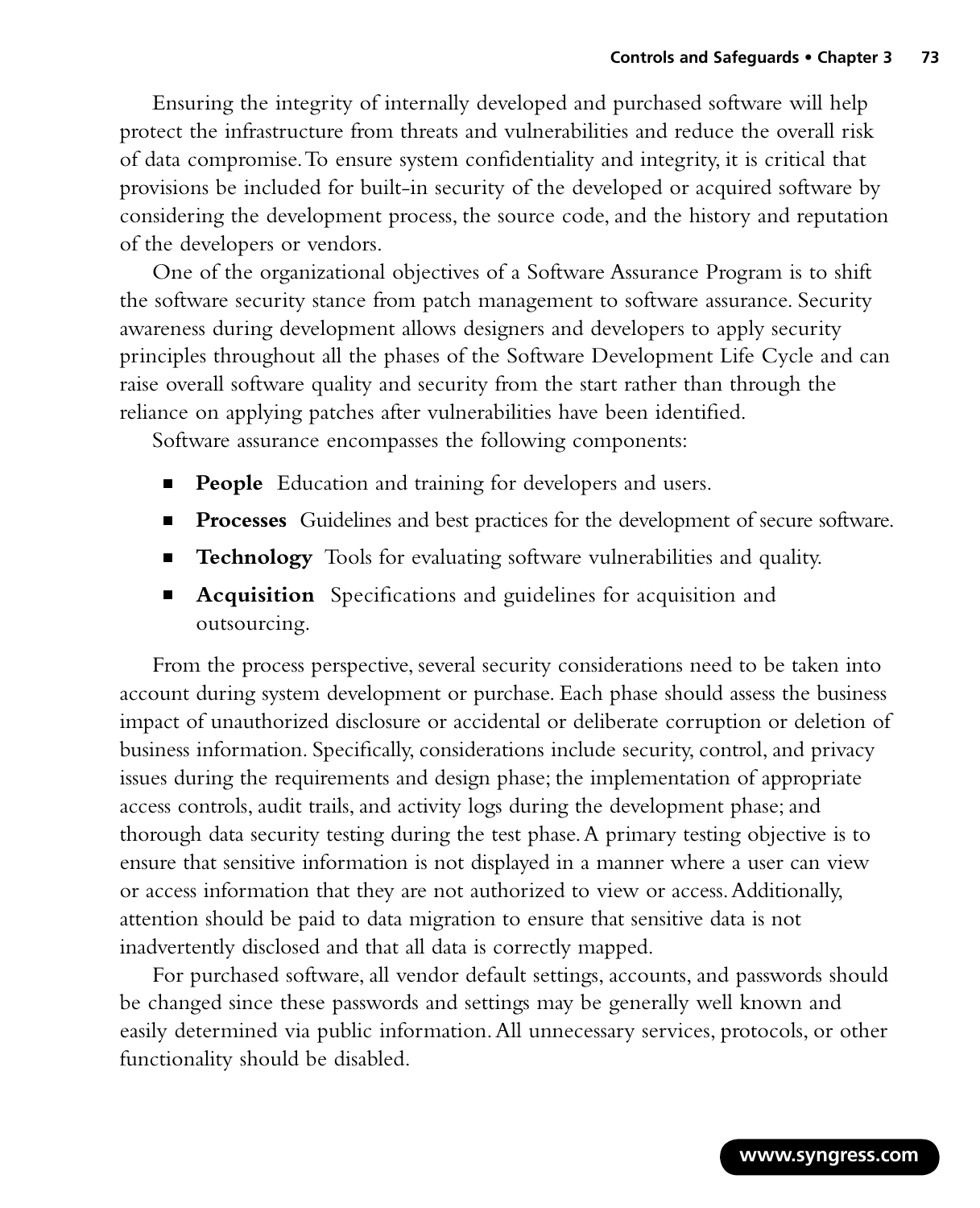As a necessary best practice, the organization should ensure that the development and testing environments are separate from the production environment. Applications that have been tested thoroughly and are functionally complete can be promoted to the production environment by following the organization's promotion process. Additionally, separation of duties should be implemented between development, test, and end user personnel.

Once a system has been rolled out and operating, the organization should continuously monitor performance to ensure that security controls are effectively implemented and that they remain consistent with preestablished security requirements.

An important software assurance issue is web security. Poorly tested web sites can allow unexpected inputs to pass and weaken security measures. An additional vulnerability exists at the process level since organizations cannot usually train external users or clients accessing their web sites in the basics of access control and security. Particular attention should be paid to thorough testing of web sites and applications on the access, error handling, confidentiality, and integrity levels.

## **Change Management**

Change Management is the process by which changes to systems and databases are managed and documented. The primary objective is to maintain the integrity of the data and system while providing an orderly process for implementing changes needed by organizational units. Weak change management procedures can corrupt systems and data and can introduce new vulnerabilities.

Secure and managed environments require that implementation of changes be predictable and repeatable, following a controlled process that is defined, monitored, and enforced. A successful change management strategy combines internal processes, clearly defined personnel roles, and tools for managing the change process. Risk mitigation is an important part of the change management methodology and the results and effects of changes should be evaluated with an assessment of the risks involved.

The organization should develop and document formal change management procedures covering both normal and emergency changes to systems processing sensitive information. The procedures should include the following requirements:

■ All changes are initiated through formal change requests, which include specific requirements, scope, justification, and authorized approvals.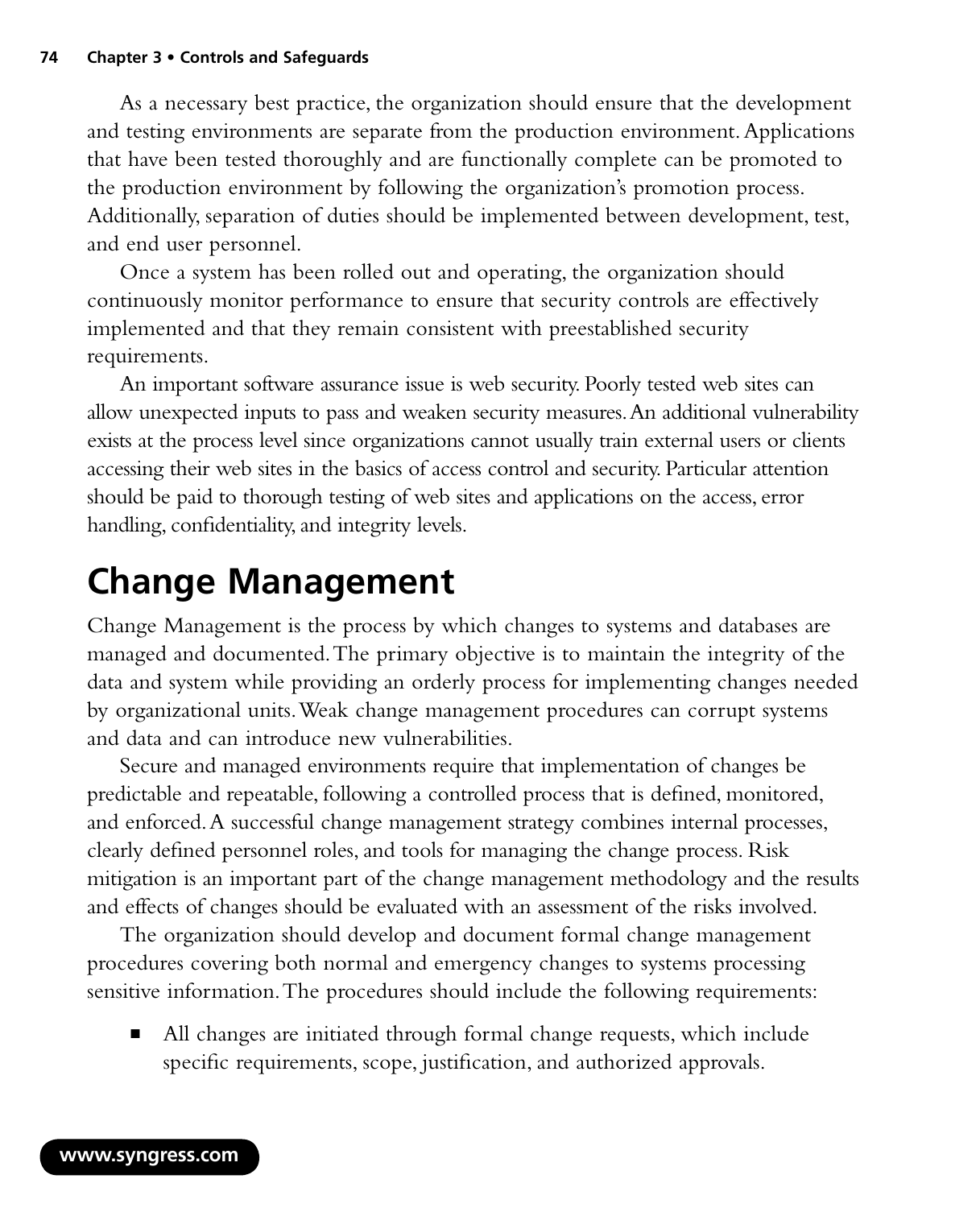- After you initiate a change request, the effects that the change may have on the system, data, or other interrelated systems are evaluated.
- Responsibility and accountability for creation, approval, and application is segregated.
- Business and technical risks are assessed prior to change implementation and a priority assigned based on urgency, potential benefits, and the ease with which changes can be implemented.
- A Security Impact Analysis is conducted to determine the extent to which changes to data or systems will affect the security posture of the data or systems.
- Any parties affected by the change are notified prior to change implementation.
- All changes are tested in a test environment prior to production implementation.
- Back-out procedures should be developed for all significant changes prior to rollout.
- An emergency change process is operational for emergency changes.
- Changes are monitored to assess the efficacy of change management policies.

A change management process can also be key in distinguishing benign from malicious activity during data breach incidents, since it will allow the response team to use change management information to verify rapidly whether suspicious indications are caused by authorized activity or by an actual event.

#### **Backup and Restore**

An organizational data backup and restore process is implemented to copy production data preemptively for restoration purposes in the case of an event that results in the loss or compromise of the data. Restoring the integrity of compromised data will be performed from a verified and validated backup source after an accidental deletion or corruption of data, hardware failure, or facilities damage affecting the storage device.

Strategies for data backup and appropriate backup methodologies are based on the criticality of the data. The primary risk is the inability to recover the data in case of a disaster or other disruptive event. This can be caused by incomplete or sporadic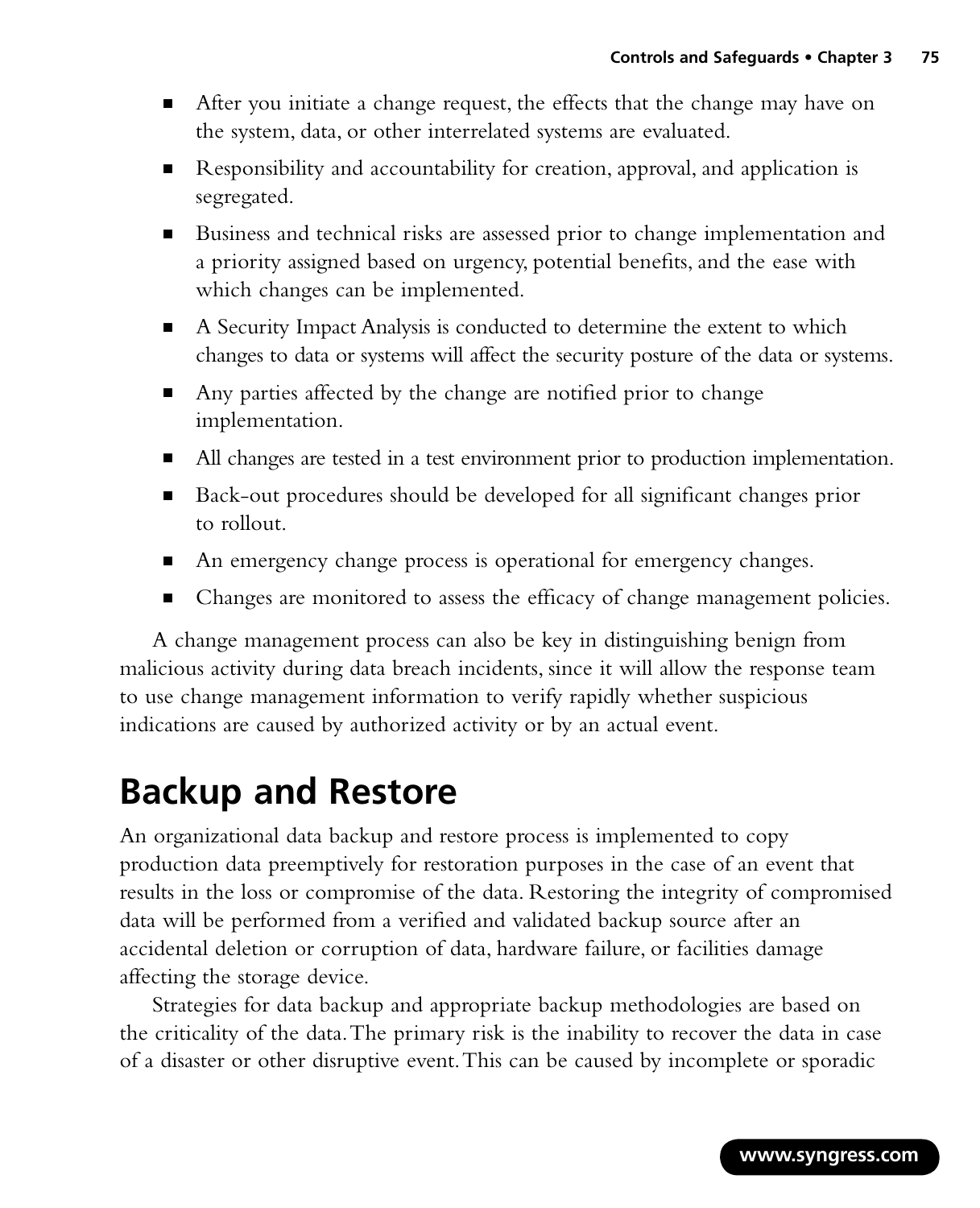performance of backup procedures, unreliable backup media, or the inability to access off-site backup material. Written standards should document backup procedures, delineate specific responsibilities, and ensure uniform performance throughout the organization.

Backup best practices include the following:

- Full or incremental data backups should be performed on a daily basis.
- Monthly backup cycles should be maintained for archival purposes and to allow restoration from a clean slate in case a past corruption or compromise is not detected for a long period of time.
- The backup media should be stored in a secure location limited to authorized personnel.
- The backup media should rotated offsite on a weekly basis using a thirdparty provider.
- The backup system should provide an automatic indication or notification of successful or unsuccessful backup.
- A daily exception report of backup failures should be reviewed and issues resolved on a timely basis.
- Backups should be tested on a quarterly basis for recoverability, including reloading all backed up data and identifying any missing resources that are required to successfully complete the recovery.

A distinction should be drawn between Backup and Restore and data archiving, which refers to the process of long-term storage of inactive data for regulatory or record retention purposes.

## **Disaster Recovery/ Business Continuity Planning**

Effective disaster recovery/business continuity planning (DR/BCP) establishes the basis for an organization to maintain and recover business processes when operations have been disrupted unexpectedly. Its objectives are to minimize financial loss; maintain ongoing operations; and mitigate the strategic, reputational, operational, financial, and legal effects of the disruption.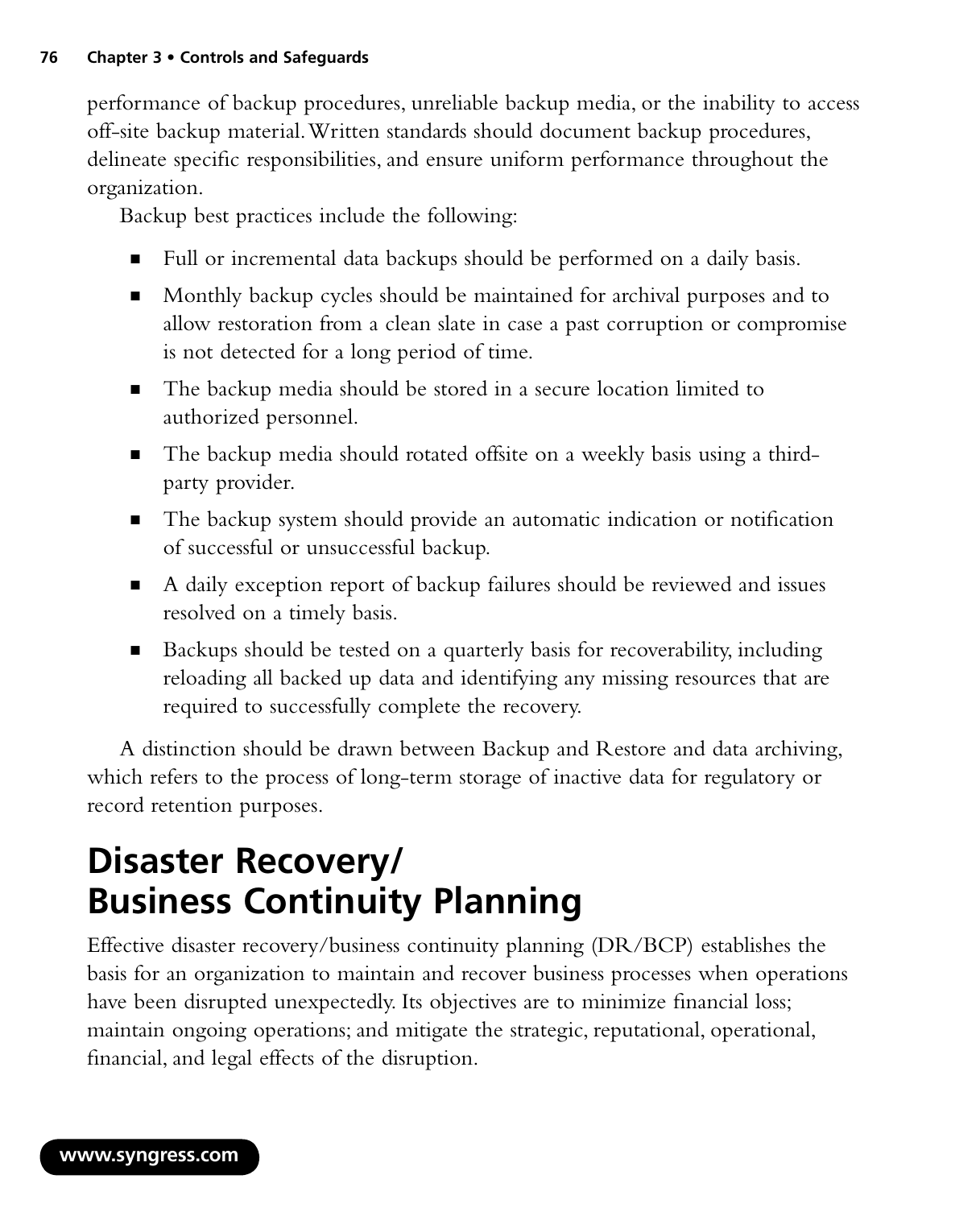Events that trigger the implementation of a business continuity plan may have significant security implications, and business continuity plans should be reviewed and tested as an integral part of the security process. Risk assessments should consider the risks that appear in business continuity scenarios and the security posture that may be established.

Business continuity plan review should include the following security considerations:

- Security at the alternate facility.
- Physical and logical access controls for the new production systems and databases as well as for the inactive systems and databases when processing is transferred temporarily to an alternate facility. These controls must be defined for both users and administrators.
- Access provisioning and review methods for users during the emergency.
- Changes in the effectiveness of automated controls such as firewalls and intrusion detection systems due to resource availability and facility and systems changes that may exist when alternate facilities are placed in use.
- Changes in the effectiveness of security processes such as incident response planning under these circumstances.

## **Disposal**

Once sensitive information is no longer needed for a particular business purpose, and once a mandatory retention period has expired, appropriate disposal practices should be implemented to prevent unauthorized access to or use of the information by preventing it from being practicably retrieved. Disposal and media sanitization practices should provide reasonable assurance, in proportion to the confidentiality of the information, that the information cannot be read or reconstructed. Disposal encompasses not only the discarding or abandonment of the information, but also the sale, donation, or transfer of any medium upon which the information is stored.

Sanitization is the process used to remove information from information system media. Sanitization techniques—including clearing, purging, and destroying media information—prevent the disclosure of organizational information to unauthorized individuals when such media is reused or disposed.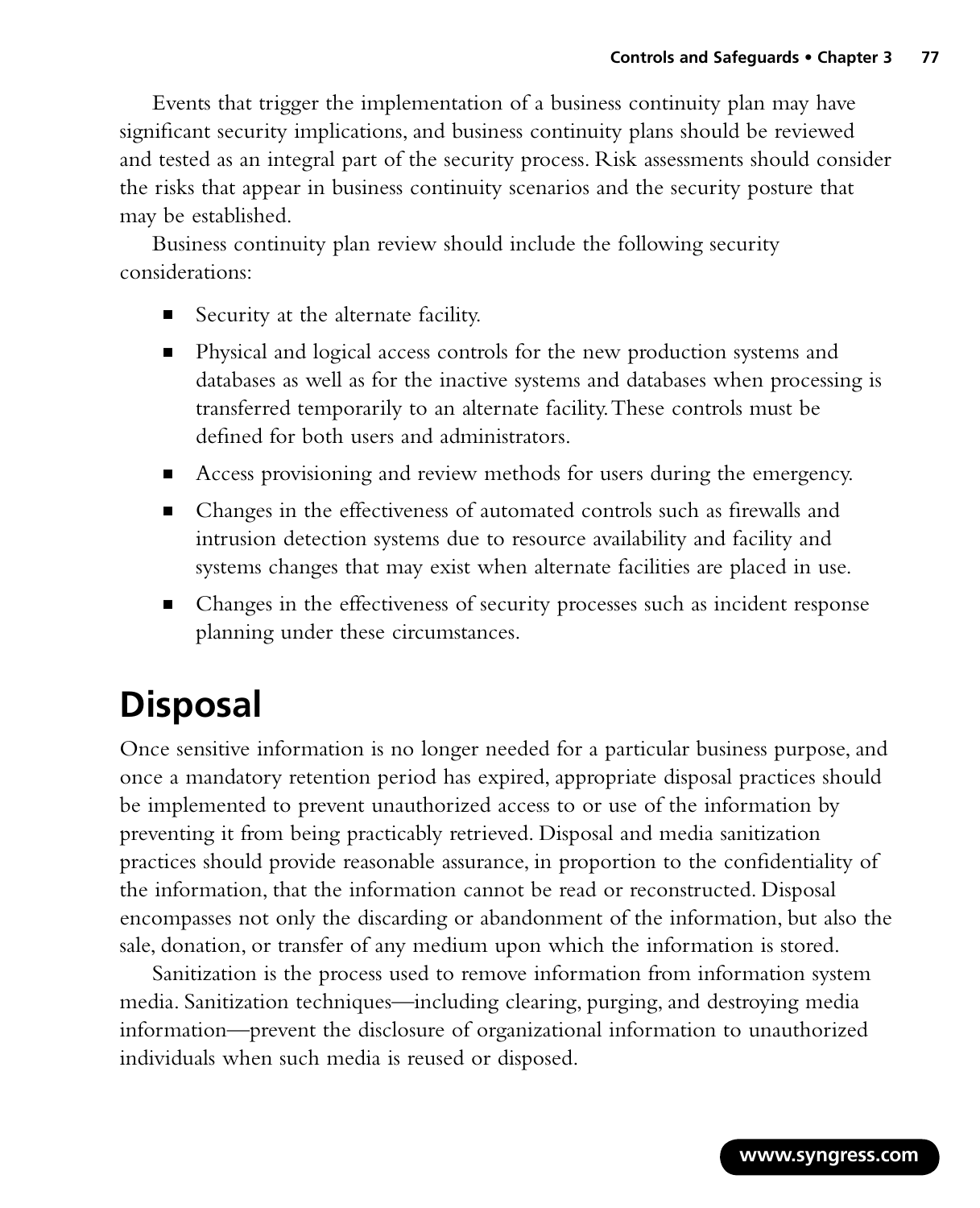### Measures

Disposal measures will be based on the sensitivity of the information, the nature and size of the organization's operations, the costs and benefits of different disposal methods, and relevant technological changes. Measures will include shredding, burning, or pulverizing paper records and destruction or erasure of storage media. Media sanitization techniques can be used to ensure that residual data does not remain on media after erasure and cannot be retrieved or reconstructed.

## Responsibility

This means designating a single individual, department, or function to be responsible for disposal facilitates accountability and promotes compliance with disposal policies. Depending on the amount and sensitivity of the information to be disposed, it might be advisable to enter into and monitor compliance with a contract with another party engaged in the business of record destruction to dispose of material in an appropriate manner. The competency and integrity of the disposal company can be determined through the review of an independent audit of its operations and references from reliable sources.

## Recording

Where practical, the disposal of sensitive data should be logged in a Record of Destruction or similar form, including the party responsible for and performing disposal, the date, medial type, and method of disposal.

# **Insiders**

Insiders have a significant advantage over external parties in the ability to access and use sensitive organizational information in an unauthorized manner. They have or can more easily gain the knowledge to bypass security measures designed to prevent unauthorized access. They may also be aware of flaws and vulnerabilities in internal processes and technology. Insider attacks fall into the following categories:

■ **Sabotage** This can be performed by current or former employees or contractors who intentionally exceed or misuse an authorized level of access with the intention of harming a specific individual, group, or the organization. These insiders are usually disgruntled employees motivated by a desire for revenge for a perceived or actual negative event such as termination, supervisor disputes, transfers or demotions, and salary or pay dissatisfaction.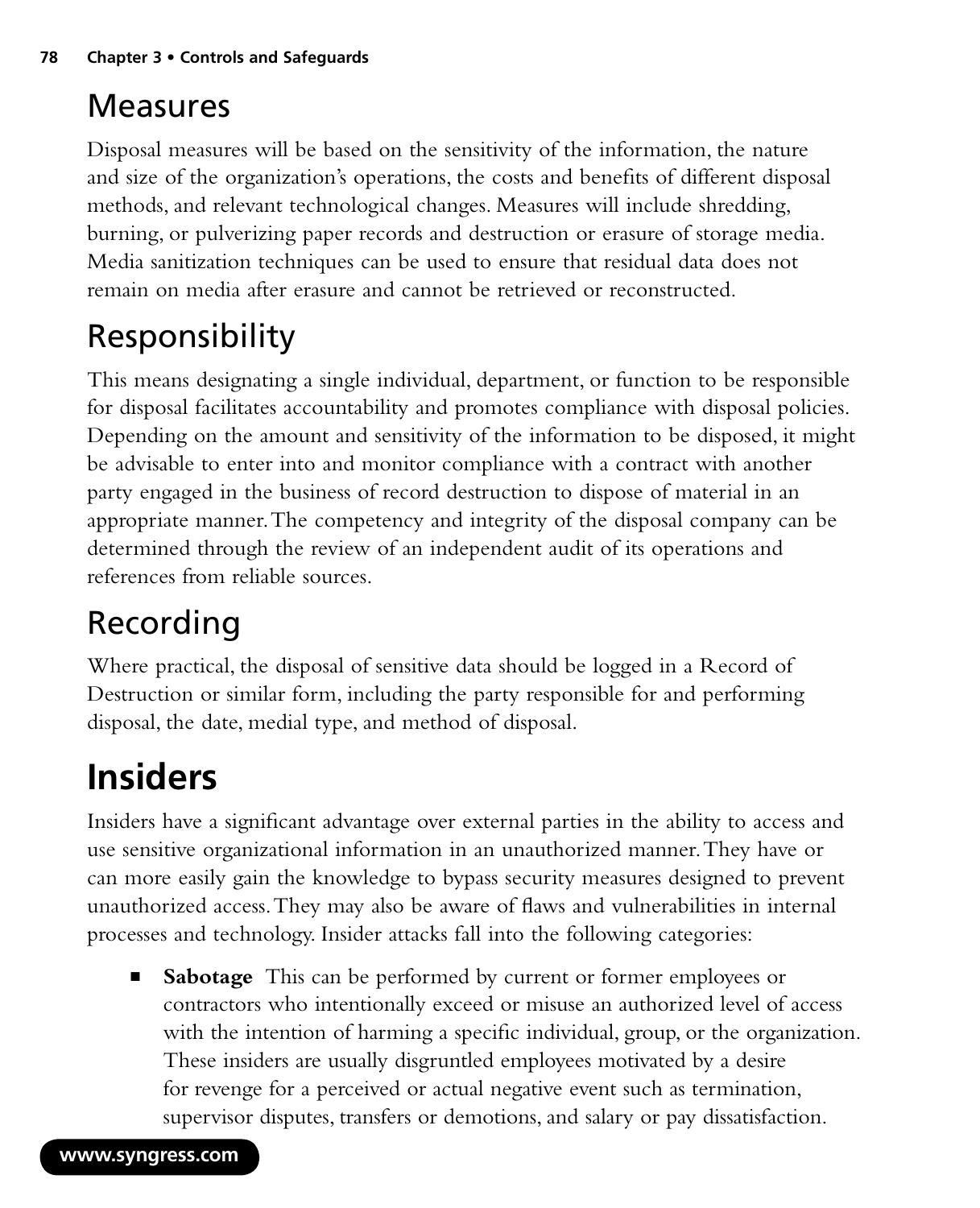- **Fraud** Insiders who commit fraud with the intention of deceptively obtaining a certain gain are usually motivated by financial considerations, either for direct additional income or in return for payment from another party.
- **Theft of sensitive information** These insiders may be motivated by the financial gain accruing from using the information in a fraudulent manner. Others may be disgruntled employees who choose to embarrass employers by revealing the information.
- **Compromises due to carelessness or negligence** Data breaches due to insiders can be caused by careless employees or well-meaning users who lack the necessary security training and awareness for their job function. Users who have legitimate access to information may not exercise due care and inadvertently share this information with unauthorized parties. Even though fraud or theft is unlikely to result from data leakage under these circumstances, the prevalence of these types of breaches can eventually result in a significant incident.

Insider attacks usually involve unauthorized access either directly or through a compromised user or administrative account, shared account, or system account. These compromises can be detected due to system irregularity, nontechnical means such as notification by other employees or customers, and log review. They can be prevented through a layered approach consisting of policy and technical control enforcement. The following practices will help reduce the risk of insider attacks:

- **Segregation of duties** Separation and division of certain areas of responsibility for critical functions among multiple employees to reduce the opportunity for unauthorized modifications or misuse by limiting the possibility that one individual could commit unauthorized actions without the cooperation of another individual within the organization. By segregating duties, the organization will minimize the risk that a combination of functions under the responsibility of a single individual can be combined to result in a security violation.
- **Rotation of duties** This control, similar in concept to segregation of duties, is intended to prevent or detect misuse by minimizing over-dependence on a single staff member, thus increasing the probability of detecting policy violations or actual fraud.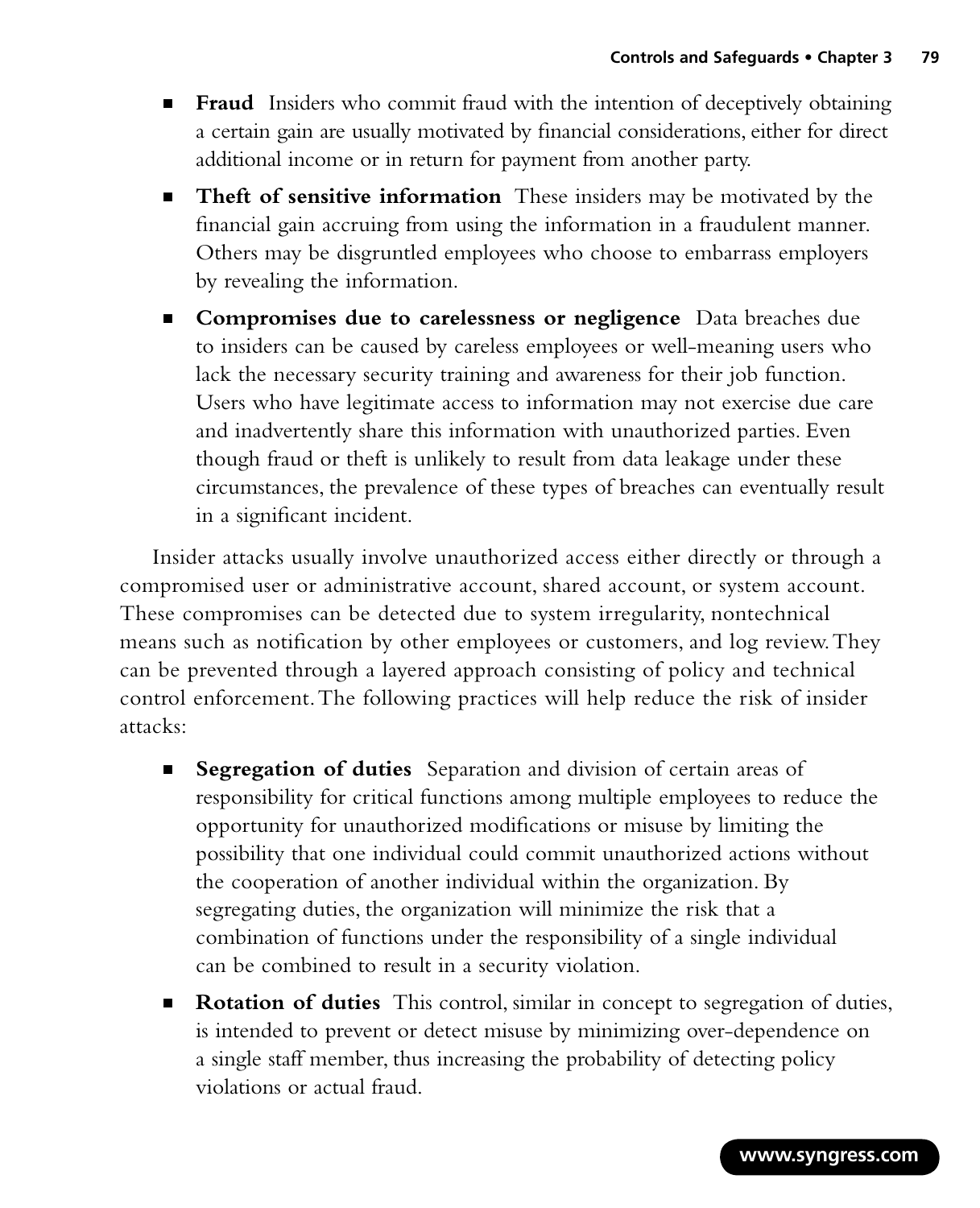- **Least privilege** The minimum privilege and resource access required to fulfill the person's job function. This limits the scope of possible threats by reducing the number of privileges that may potentially be abused.
- **Log monitoring** System or database log monitoring and review will help detect unauthorized access, even though consideration must be given to the fact that attempts may be made to conceal actions by modifying the logs.
- **Administrative account control** The use of administrative or privileged accounts should be closely managed and logged, and shared privileged accounts should be disabled.
- **Effective access provisioning and review** The provisioning process should include an efficient mechanism for updating access levels when a user's status or role changes. This is especially relevant upon user termination, where all internal and external access control privileges should be revoked in a prompt manner.

## **Social Engineering**

Social engineering is any manipulation of a person, usually through social interaction, to obtain unauthorized information. By using persuasion, aggression, or other interpersonal skills, the unauthorized party will attempt to encourage a legitimate user or other authorized party to provide sensitive information or authentication credentials.

Risks associated with social engineering can be mitigated through a security program that includes ongoing awareness and training, as well as effective policies and procedures for employees, vendors, and partners. The challenge is to encourage a security culture that is collaborative, structured, and ingrained throughout the organization's processes and people without fostering an unnecessary level of distrust.

Training can help employees understand the potential risk of social engineering threats, provide them with the tools they need to recognize and respond to these threats, and understand why their role within the security culture is vital to organizational health. Employees in higher risk positions such as help desk staff and system administrators may benefit from specialized training.

In addition to training, strong third-party identification procedures should be implemented, especially for employees that interact with external parties. These will be used to properly authenticate the identity of the other person prior to engaging in a discussion about confidential information. This may include requesting identification information at more than one juncture during the conversation.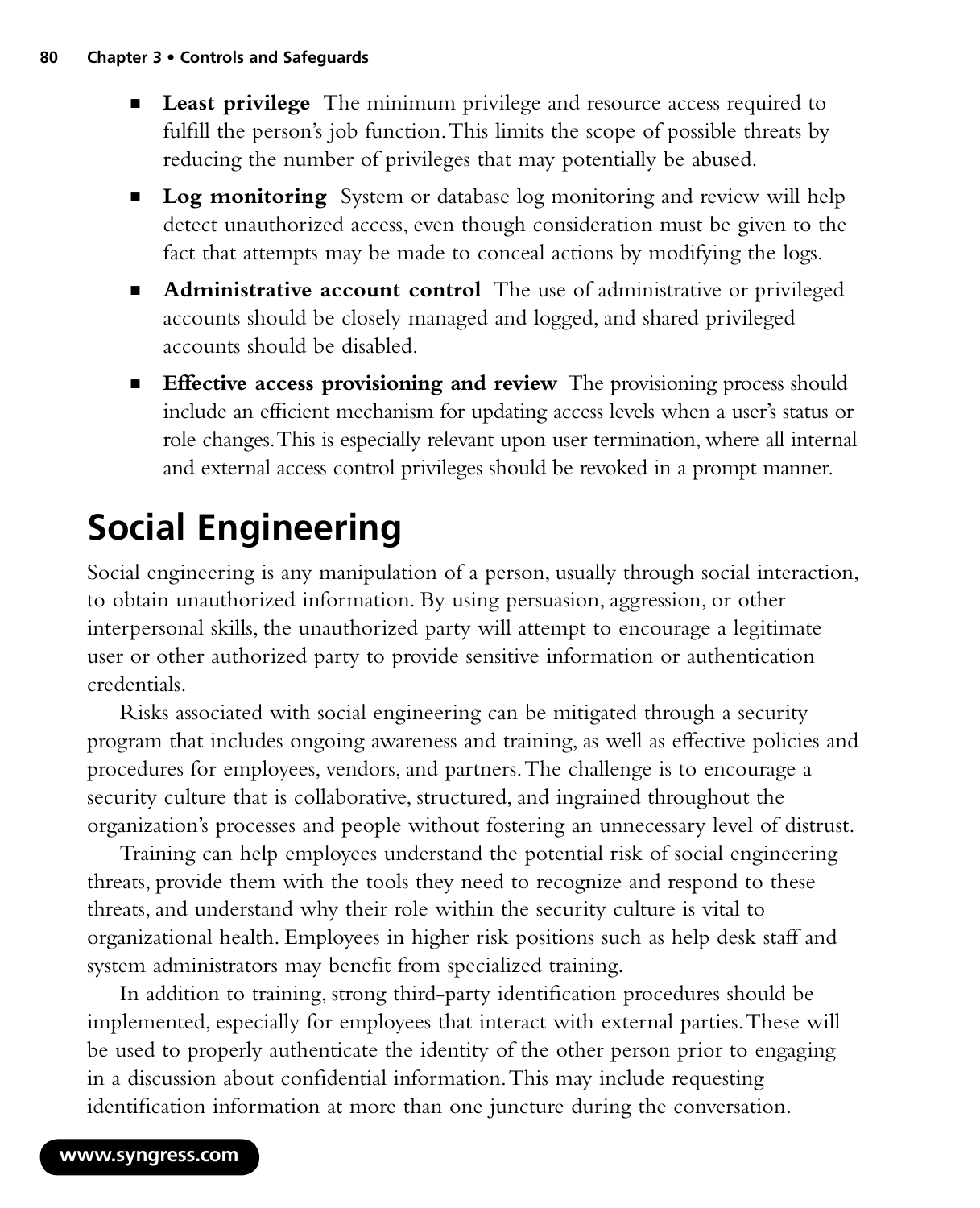## **Third-Party Vendors**

Organizations are increasingly using vendors and service providers for a variety of services, such as data center and network operations, HR and payroll, data backup, and remote help desk. Some of these services require that the vendors and third parties access, maintain, process, or are otherwise permitted access to confidential information, including an organization's sensitive customer and employee data, creating a situation where vendors essentially have the same access to this information as authorized internal employees.

Because a significant number of sensitive data breaches occur through the access to this data by outside parties, and due to heightened regulatory concern, vendor selection and supervision must become integral parts of organizational risk management strategies, especially since outsourcers typically serve multiple clients and may have security implementations that do not adequately take into account the value of the information.

The organization should exercise appropriate due diligence in selecting its service providers, including developing a process to perform vendor risk assessments based on the criticality and sensitivity of the outsourced process and data. This should include importance of the outsourced function, the nature of the activities the vendor will perform, and the inherent risk of each activity.

To ensure proper management of the due diligence process, a questionnaire can be developed covering vendor history, financial condition, personnel practices, information security policies and procedures, business continuity, and other relevant areas. This will ensure that all key areas of the due diligence process are addressed in a uniform manner.

Once a vendor has been selected, the organization should:

- Review and approve the service provider's information security policy and program.
- Enter into and enforce a contract with the service provider that requires the implementation of appropriate measures designed to protect against unauthorized access to or use of sensitive information accessed or maintained by the service provider. These include security controls for the protection of sensitive information, limiting data access to authorized staff, and defining the way in which the vendor is permitted to further outsource to other third parties.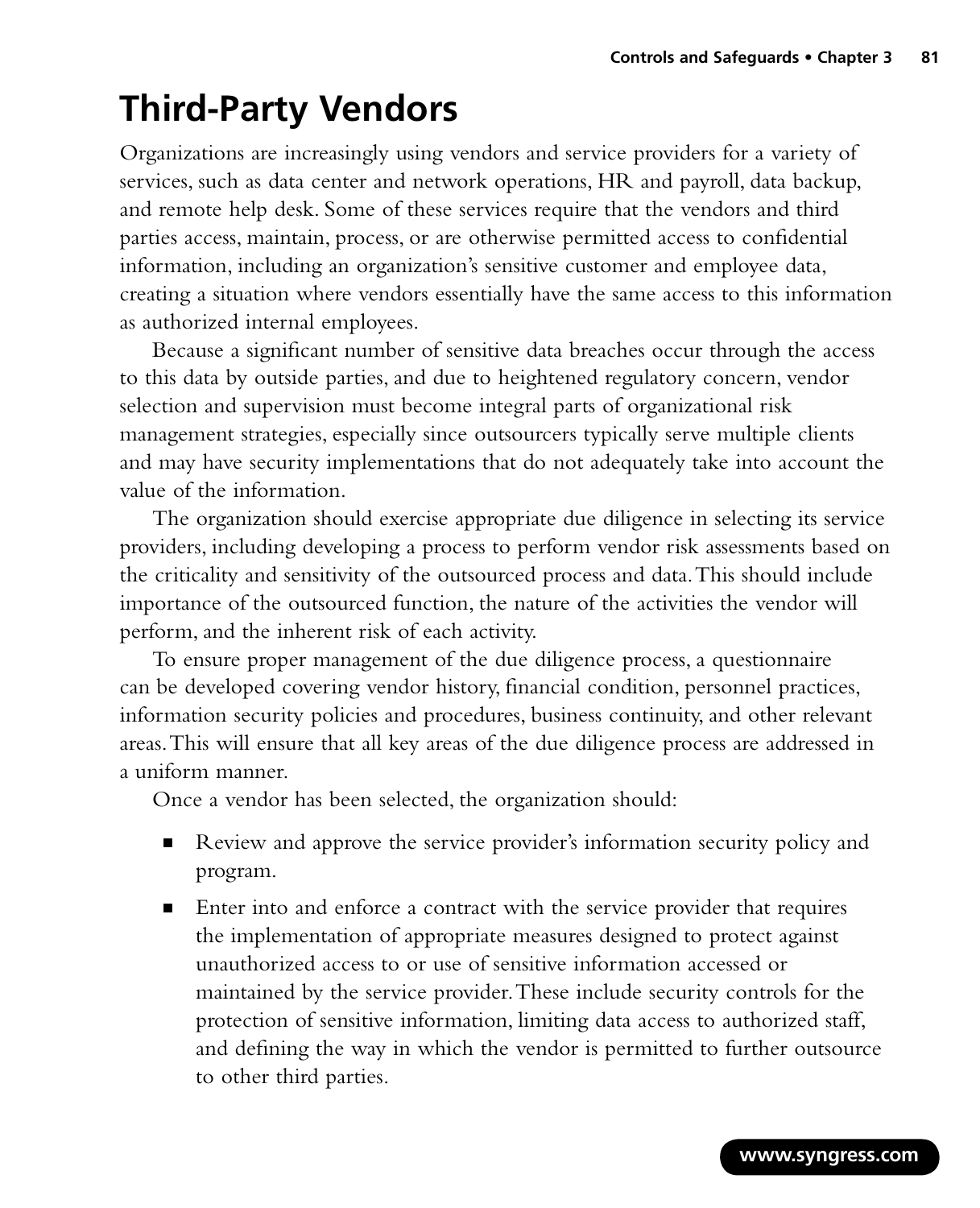#### **82 Chapter 3 • Controls and Safeguards**

- Include in the contract the requirement that the service provider take appropriate actions to address incidents of unauthorized access to the organization's sensitive data, including notification to the organization as soon as possible following any such incident.
- Monitor its service providers to confirm they are satisfying their contractual obligations through audits and reviews conducted by qualified internal or external independent parties. Vendor security assessment must be performed when the vendor begins performing functions that have access to confidential information and on a scheduled basis thereafter, usually yearly. They must be reperformed before the next scheduled review basis in case of a vendor security incident, changes in infrastructure or information technology platform used to process confidential information, or the use of subcontractors not previously identified by the third party that have been granted access to confi dential information.
- Where a sufficient level of trust cannot be established in the external services and/or service providers, the organization should employ compensating security controls or under certain circumstances accept the greater degree of risk to its operations and information assets.
- Take steps to cure a violation or terminate the contract if the organization determines that the third-party vendor has violated a material term of the contract regarding information security.
- Upon termination of the outsourcing contract, ensure that the third-party vendor returns or destroys without maintaining any copies all sensitive information received from, created, or received on behalf of the organization. If such a return or destruction is not feasible, the vendor must extend the protections of the contract and limit further uses and disclosures for as long as the information is maintained.

An additional level of caution and consideration should be exercised if security services themselves are outsourced to obtain greater expertise, a greater range of services, or to decrease cost. Since the organization retains the same responsibilities for security as if those services were performed internally, it should ensure it has sufficient expertise to oversee and manage an outsourced security service relationship, both on a contract level for contract compliance and on a security level to sufficiently understand the scope and nature of the service, react in a timely manner when the services provided are not at the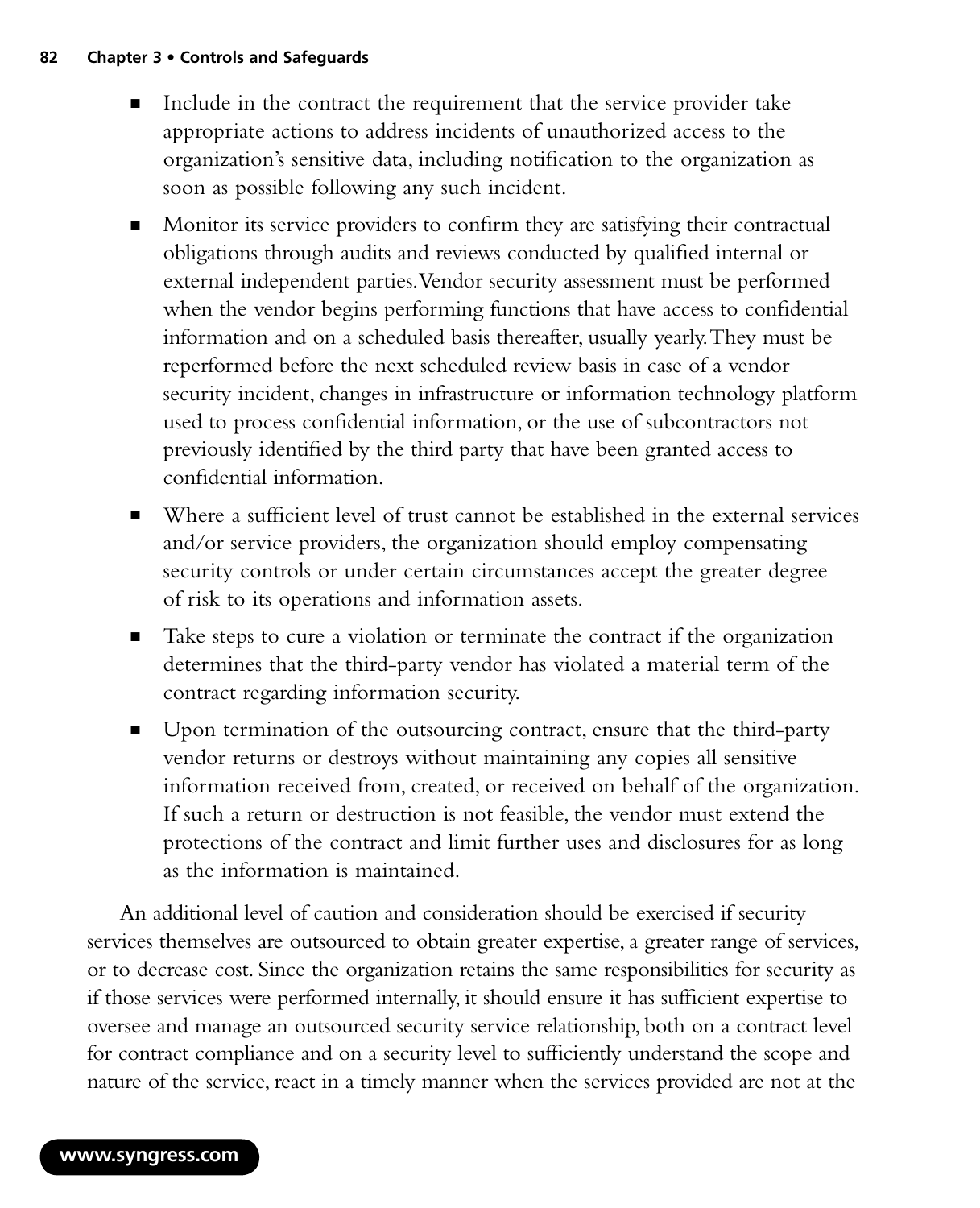appropriate level, no longer coordinate with the internal security controls, or no longer provide the risk mitigation desired.

### **Training and Awareness**

Effective training in data security and privacy practices, both on an initial and refresher basis, is a critical component of the information security program and is essential for ensuring that employees can effectively adhere to and carry out policy.

Establishing and maintaining a robust and relevant information security awareness and training program as part of the overall information security program is the primary conduit for providing employees with the information and tools needed to protect the organization's information assets. It will help teach users how to protect the confidential information that has been entrusted to them. In addition, it is critical to timely breach response in the event of a breach or compromise.

Training programs will help create a culture of security appropriate for the organization as determined by an enterprisewide risk assessment and tied to the organization's mission, values, and critical assets.

The organization should develop, disseminate, and periodically review and update a formal documented security awareness and training program that addresses purpose, scope, roles, responsibilities, and compliance. In addition to the general data security training and awareness, programs can also be developed for particular systems or data stores.

On a general level, a training program should encompass the following:

- The organization's vision and mission relating to the protection of information resources, including the importance of information security and the ways in which it forms part of critical asset protection.
- Applicable laws, regulations, policies, and procedures.
- Data classification requirements.
- Data life cycle security considerations, including limiting the data that is collected, accessed, or displayed to that which is essential for the function to be performed, data protection during usage, processing, and storage, and effective methods of disposal.
- An overview of risks and safeguards.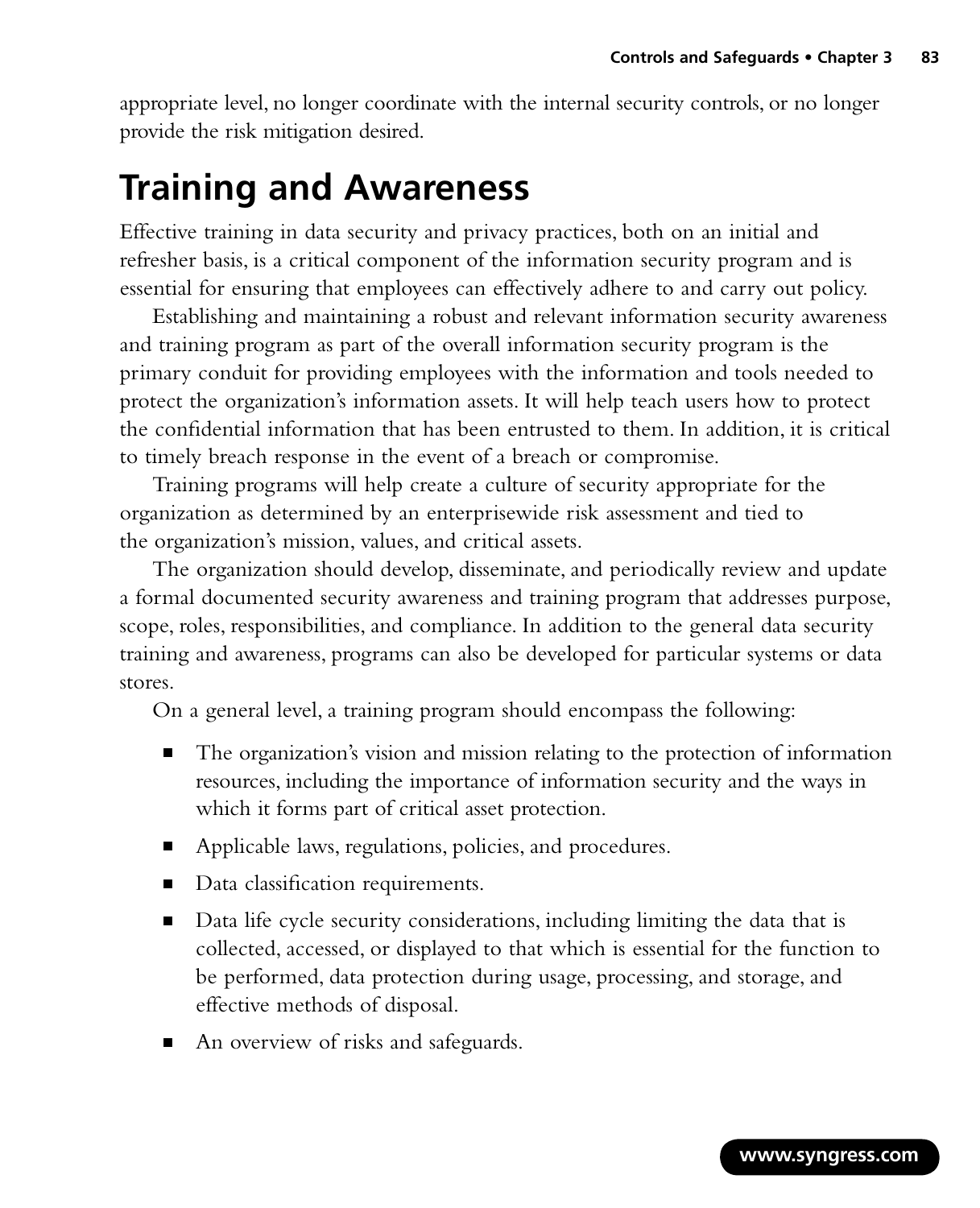- Roles and responsibilities, including clear guidelines on the correct use of the organization's information and what each particular group of users is authorized to access.
- The implication of security incidents to both the organization and the individual.
- Reporting requirements and procedures for unauthorized access, disclosure, or modification of information
- An overview of the data security incident management program, including workflow and other relevant features.

Training can be conducted in a classroom setting, remotely, and periodic issuance of security awareness literature. Training and awareness material can also be made available on internal networks that can be accessed by employees.

The training program should distinguish between audiences since not everyone needs the same degree or type of information security awareness. In addition to general data security issues, training programs can be developed for:

- End users about existing policies and procedures in order to provide a sound basis of understanding before granting access to sensitive information.
- Remote or mobile users.
- Specific departments or groups with security sensitive positions as well as specific systems.
- IT development and support personnel with technical security training needs, including planning and implementing security for new systems that will use sensitive information.
- Information security and audit staff who are tasked to implement or review security policies and procedures.

An effective security awareness and training program requires proper planning, implementation, maintenance, and periodic evaluation, including scope definition and objectives, program development, administration, and periodic evaluation.

Once the program has been implemented, a process to monitor compliance and effectiveness should be designed to capture key information on program activity. This will allow an assessment of the program as to its adherence to established goals and standards. Gap identification will drive any corrective action, which may take the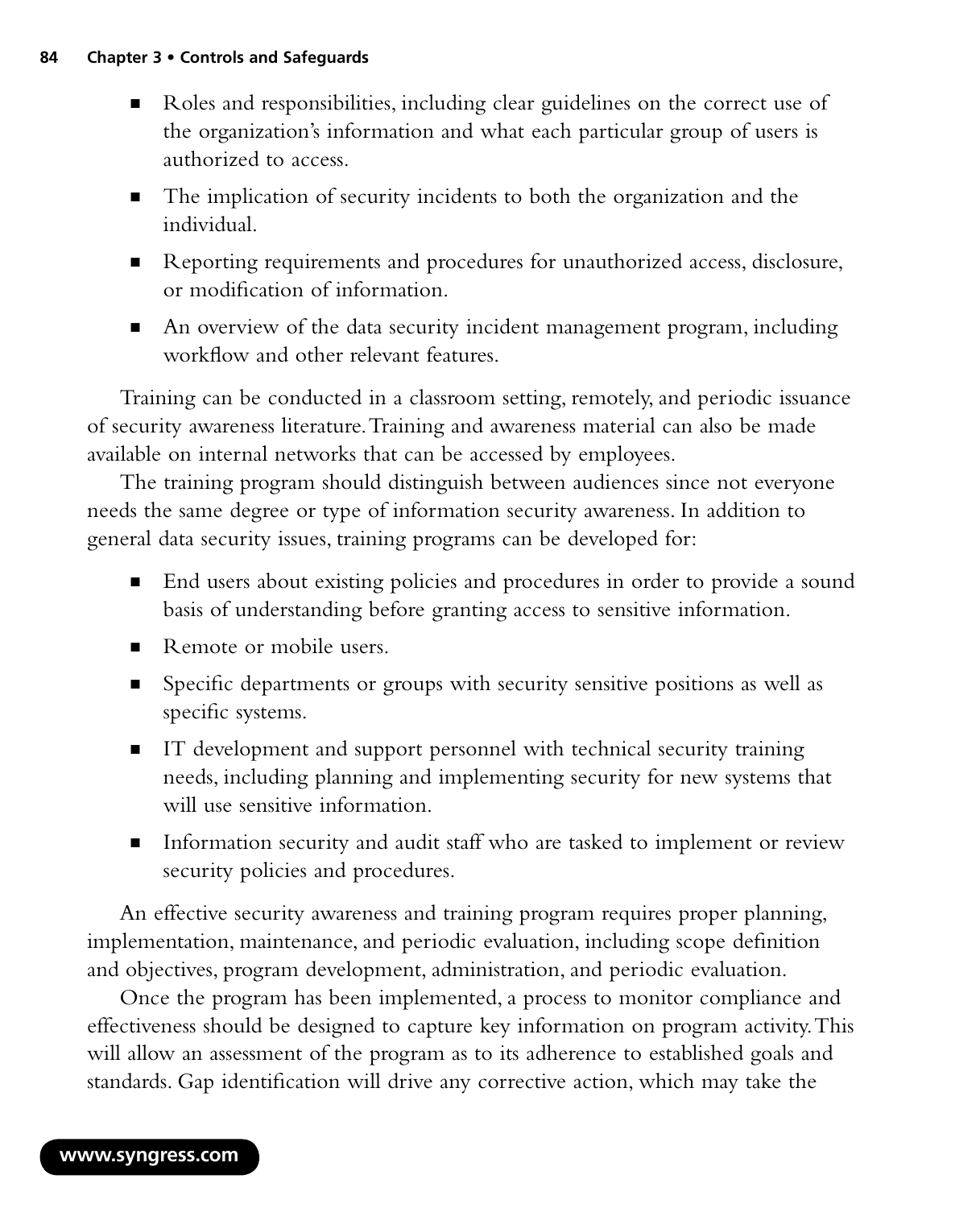form of formal reminders and additional awareness and training. Security awareness surveys can also measure the awareness level and highlight any areas needing improvement.

## **Compensating Controls**

If a prescribed or recommended control cannot be effectively implemented or would cause adverse impact that would not be offset by the reduced risk, it may be necessary to specify and employ compensating controls, which are employed in lieu of a recommended control and provides equivalent or comparable protection for the data.

The effectiveness of a compensating control is dependent on the specifics of the environment in which the control is implemented, the surrounding security controls, and the configuration of the control. Compensating controls must meet the intent and rigor of the original control requirement and be commensurate with the additional risk imposed by not adhering to the requirement.

If a compensating control is implemented, the data owner should provide a rationale of the decision and a description and justification of the manner in which the control provides an equivalent security capability or level of protection. This is accomplished through Risk Acceptances (RAs), which describes the risks, the reasons for the lack of compliance, a justification for why the exception is warranted, the compensating controls implemented to address the risk, the expiration date of the exception, and review procedures.

## **Auditing**

Risk-based audit programs should be conducted by internal and/or external auditors to ensure the adequate implementation and effectiveness of data security policies and procedures. Audits involve the review of existing controls with the objective to provide management assurance that the controls implemented are effective and to report any deficiencies together with the appropriate recommended actions.

In addition to possessing the appropriate skills and experience, auditors should be independent from the unit or organization being audited to ensure unbiased results and opinions. To minimize disruptions to business activities, the scope, approach, and timing of the audits should be planned and agreed with appropriate management.

Auditors should conduct sufficient review in the following areas to provide a basis for evaluating the overall data security program.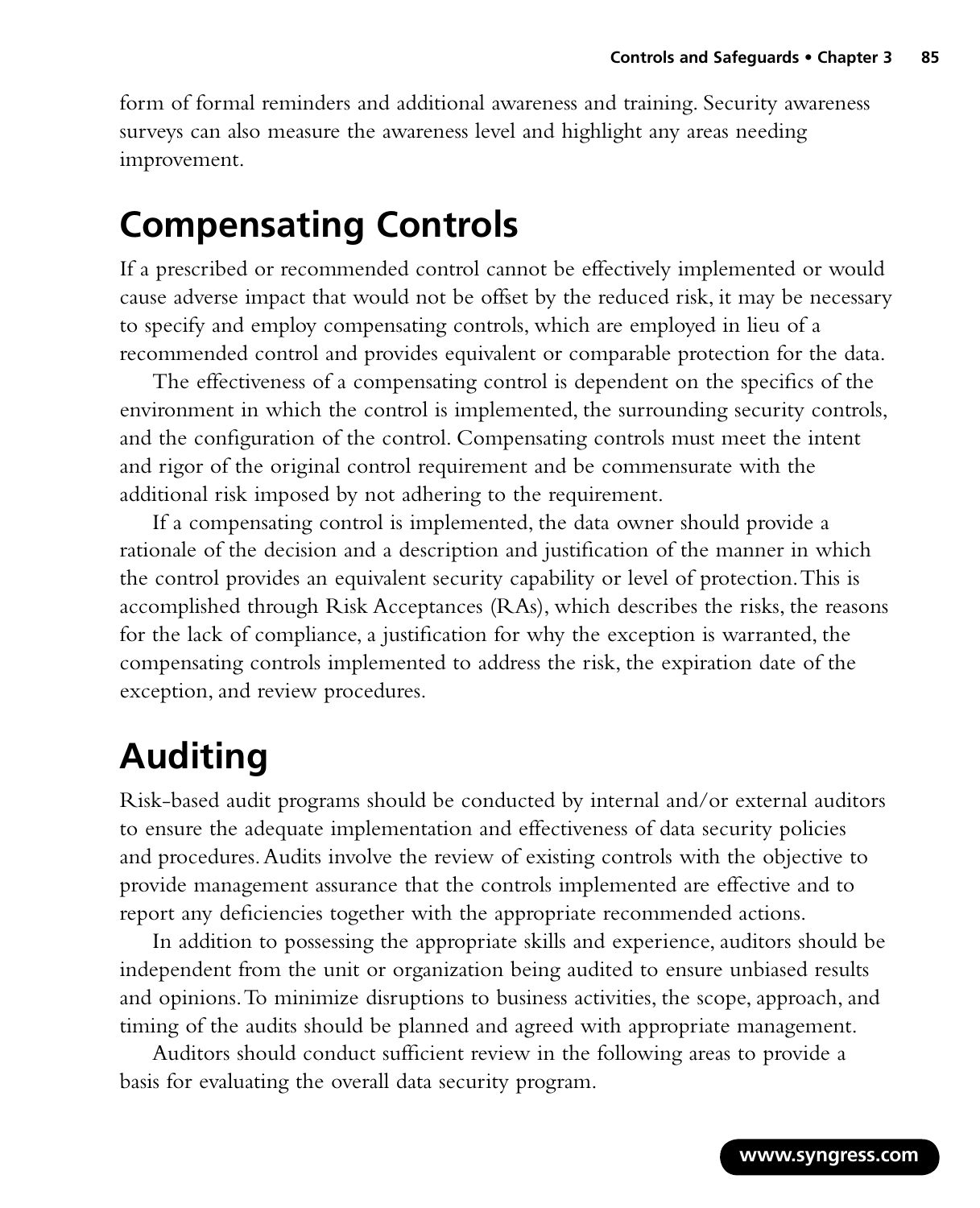#### Data Security Policy

- Does the organization have a written data security policy?
- Has the policy been approved by upper level management?
- Are the scope and contents of the policy appropriate given the size and complexity of the organization and its operations?
- Does the policy contain the objectives of the program, assign responsibility for implementation, and provide methods for compliance and enforcement?
- Is the policy periodically updated to reflect changes in the operations, processes, and systems, as well as changes in the threats or risks to the organization's sensitive information?
- Does the organization report to its board or an appropriate committee of the board at least annually on the overall status of the information security program?

#### Risk Assessment

- Has all sensitive data been identified, including location and methods for storage, processing, transmission, and disposal?
- $\blacksquare$  Has all sensitive data been classified?
- Has all sensitive data been assigned a data owner?
- Have reasonably foreseeable internal and external threats that could result in unauthorized disclosure, misuse, alteration, or destruction of sensitive information been identified?
- Has the organization assessed the likelihood and potential damage of these threats?
- Does the organization update the risk assessment on a scheduled basis?
- Additionally, does the organization update the risk assessment prior to major changes to data, systems, or new external conditions?

#### Controls

■ Have measures been taken to limit the amount of sensitive information collected, maintained, or processed to the minimum amount necessary for a particular business purpose?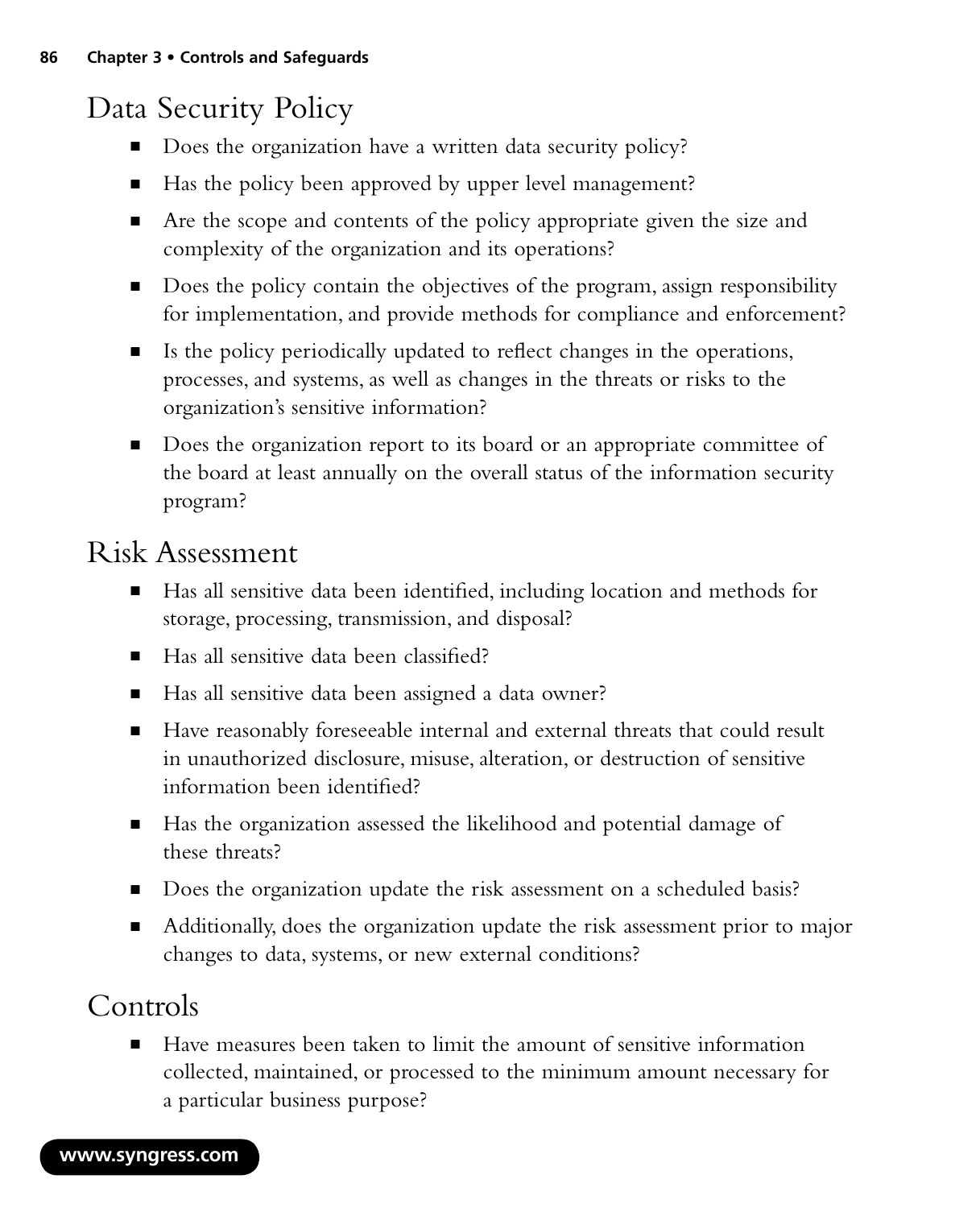- Are there appropriate logical and physical access controls on sensitive data?
- Are the concepts of least privilege and segregation of duties considered when granting access to sensitive information?
- Is sensitive data encrypted during transmission or in storage?
- Has a change management process been implemented to ensure that modifications to sensitive systems are consistent with the organization's information security program?
- Have third-party and vendor controls been implemented for any third party collecting, accessing, or processing sensitive information?
- Are monitoring and logging procedures in place to detect unauthorized access to sensitive information?
- Has a breach response program been developed and staffed in cases where the organization suspects or detects unauthorized access to sensitive information, including appropriate notification to affected parties and regulatory agencies?
- Have employees been trained to implement the data security program?

#### Testing

- Does the organization regularly test the effectiveness of key controls, systems, and procedures of its information security program?
- Are tests conducted by independent staff or are test results reviewed by independent staff?

#### Third Party Providers

- Does the organization provide or allow access to sensitive information to any third-party service providers?
- For third-party providers with access to sensitive information, has the organization conducted appropriate due diligence in the selection process, taking into consideration data security?
- Are third-party providers with access to sensitive information required by contract to implement appropriate information security programs and measures?
- Does the organization monitor its third-party providers with access to sensitive information to confirm that they are maintaining appropriate security measures to safeguard the organization's sensitive information?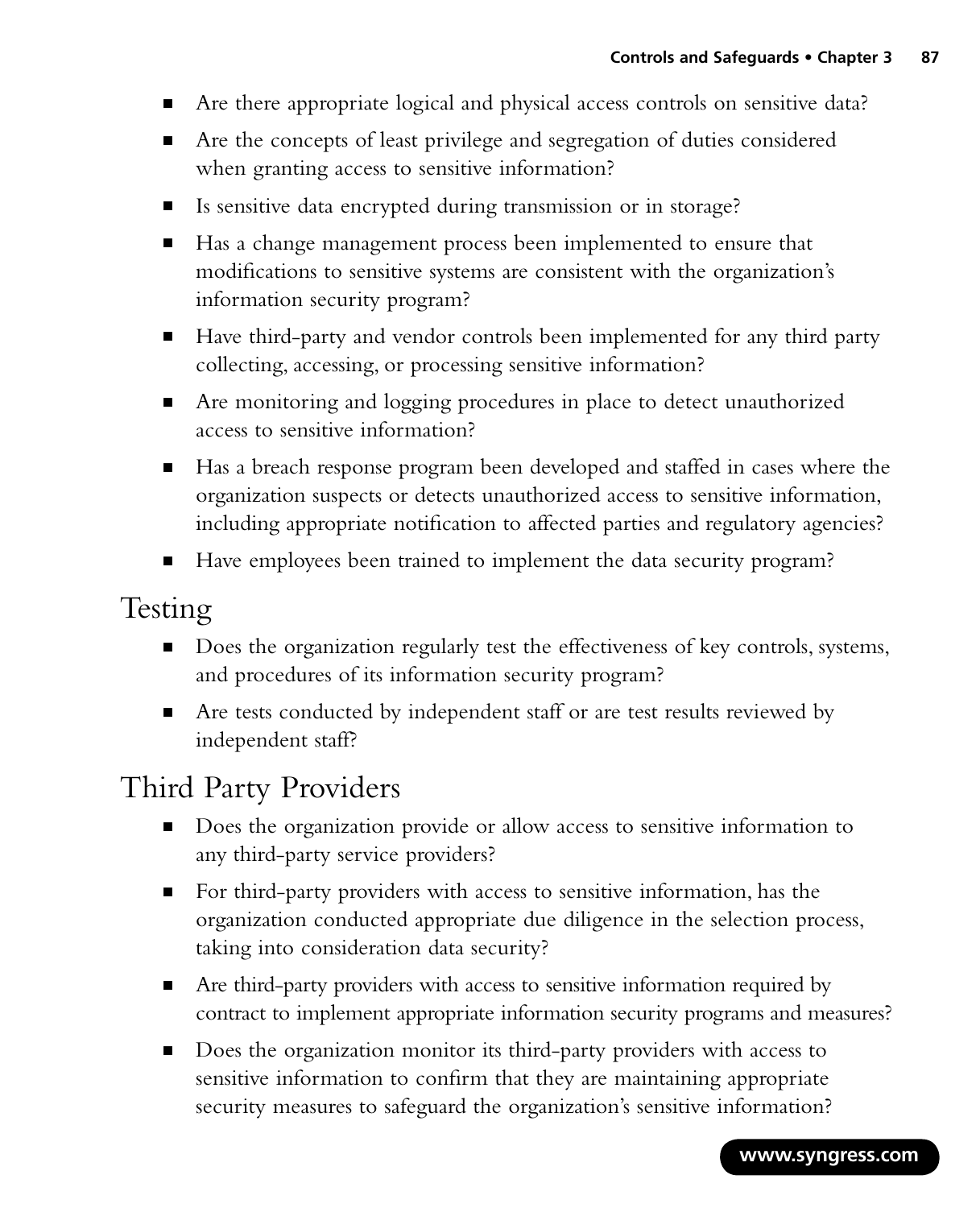## **Testing**

An information security program should include regular testing of key controls, systems, and procedures in order to obtain assurance and confidence that the security implemented controls are operational and effective in their application. Testing will determine the extent to which the controls are implemented correctly, operate as intended, and produce the desired outcome with respect to meeting data security requirements. This review is designed to identify control weaknesses, identify actions that are needed to correct these weaknesses, monitor the implementation of necessary corrective actions, and periodically assess or test the adequacy of controls.

The frequency and nature of the testing is determined by the risk assessment and adjusted as necessary to reflect changes in both internal and external conditions. Testing is based on a test plan, which includes the list of controls to test, a timeline, testing responsibility, and testing methods, including the actual testing instructions or test scripts. The number and complexity of the test scripts will be determined by the organizational size and complexity as well as by data sensitivity and risk.

Control testing occurs by reviewing samples of the control. Table 3.1 is the recommended sample size for test documentation based on control frequency.

Testing exceptions should be documented, noting whether the test failed due to design or operational deficiency. Upon investigation of each exception, remediation actions should be initiated. These are guided by a plan of action that documents planned, implemented, and evaluated remedial actions to correct deficiencies noted during the assessment and testing of the security controls and to reduce or eliminate known vulnerabilities. Controls should be retested upon completion of the remediation effort once a sufficient sample population becomes available.

The tests should be conducted by staff independent of those that develop or maintain the security program. Whether third parties should be used to either conduct tests or review their results will generally depend on regulatory compliance regulations, previous audit processes and results, whether independent organizational resources are available, and general expense and reliability considerations.

Testing documentation should be maintained for activities conducted in connection with internal control reviews, testing and remediation actions. The documentation should include the personnel involved in the test, the key factors considered, the evaluation methods used, and the conclusions reached. Documentation should be of sufficient detail to permit effective supervisory or oversight review. Independent reviewers should be able to examine and understand the documentation and determine how the original reviewers reached their conclusions.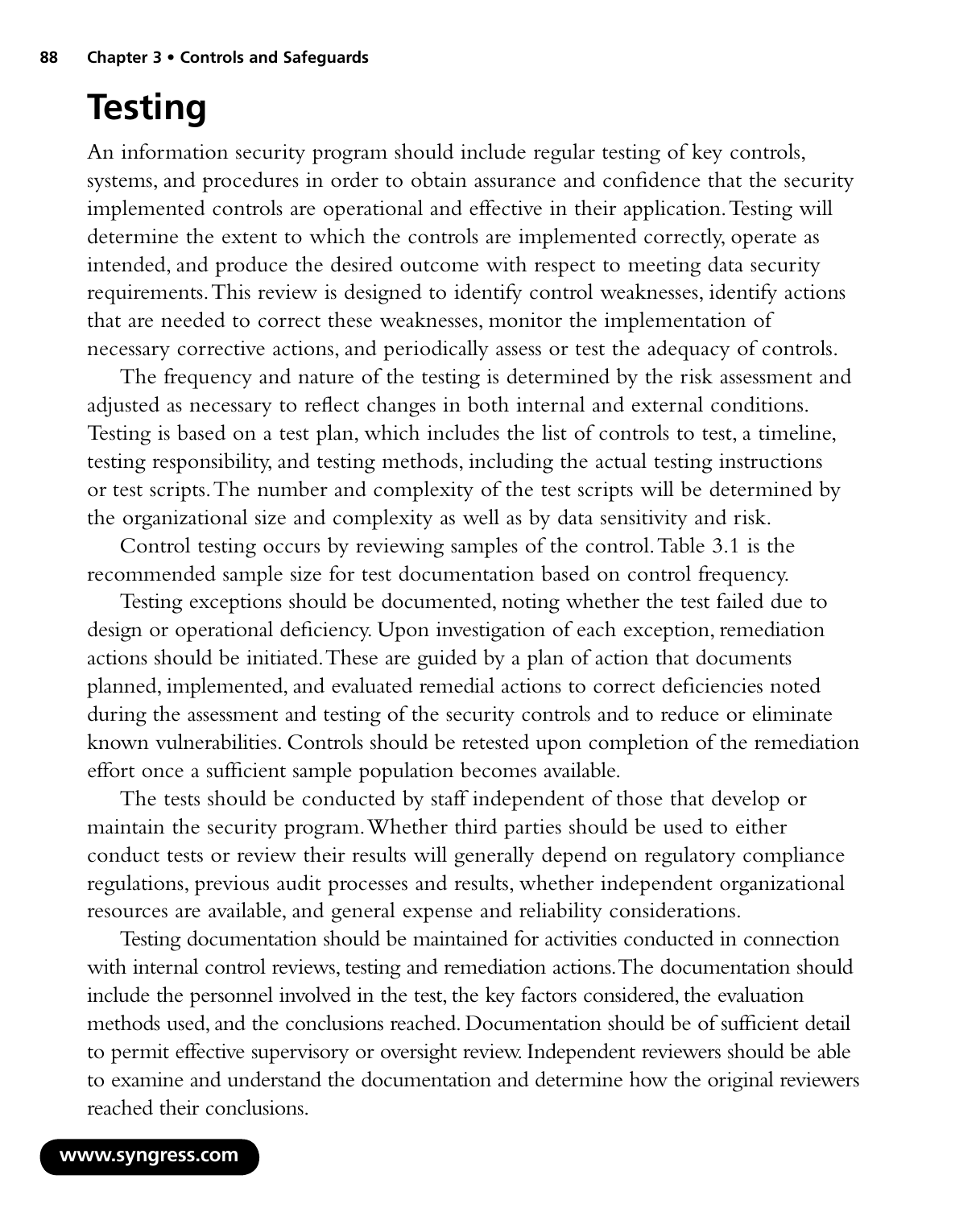| <b>Frequency of Control</b>      | <b>Sample Size</b> |  |
|----------------------------------|--------------------|--|
| Daily                            | 25                 |  |
| Weekly                           | 12                 |  |
| Semimonthly                      | 5                  |  |
| Monthly                          | 3                  |  |
| Quarterly                        | $\overline{2}$     |  |
| Semi-Annually                    | $\overline{2}$     |  |
| Annually                         | 1                  |  |
| Automated                        | 1                  |  |
| Recurring (multiple times a day) | 40                 |  |

#### **Table 3.1** Control Testing Sample Size

## **Updating**

In this section we'll discuss actions organizations should take to ensure that their security is up-to-date.

## Security Program

The organization should review and reevaluate its security program on a scheduled basis to determine the extent of any required adjustments to its components. It will need to consider the scope, impact, and urgency of any new or changing threat or vulnerability and any changes to the information sensitivity in order to reassess possible risk and update the security process and controls accordingly.

More systemic events like mergers and acquisitions, new business endeavors, outsourcing agreements, new critical systems, or updates to existing systems will warrant an immediate review prior to the normal scheduled review.

## Controls

The implementation of effective controls and safeguards is an ongoing process, whereby the effectiveness of controls at a specific point in time is just one indicator of the overall security framework. A program to audit, reassess, and update controls and safeguards on a regular basis allows the organization to react effectively to changing vulnerabilities, technologies, and business processes and conditions.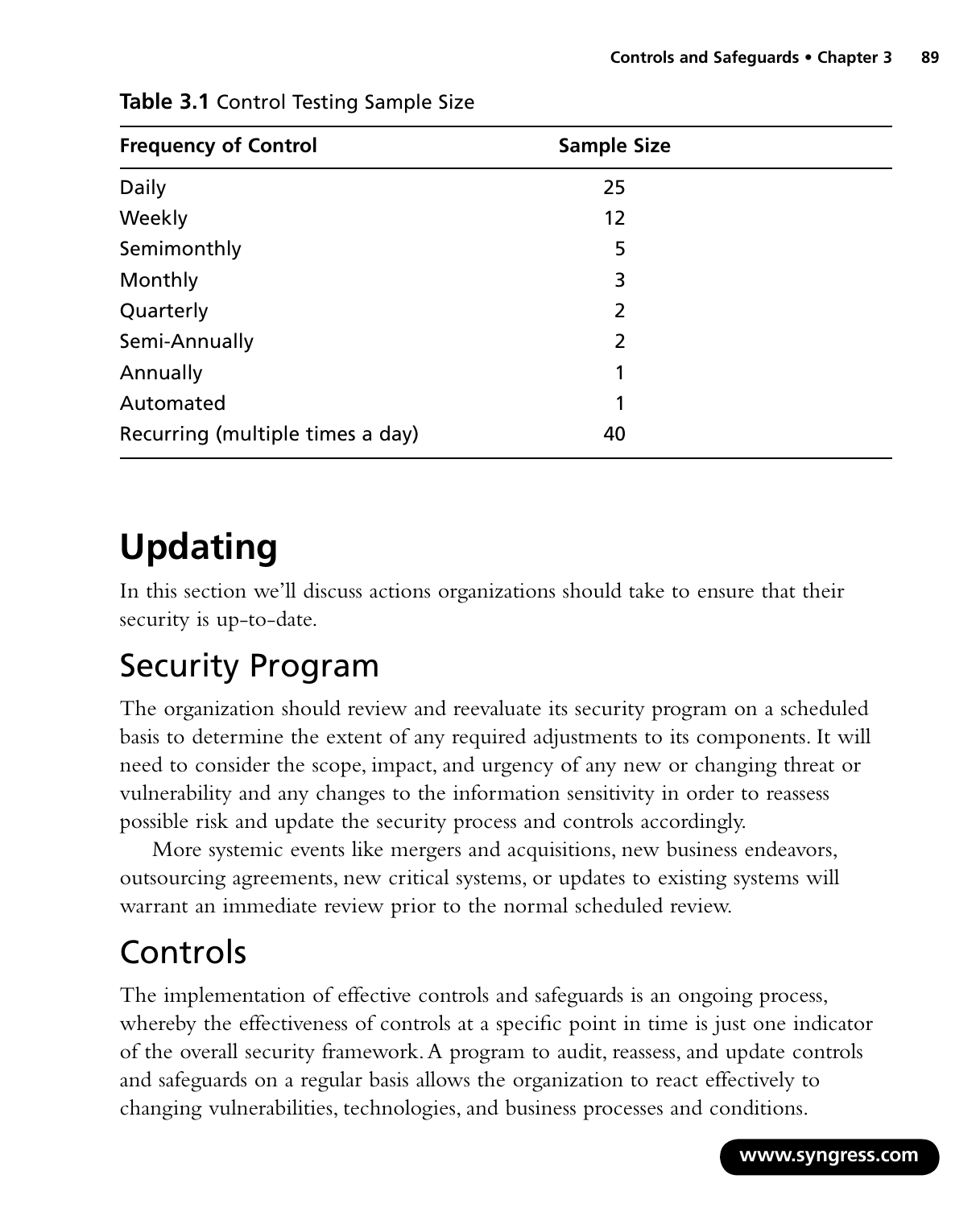## **Summary**

- A data security program will allow the management of data security risks and can limit the organization's vulnerability to data compromise.
- The data security program includes data classification, risk assessment, risk mitigation strategy, controls to protect the data, monitoring and testing of the controls to verify that they are effective, and a process to continuously gather and analyze new threats and vulnerabilities.
- Information security controls are the technical, physical, administrative, and policy safeguards designed to protect sensitive data.
- As part of a Defense in Depth strategy, a variety of controls are necessary for a comprehensive and robust security framework.
- Lost or stolen laptops represent a significant source of data compromise. If sensitive data must be stored on a laptop, full-disk encryption should be used to prevent unauthorized parties from retrieving the data.
- The small size of portable storage devices such as flash drives increases the possibility of physical loss with the attendant data loss.
- The organization should evaluate all transfers of physical media containing sensitive information to discontinue unnecessary or redundant transfers. Sensitive data in transport should be encrypted.
- An e-mail acceptable use policy should be implemented to clearly describe applicable restrictions on the transmission of sensitive information via e-mail.
- A variety of technical safeguards should be used for data security, including firewalls, intrusion detection systems, and vulnerability scanning.
- Sensitive data transmission should be performed only over a trusted path or medium with cryptographic controls.
- The organization should implement policies and processes governing the conditions under which remote access is granted and terminated, and all communications should be through a virtual private network that can provide a secure communications channel across a public network.
- All servers and workstations should be configured with antivirus software that is automatically updated on a daily basis with new virus definitions.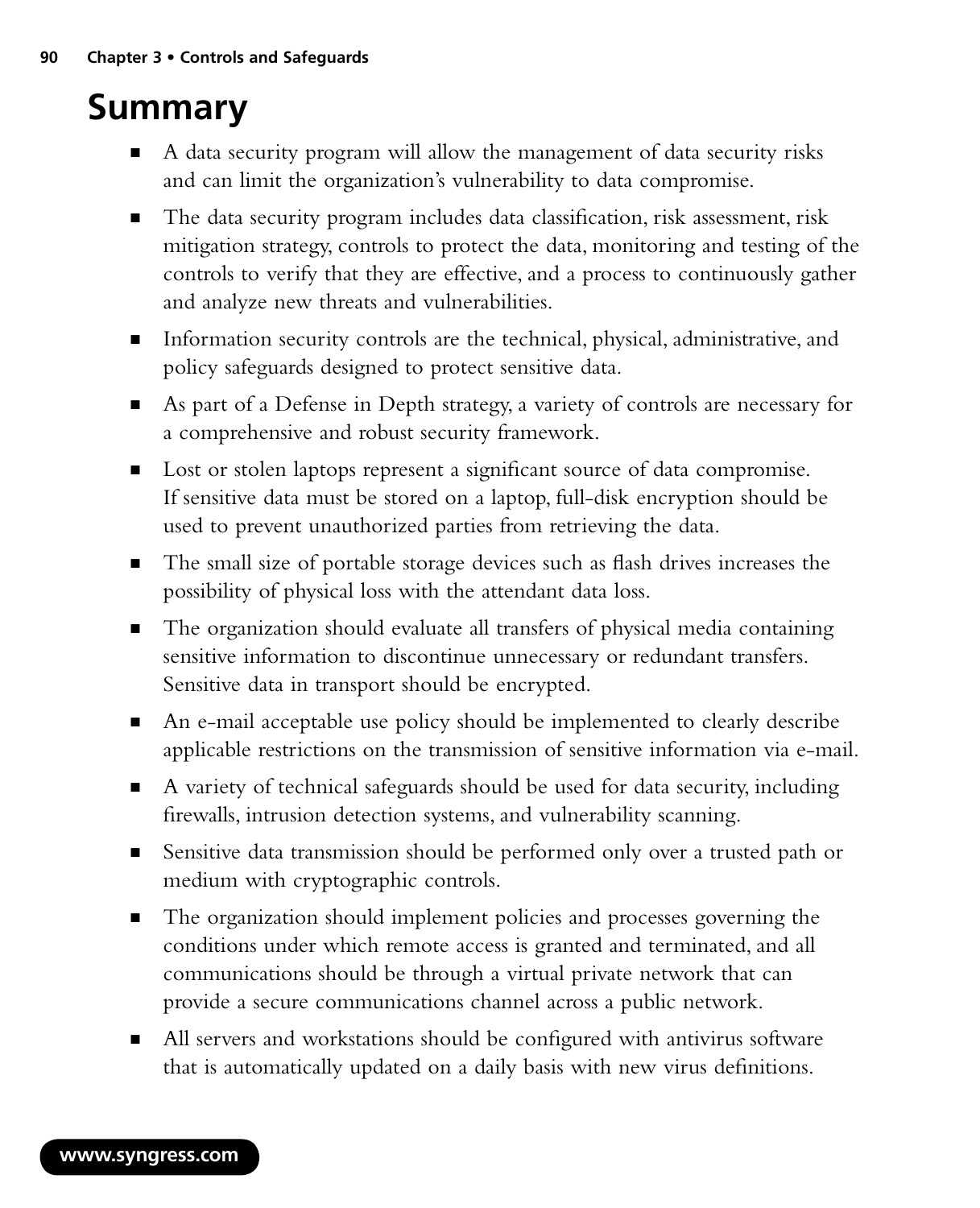- Organizations should have an effective process for adding, modifying, and removing user access to data resources.
- Passwords should adhere to complexity and aging requirements.
- Periodic assessments and reviews of entitlement privileges and permissions to systems and data should be performed.
- Privileged and administrative accounts should be tightly controlled.
- Persistent update access by developers to production systems should be removed and read access should be granted on a case-by-case basis.
- Physical safeguards, policies, and procedures should be implemented to limit physical access to sensitive information, systems, related facilities, and equipment.
- Activity logging and monitoring will help assess policy compliance and identify intrusions and breaches.
- Each phase of the Software Development Life Cycle should assess the business impact of unauthorized disclosure or accidental or deliberate corruption or deletion of business information.
- The organization should develop and document formal change management procedures covering both normal and emergency changes to systems processing sensitive information.
- Once sensitive information is no longer needed, appropriate disposal practices should be implemented to prevent unauthorized access to or use of the information by preventing it from being practicably retrieved.
- Practices that will help reduce the risk of insider attacks include segregation and rotation of duties, least privilege, log monitoring, administrative account control, and effective access provisioning and review.
- Risks associated with social engineering can be mitigated through a security program that includes ongoing awareness and training, as well as effective policies and procedures for employees, vendors, and partners.
- Vendor selection and supervision must become integral parts of organizational risk management strategies since sensitive data breaches can occur through the access to this data by outside parties.